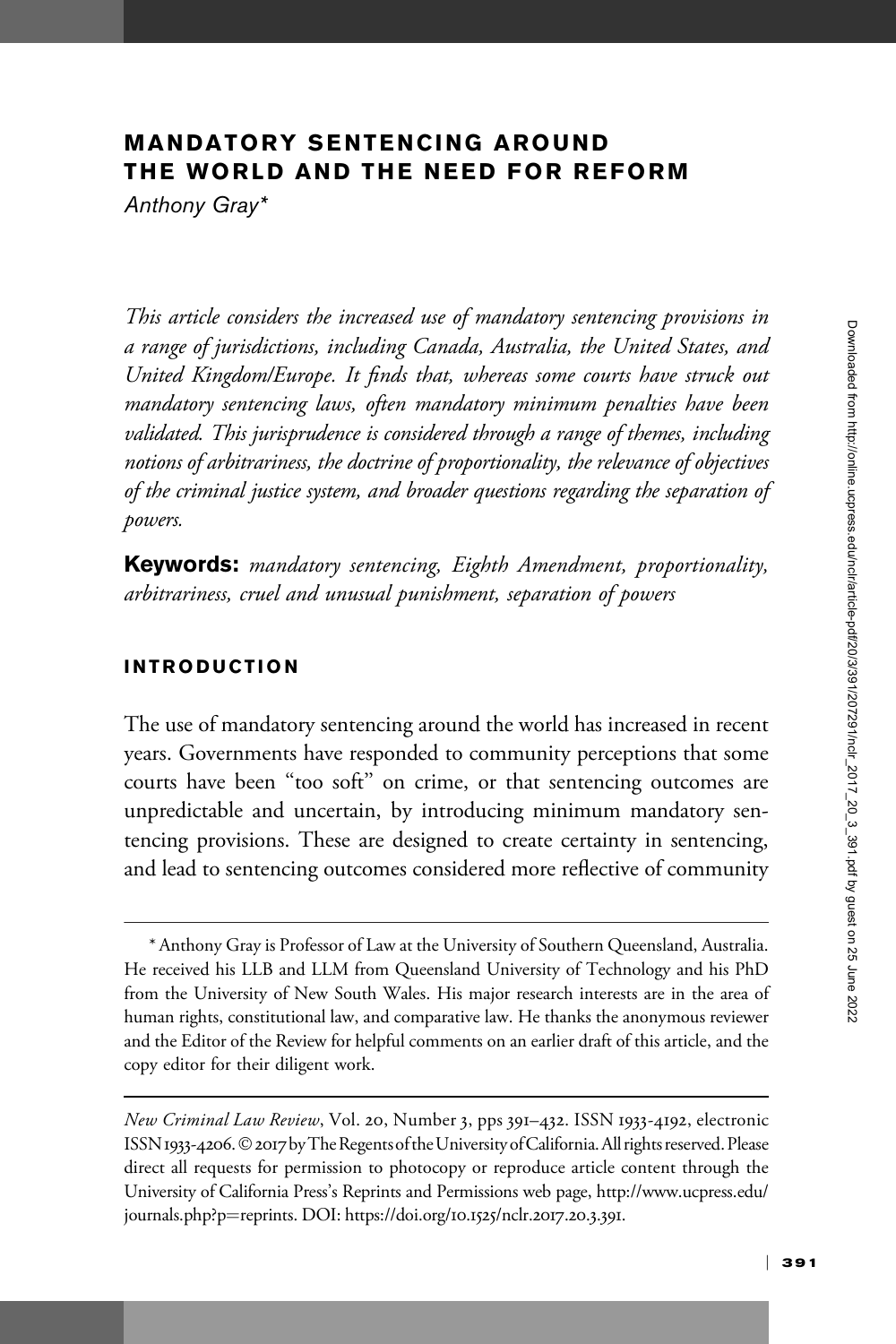standards. However, their use has been challenged on constitutional and human rights grounds, on the basis that they may lead to cruel and unusual punishment, and/or arbitrary outcomes, and may not achieve any of the goals traditionally pursued by criminal justice systems. They may also subvert the traditional role of courts.

Part I of this article involves a survey of the current law relating to minimum mandatory sentencing in a range of jurisdictions. The discussion will be focused on several themes, in particular questions of arbitrariness, proportionality, the extent to which such regimes meet criminal justice goals, and separation of powers questions. We will see that most jurisdictions have some kind of prohibition on cruel and unusual, and/or arbitrary, punishment, though there has been a wide divergence in how these prohibitions have been interpreted, with Canada interpreting these prohibitions most broadly. Part II considers these themes in more detail and considers how arguments favoring mandatory sentencing regimes can be met. The Conclusion will offer some insights on the existing state of the case law, and what kinds of reforms are needed.

## I. MANDATORY SENTENCING AROUND THE WORLD

Case law on mandatory sentencing from a range of jurisdictions will now be studied. In so doing, the article will make particular note of the following principles in the case law, given the themes of the article developed later: (a) the extent to which concepts of arbitrariness influence a court's decision regarding whether mandatory sentencing is valid; (b) the extent to which concepts of proportionality influence a court's decision regarding whether mandatory sentencing is valid, and how proportionality is measured; (c) the extent to which the purpose of the incarceration, and whether it meets any traditional goal/s of the criminal justice system, determines the validity of provisions; and (d) the extent to which separation of powers principles have been utilized in relation to mandatory sentencing provisions.

## A. Canada

The Canadian Supreme Court first struck out a mandatory sentencing regime as being contrary to the Canadian Charter of Rights and Freedoms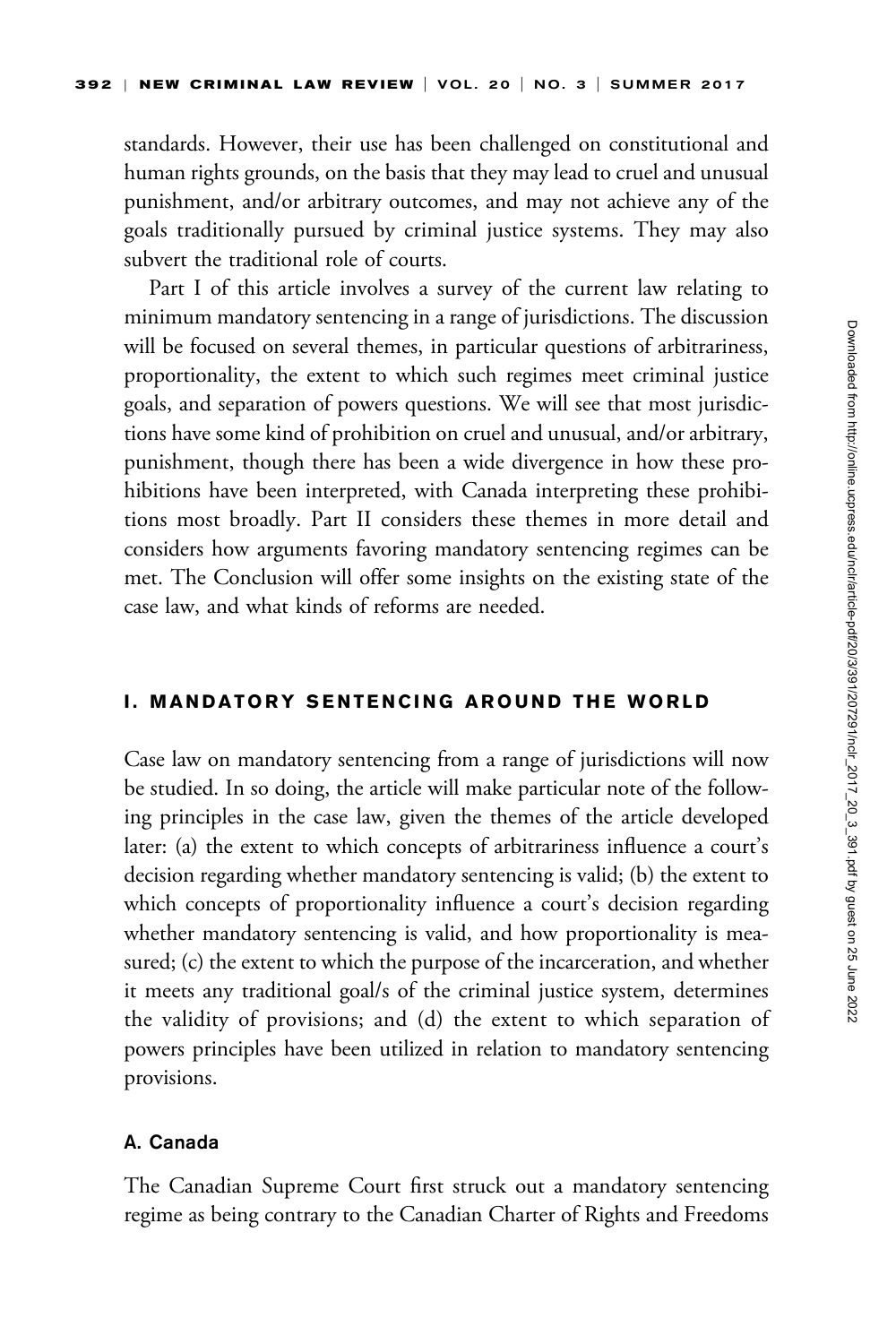in Smith v. The Queen.<sup>1</sup> There the offender pleaded guilty to drug importation, which attracted a minimum jail term of seven years. He argued the provision was contrary to the Canadian Charter, specifically § 9 forbidding arbitrary detention and punishment and § 12 forbidding cruel and unusual punishment. A majority of the Court held the offense provision was forbidden by § 12, and not saved by §  $1.2$ 

The Court confirmed that, although the legislature had broad power to prescribe offenses and the penalties to be applied for such offenses, there were limits; specifically, § 12 prohibited a legislature from imposing a punishment that was grossly disproportionate.<sup>3</sup> In assessing whether or not a punishment breached this requirement, relevant factors included the gravity of the offense, personal characteristics of the offender, and the particular circumstances of the case to determine an appropriate range to fulfil legitimate penological objectives like punishment, rehabilitation, deterrence, or community protection.<sup>4</sup> Although minimum mandatory sentences did not always breach the requirements of § 12, there was a breach on this occasion because the offense applied to numerous different substances involving various degrees of dangerousness, and did not take into account the quantity of drug imported.<sup>5</sup> The purpose of the importation also was not taken into account.<sup>6</sup>

<sup>1.</sup> Smith, [1987] 1 S.C.R. 1045.

<sup>2.</sup> Dickson CJ, Lamer, Wilson, Le Dain, and La Forest JJ; McIntyre J dissenting. The Court had earlier clarified its approach to  $\S$  I, which provides the rights enshrined in the Charter are guaranteed, subject to such reasonable limits as can be justified in a free and democratic society. The Court found § 1 required the government firstly to identify an important objective to which the challenged legislation is aimed, which could justify overriding the human right involved. Then it would need to show the measures had been carefully designed to achieve that aim, and not arbitrary, unfair, or irrational; they were rationally connected to that objective and minimally invaded the right affected, and there was proportionality between the effects of the measures and the identified objective:  $R$   $v$ . Oakes [1986] 1 S.C.R. 103, 138-39 (Dickson, Chouinard, Lamer, Wilson, and Le Dain JJ). McIntyre J found that the prohibition in § 12 was absolute, not subject to proportionality analysis in  $\S$  I (1108), with whom Le Dain J agreed (1111).

<sup>3.</sup> Smith, 1072 (Dickson CJ and Lamer J) (with whom La Forest J agreed).

<sup>4.</sup> Id. at 1073 (Dickson CJ and Lamer J) (with whom La Forest J agreed); McIntyre J also found that punishment that went beyond what was necessary to achieve a valid social aim, having regard to legitimate purposes of punishment and the adequacy of alternatives, would breach § 12 (1098), with whom Le Dain J agreed (IIII).

<sup>5.</sup> Id. at 1078 (Dickson CJ and Lamer J) (with whom La Forest J agreed). 6. Id.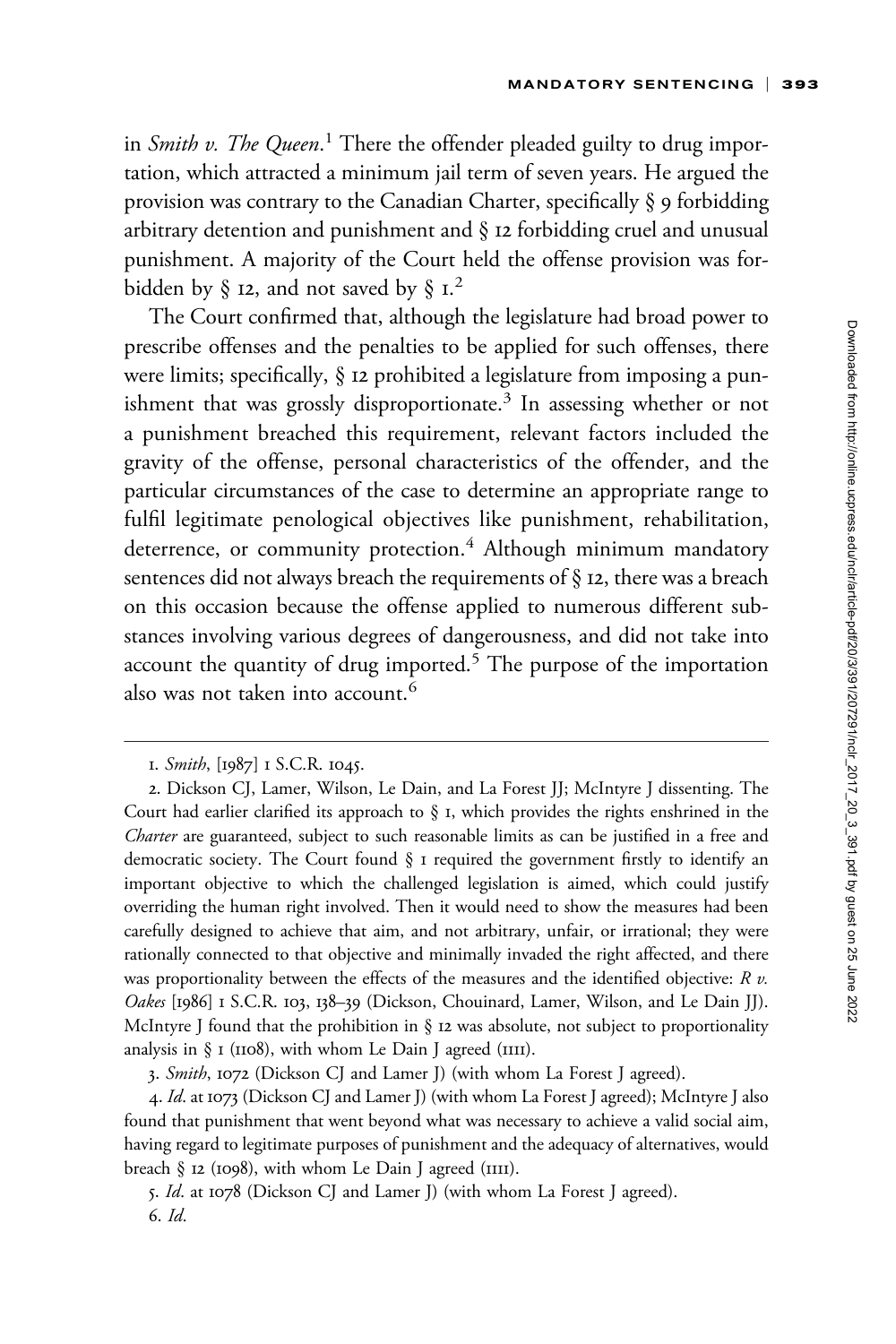The measures could not be saved under § 1 because they failed the second aspect of proportionality analysis<sup>7</sup>—although clearly the fight against drug offending was an important objective in relation to § 1 analysis, it was not necessary to impose a mandatory minimum jail term of seven years to deter drug offenders.<sup>8</sup> The legitimate objective could be achieved through a more narrowly circumscribed offense having regard to the particular drug, particular quantities, and/or repeat offenders.<sup>9</sup> There was difference of opinion among justices as to whether notions of arbitrariness were relevant to a determination of whether punishment was cruel and unusual in  $\S$  12.<sup>10</sup> Some justices considered whether the law "outraged" or "shocked" the public conscience. $^{11}$ 

A minimum mandatory sentencing regime applied to firearms offenses was recently struck out by the Supreme Court as being contrary to the requirements of 12 of the Charter, and not saved by  $\S$  1.<sup>12</sup> The minimum mandatory provision (three years' jail for a first offense, five for a subsequent offense) applied to a person in possession of a firearm either without a license or where the firearm was unregistered.

7. In R v. Oakes [1986] 1 S.C.R. 103, 138–39 (Dickson CJ, for Chouinard Lamer Wilson and Le Dain JJ), the Supreme Court had adopted a two-stage approach to a challenge to laws that prima facie violated the *Charter*. Once such a violation had been discovered, it was for the authorities to explain an objective that the legislation was designed to serve that was sufficient to override a constitutionally protected right or freedom. Secondly, the authorities would have to show that the means chosen were reasonable and demonstrably justified. This suggested a proportionality approach, involving a balancing of societal, group, and individual interests. It included consideration of whether the measures adopted were carefully designed to achieve the designated objective, and not arbitrary, unfair, or irrational. They should minimally impair the relevant right or freedom. There should be proportionality between the effects of the measures limiting the right or freedom and the designated objective.

10. Dickson CJ and Lamer J held notions of arbitrariness comprised a ''minimal factor'' ([1076]); in contrast McIntyre J said an arbitrary law (one not applied on a rational basis in accordance with identifiable standards) would contravene  $\S$  12 ([1098]), as did Wilson J ([1109]) and Le Dain J ([1111]); La Forest J expressly declined to express a view on the matter  $([III3]).$ 

12. R v. Nur [2015] 1 S.C.R. 773 (McLachlin CJ, Le Bel, Abella, Cromwell, Karakatsanis, and Gascon JJ; Rothstein, Moldaver, and Wagner JJ dissenting).

<sup>8.</sup> Smith, 1080 (Dickson CJ and Lamer J) (with whom La Forest J agreed).

<sup>9.</sup> Id. at 1081 (Dickson CJ and Lamer J) (with whom La Forest J agreed).

<sup>11.</sup> McIntyre J ([1097]), Wilson J ([1109]), and Le Dain J ([1111]).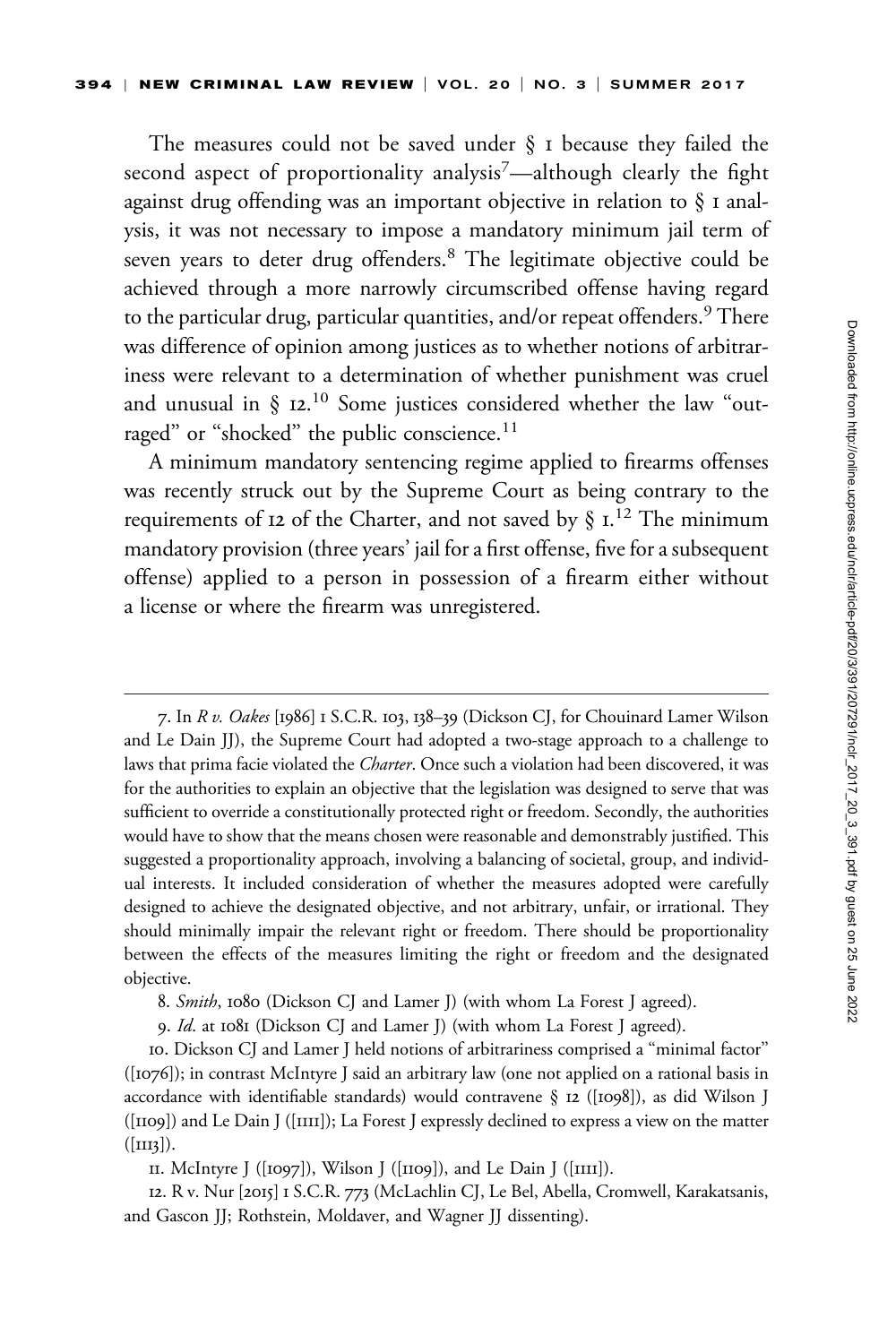All justices reiterated that § 12 prohibited the imposition of grossly disproportionate sentences.<sup>13</sup> Relevant to this consideration were the nature of the offense, circumstances of the offender, and the objectives of the relevant criminal law legislation.<sup>14</sup> It stated that a proportionate sentence was a highly individualized exercise, having regard to the gravity of the offense, blameworthiness of the offender, and harm caused by the crime. Mandatory minimum sentences could threaten proportionality in sentencing because:

They emphasize denunciation, general deterrence and retribution at the expense of what is a fit sentence for the gravity of the offence, the blameworthiness of the offender, and the harm caused by the crime. They function as a blunt instrument that may deprive courts of the ability to tailor proportionate sentences at the lower end of a sentencing range. They may, in extreme cases, impose unjust sentences, because they shift the focus from the offender during the sentencing process in a way that violates the principle of proportionality.<sup>15</sup>

The majority noted the law as framed could catch offending that carried little or no moral fault, and little or no danger to the public.<sup>16</sup> It was "out of sync'' with the norms and objectives set out in the criminal legislation, and legitimate expectations in a free and democratic society.<sup>17</sup> A five-year jail term for an offender against weapons legislation was beyond what was needed to protect the public, what was needed to express moral condemnation of the offender, and what was necessary to achieve deterrence.<sup>18</sup> The penalty could conceivably be imposed on a person who, not having a license, had innocently come into possession of a firearm. Such an offender would have caused no harm, and was not a risk to public safety,

<sup>13.</sup> Nur, 798 (McLachlin CJ, Le Bel, Abella, Cromwell, Karakatsanis, and Gascon JJ); 843 (Moldaver, Rothstein, and Wagner JJ). The dissenters concluded that the prosecutor's discretion to charge an alleged offender with an offense not attracting the mandatory minimum saved the mandatory minimum scheme from invalidity, as they concluded that ''a decision to prosecute by indictment that would give rise to a grossly disproportionate sentence represents a per se abuse of process in violation of  $\S$  12" (845).

<sup>14.</sup> Id. at 798 and 801 (McLachlin CJ, Le Bel, Abella, Cromwell, Karakatsanis, and Gascon JJ).

<sup>15.</sup> Id. at 800 (McLachlin CJ, Le Bel, Abella, Cromwell, Karakatsanis, and Gascon JJ). 16. Id. at 815 (McLachlin CJ, Le Bel, Abella, Cromwell, Karakatsanis, and Gascon JJ). 17. Id.

<sup>18.</sup> Id. at 823 (McLachlin CJ, Le Bel, Abella, Cromwell, Karakatsanis, and Gascon JJ).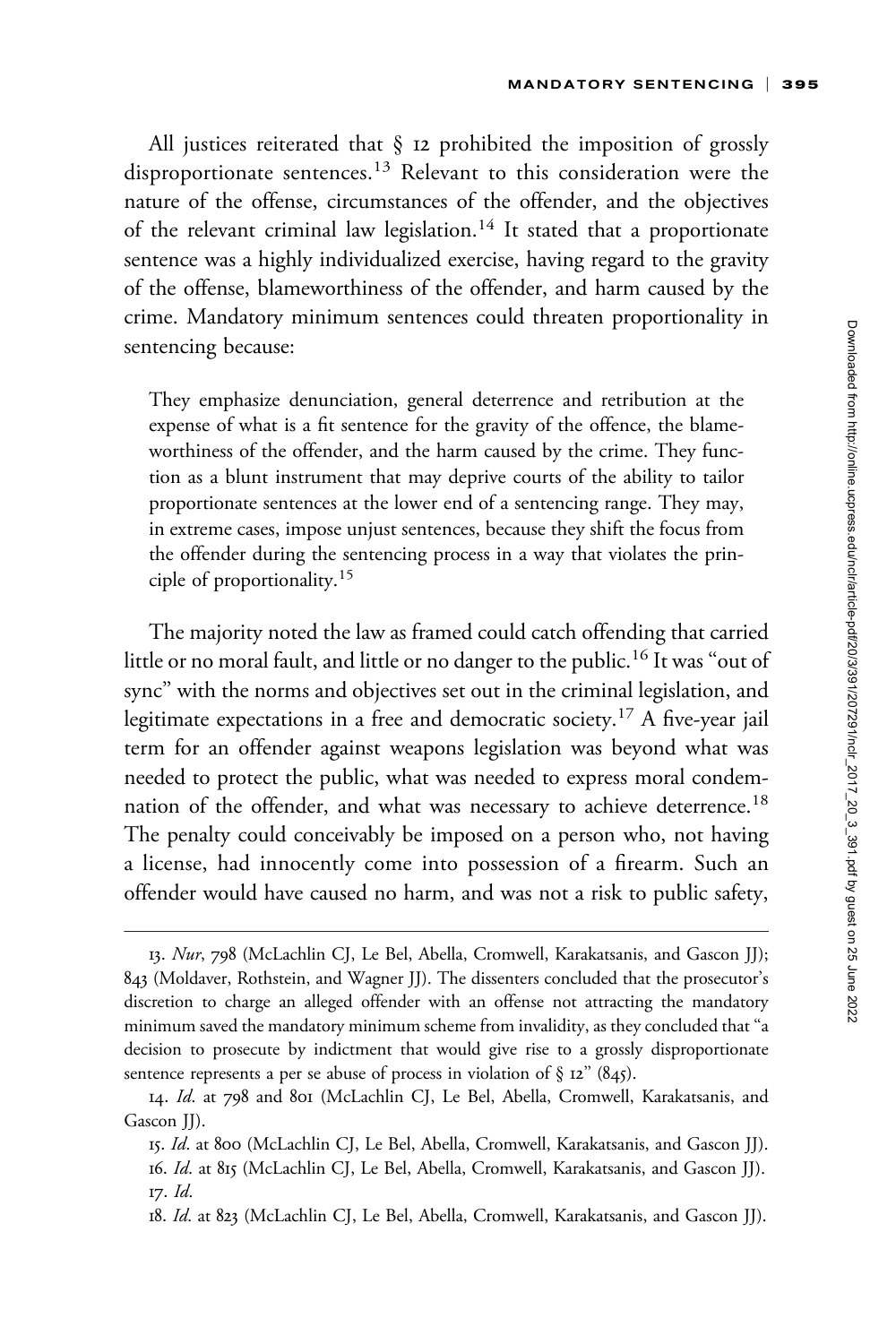yet would be subject to the minimum mandatory sentencing regime. This would be draconian.<sup>19</sup> The law was not saved under  $\S$  I using the Oakes approach identified above.<sup>20</sup> The majority noted numerous studies to the effect that minimum mandatory sentencing regimes did not deter criminal behavior.<sup>21</sup> Further, the law was not minimally invasive of human rights; it was not necessary to impose the harsh mandatory minimum penalties to achieve the legitimate objective of gun control. The minimum mandatory penalties applied to too broad a range of offenses, with widely varying degrees of culpability and seriousness.<sup>22</sup>

Canada's constitutional commitment to proportionality in sentencing was recently reconfirmed by all justices.<sup>23</sup> The Court confirmed that "laws that curtail liberty in a way that is arbitrary, overbroad or grossly disproportionate do not conform to the principles of fundamental justice,"<sup>24</sup> and that legislators could not require sentencing courts to impose grossly disproportionate punishment.<sup>25</sup> In so stating, the Court noted the link between proportional sentencing and the public's confidence in the judicial system, $^{26}$  itself critical to its continued functionality.

### B. Australia

Prior to considering the Australian case law, it must be borne in mind that the country lacks a national bill of rights. There is no constitutional provision expressly prohibiting the imposition of cruel and unusual

23. R v. Safarzadeh-Markhali [2016] SCC 14, [22](the Court); see also R v. Ipeelee [2012] 1 S.C.R 433, stating that ''proportionality is the sine qua non of a just sanction'' and noting its indispensability in ensuring that the public retained confidence in the judicial system ([37]) (Le Bel J, for McLachlin CJ, Binnie, Deschamps, Fish, and Abella JJ).

<sup>19.</sup> Id.

<sup>20.</sup> See supra note 7.

<sup>21.</sup> Id. at 826 (McLachlin CJ, Le Bel, Abella, Cromwell, Karakatsanis, and Gascon JJ).

<sup>22.</sup> Id. at 827 (McLachlin CJ, Le Bel, Abella, Cromwell, Karakatsanis, and Gascon JJ). To be clear, the Court did not find that the sentences given to the particular offenders who challenged the law in Nur were grossly disproportionate, but that the provisions were invalid because they would facilitate the imposition of grossly disproportionate punishments in reasonably foreseeable cases (805).

<sup>24.</sup> Safarzadeh-Markhali, [22](McLachlin CJ, for the Court); and R v. Ipeelee [2012] I S.C.R. 433, where the Court noted that a fundamental aspect of sentencing was that it was proportionate: [36](Le Bel J, for McLachlin CJ, Binnie, Deschamps, Fish, and Abella JJ). 25. Id. at [71](McLachlin CJ, for the Court).

<sup>26.</sup> Id. at [70](McLachlin CJ, for the Court).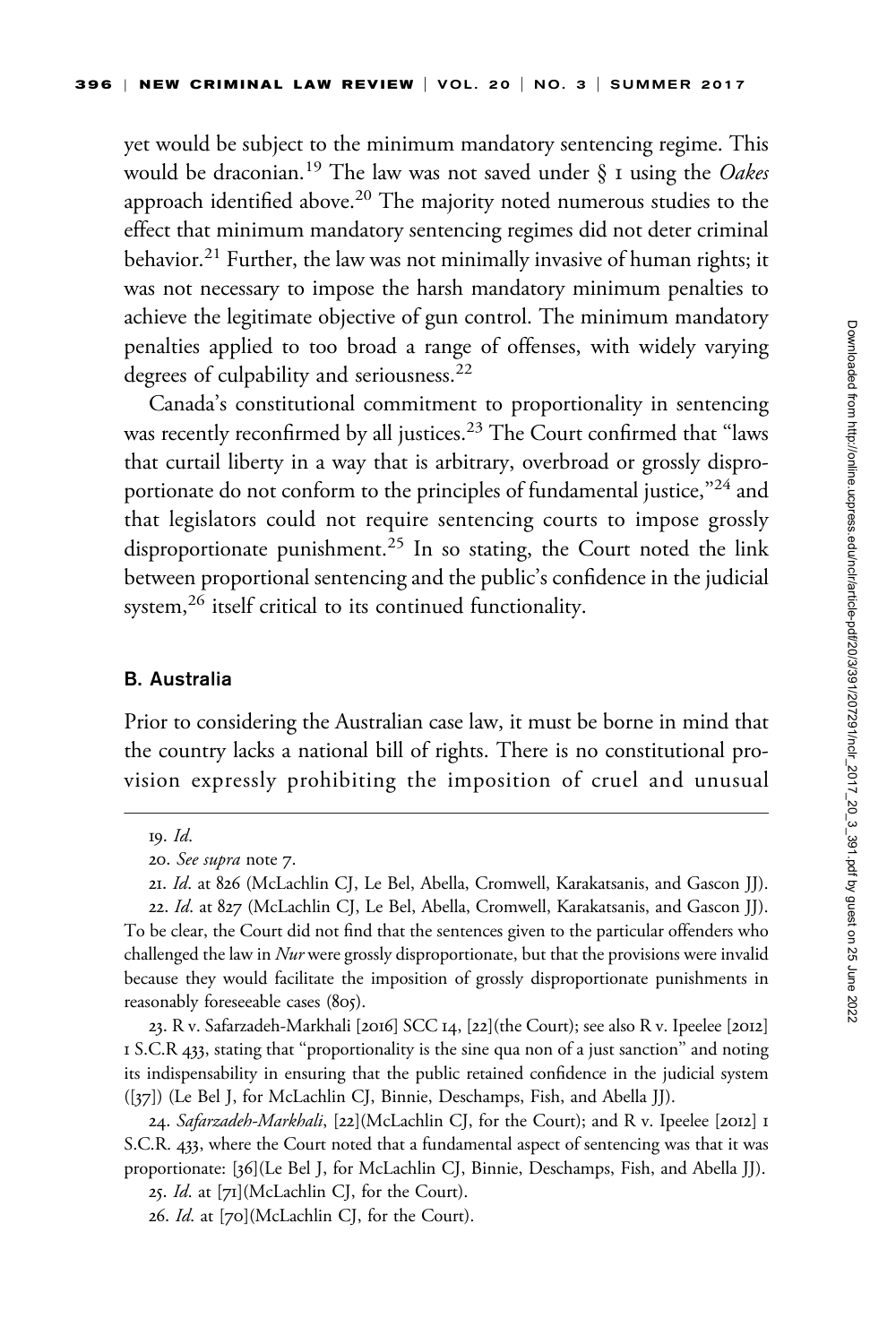punishment, and/or disproportionate sentencing. It is possible that the Bill of Rights Act 1689 (U.K.), including its prohibition on cruel and unusual punishment, could be taken to have been received into Australian law. However, the section has received virtually no attention in the Australian case law, and its status in Australian law is very weak.27

Apart from the very limited range of express human rights provisions found in the Australian Constitution, none of which are relevant here, the main way in which constitutional protection of human rights can be sought is, indirectly, through the principle of the separation of powers. Like the Constitution of the United States (upon which it was modelled), the Australian Constitution provides for an express separation of powers between the executive, legislative, and judicial functions.<sup>28</sup> Somewhat unexpectedly, this has become the main avenue for the protection of fundamental human rights in Australia. The Australian High Court has found that legislation is vulnerable to constitutional challenge where it requires, or authorizes, a court to depart from traditional judicial method.<sup>29</sup> A law that undermines the institutional integrity of a court is constitutionally invalid.30 The Court has relied on American authorities such as Mistretta v. United States<sup>31</sup> in articulating this principle, specifically that the legislature may not borrow the judiciary to ''cloak'' its work in the neutral colors of judicial action.<sup>32</sup>

As this phenomenon is recent, the Court continues to articulate the precise characteristics of traditional judicial method, departure from which might trigger unconstitutionality. So far, we know laws that leave a court no discretion other than to make an order sought by the executive are constitutionally invalid on this basis,  $33$  as are laws prohibiting a court from

<sup>27.</sup> A rare case in which it was mentioned was  $R v$ . Smith; Ex Parte Cooper [1992] 1 QdR 423.

<sup>28.</sup> Chapter I of the Australian *Constitution* deals with Legislative Power, Chapter III with Executive Power, and Chapter III with Judicial Power.

<sup>29.</sup> Bass v. Permanent Trustee Co. Ltd. (1999) 198 CLR 334, 359 (Gleeson CJ, Gaudron, McHugh, Gummow, Hayne, and Callinan JJ).

<sup>30.</sup> Wainohu v. New South Wales (2011) 243 CLR 181, 206 (French CJ and Kiefel J), 228–29 (Gummow, Hayne, Crennan, and Bell JJ).

<sup>31.</sup> Mistretta, 488 U.S. 361, 407 (1989) (Blackmun J, for Rehnquist CJ. White. Marshall. Stevens. O'Connor. Kennedy. and Brennan JJ).

<sup>32.</sup> For example, Kable v. Director of Public Prosecutions (NSW) (1997) 189 CLR 51, 133 (Gummow J); South Australia v. Totani (2010) 242 CLR 1, 172 (Kiefel J); Kuczborski v. Queensland [2014] HCA 46, [228](Crennan, Kiefel, Gageler, and Keane JJ).

<sup>33.</sup> South Australia v. Totani (2010) 242 CLR 1.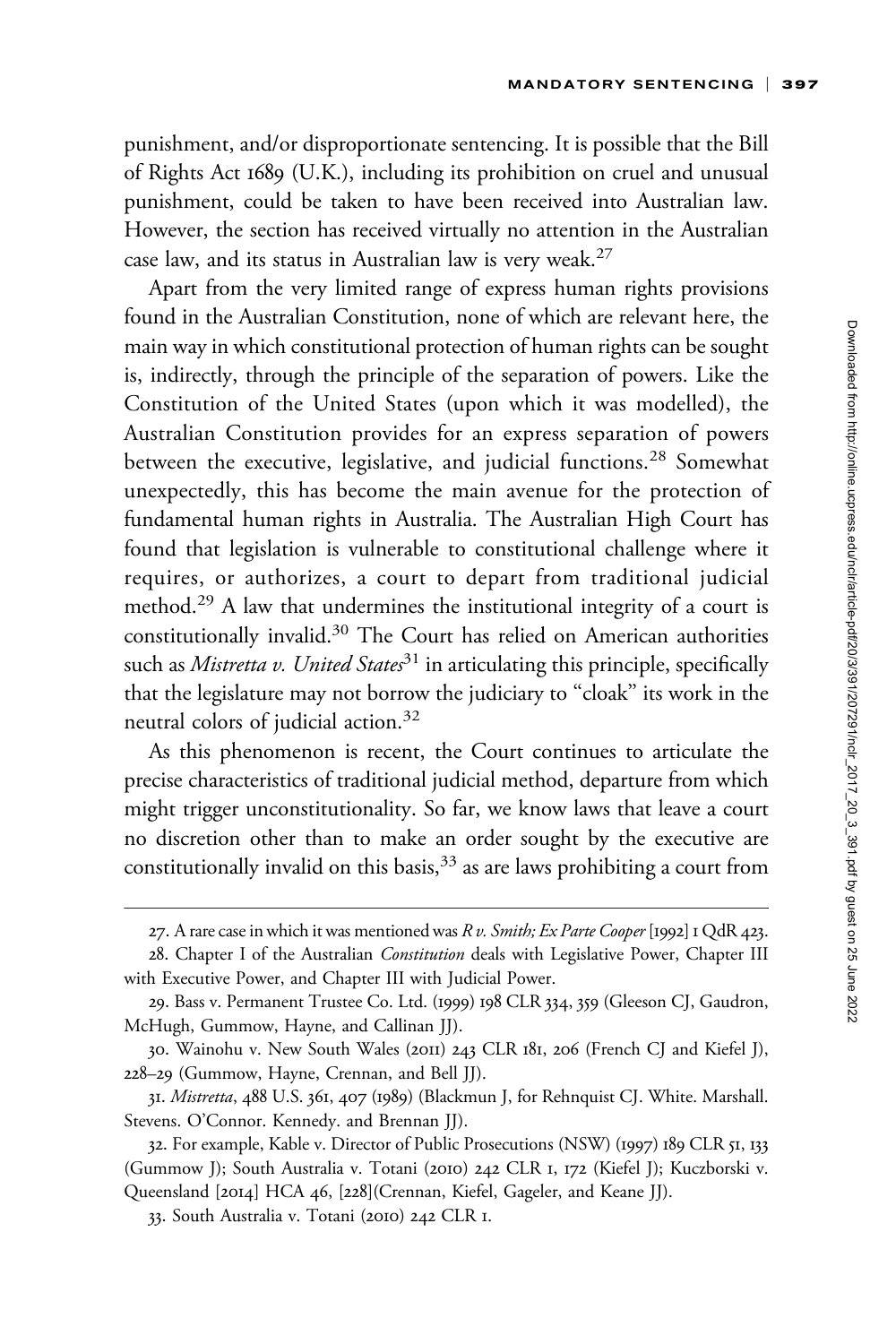giving reasons for its decisions,  $34$  and laws requiring a court to hear an application in the absence of the other party to the proceeding.<sup>35</sup> A law that sought to remove a superior court's ability to overturn a decision for jurisdictional error would also be invalid.<sup>36</sup> It is possible that, via these means, other characteristics of a common law judicial process that are considered fundamental characteristics of judicial process—like presumption of innocence, right to silence, $37$  right to confront witnesses, and right to open courts<sup>38</sup>—would be constitutionally protected.

On minimum mandatory sentencing, it might have been open to the court to find such provisions undermine a key characteristic of judicial power. It might be argued that sentencing, which has been recognized as an exclusively judicial function in the separation of powers realm,  $39$  is characterized by a judge considering a range of factors in determining an appropriate sentence that is proportionate to the gravity of the offense, circumstances of the offense, and circumstances of the offender. Traditionally, this is how sentencing has been carried out by courts based on the common law system. And a law that short-circuited much of that process, by simply requiring a court to impose a sentence crafted in the abstract by the legislature in a situation necessarily removed from actual facts and circumstances of a given case, would be anathema to traditional judicial process, and for that reason unconstitutional.<sup>40</sup> Such an argument enjoys academic

40. Such an argument finds support in past Chapter III case law. For example, Gaudron J stated in Re Nolan; Ex Parte Young (1991) 172 CLR 460, 497 the key role that the judicial process played in protecting an individual from "arbitrary punishment"; two justices in Ni*cholas v. The Queen* (1998) 193 CLR 173 found legislation directing a court to ignore that evidence was obtained unlawfully in determining what weight ought be given to it was unconstitutional, as it purported to direct the court in the exercise of its discretion. In Chu Kheng Lim v. The Commonwealth (1992) 176 CLR 1, 36-37, three members of the Court found an attempt by parliament to direct the courts as to the manner and outcome of the exercise of their discretion would be constitutionally invalid (Brennan, Deane, and Dawson JJ).

<sup>34.</sup> Wainohu v. New South Wales (2011) 243 CLR 181.

<sup>35.</sup> International Finance Trust v. New South Wales Crime Commission (2009) 240 CLR 319.

<sup>36.</sup> Kirk v. Industrial Relations Commission (2010) 239 CLR 531.

<sup>37.</sup> X7 v. Australian Crime Commission (2013) 248 CLR 92, 140–41 (Hayne and Bell JJ), 153 (Kiefel J).

<sup>38.</sup> Russell v. Russell (1976) 134 CLR 495.

<sup>39.</sup> Chu Kheng Lim v. Minister for Immigration (1992) 176 CLR 1, 27, where Brennan, Deane, and Dawson JJ refer to the ''exclusively judicial function of adjudging and punishing criminal guilt,'' with whom Mason CJ agreed (10).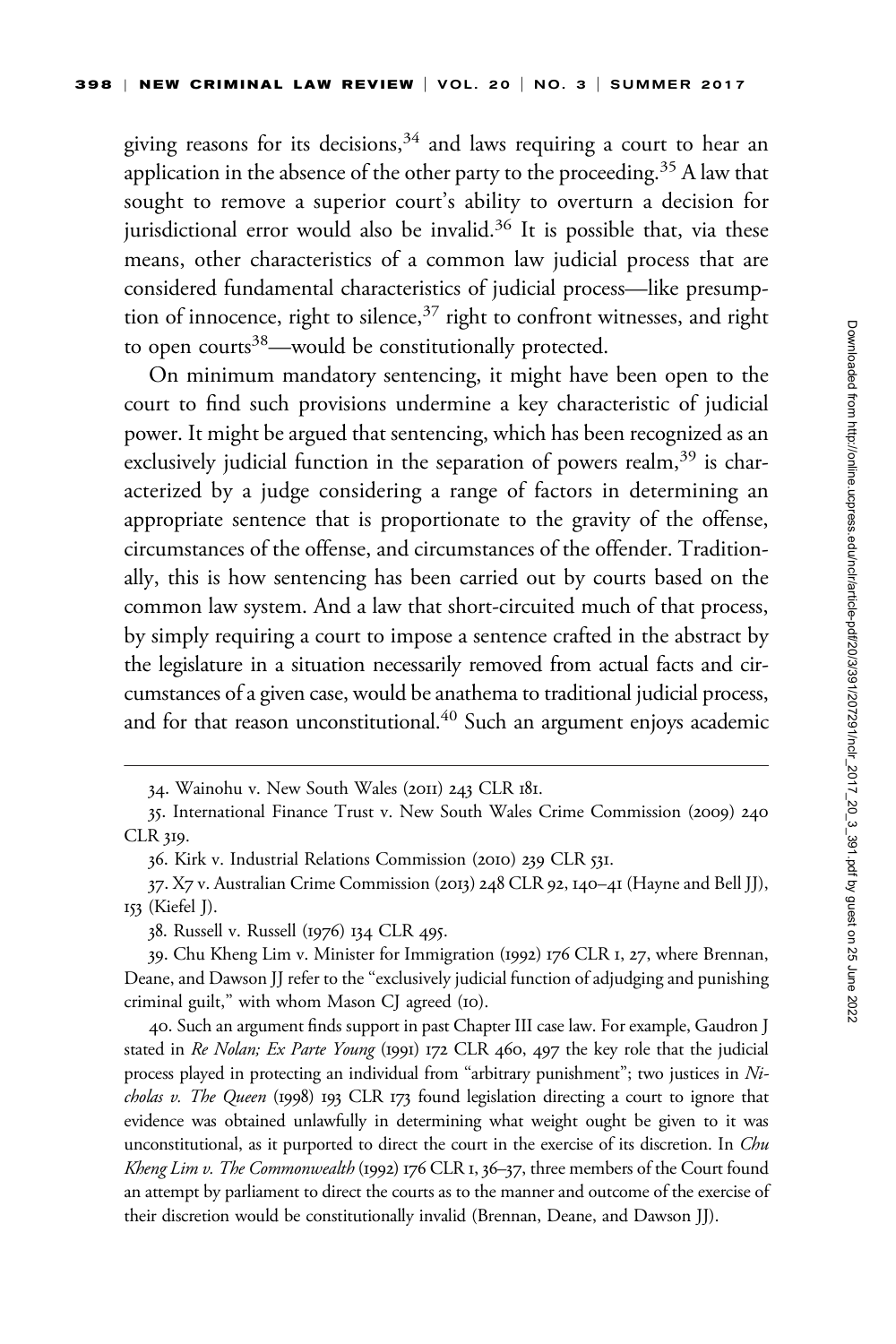support,<sup>41</sup> and the endorsement of the Law Council of Australia<sup>42</sup> and the Judicial Council of Australia, the umbrella organization of Australia's judges. $43$ 

Indeed, elsewhere, and recently, the High Court had declared unconstitutional legislation that effectively required a court to make a control order with respect to an individual who was a member of an organization deemed criminal by the government. The court had no discretion to refuse to make the order; a majority found the legislation constitutionally invalid.<sup>44</sup>

However, that is not how the challenges to minimum mandatory sentencing have fared—to date, at least. The first case considering the constitutionality of minimum mandatory sentencing in Australia in detail was Palling v. Corfield.<sup>45</sup> It must be noted this decision was rendered at a time when the full implications of the separation of powers principles of the Australian Constitution had not been recognized. There the challenged legislation provided for a mandatory seven-day jail term if a person did not attend a medical examination relating to conscription. In validating the provision, Barwick CJ conceded mandatory sentencing was ''unusual'' and "undesirable," but noted:

It is beyond question that parliament can prescribe such penalty as it thinks fit for the offences which it creates. It may make the penalty absolute in the sense that there is but one penalty which the court is empowered to impose

44. South Australia v. Totani (2010) 242 CLR 1, French CJ, Gummow, Hayne, Crennan, Kiefel, and Bell JJ, Heydon J dissenting. For example, the view of Crennan and Bell JJ that ''legislation which draws a court into the implementation of government policy, by confining the court's adjudicative process so that the court is directed or required to implement legislative or executive determinations without following ordinary judicial processes, will deprive that court of the characteristics of an independent and impartial tribunal (and would be constitutionally invalid)'' (157).

45. Palling (1970) 123 CLR 52. The matter had been considered briefly in Fraser Hemleins Pty. Ltd. v. Cody (1945) 70 CLR 100, where the High Court quickly dismissed an argument that a minimum mandatory penalty was unconstitutional; Latham CJ on the basis ''it had never been suggested'' (119), Starke J on the basis that if the legislature could prescribe a maximum, it could also prescribe a minimum (122), and Williams J on the basis the legislature could provide whatever punishment it wished (139).

<sup>41.</sup> Desmond Manderson & Naomi Sharp, Mandatory Sentences and the Constitution: Discretion, Responsibility and Judicial Process, 22 SYDNEY L. REV. 585 (2000).

<sup>42.</sup> Policy Discussion Paper on Mandatory Sentencing (2014).

<sup>43.</sup> Submission to the Senate Standing Committee on Legal and Constitutional Affairs Inquiry into the Migration Amendment (Removal of Mandatory Minimum Penalties) Bill 2012.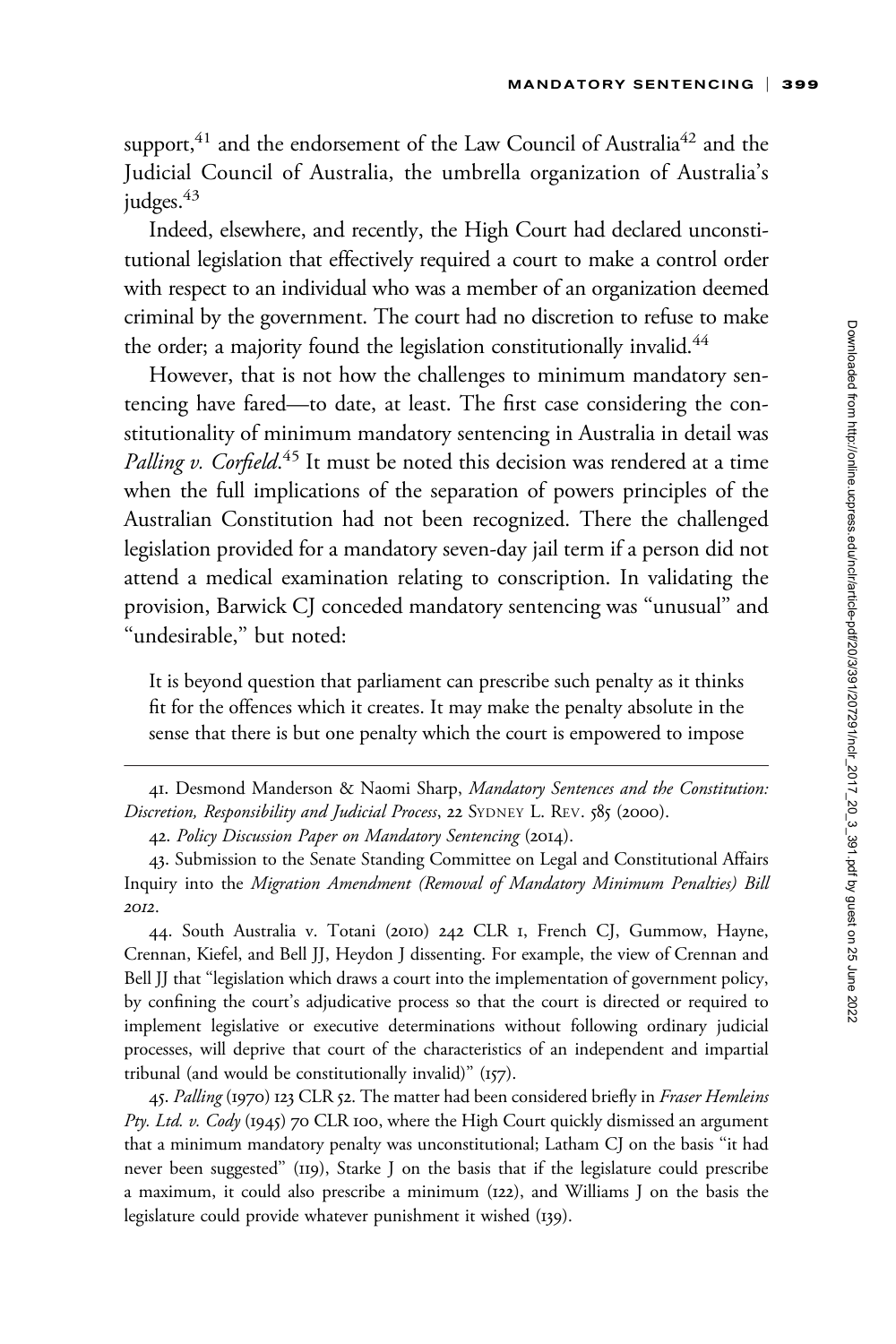and ... it may lay an unqualified duty on the court to impose that penalty. The exercise of the judicial function is the act of imposing the penalty consequent upon conviction of the offence which is essentially a judicial act. If the statute nominates the penalty and imposes on the court a duty to impose it, no judicial power or function is invaded. $46$ 

The question was raised once again recently in Magaming v. The Queen.<sup>47</sup> The challenge concerned § 233C of the Migration Act 1958 (Cth), providing a minimum mandatory penalty of five years' imprisonment for someone who arranged for the entry into Australia of non-Australian citizens with no lawful right to enter the country (commonly known as "people smugglers"), where they brought at least five people in at once. By majority of 6-1, the High Court rejected the challenge.

The joint reasons stated the court's sentencing function was not unbounded, but was constrained by statutory limitations. Sentencing had to take place according to law. They agreed judges needed ''sentencing yardsticks''; provision of a minimum mandatory penalty was merely one of those, albeit a rare and exceptional form.<sup>48</sup> The joint reasons agreed:

the sentence imposed must be proportionate in the sense that it properly reflects the personal circumstances of the particular offender and the particular conduct in which the offender engaged when those circumstances and that conduct are compared with other offenders and offending.<sup>49</sup>

However, notwithstanding this, the joint reasons concluded the mere fact a sentence may be judged to be ''harsh'' did not mean it was constitutionally invalid.50 Nor was it clear the basis upon which a court might find a sentence "harsh"<sup>51</sup> or beyond what was necessary to achieve a particular purpose, such as deterrence.

<sup>46.</sup> Palling, supra note 45, at 58; Windeyer, Owen, Walsh, and Gibbs JJ agreed. Menzies J was slightly ambivalent, conceding that parliament ''can, to some extent'' validly control the exercise of judicial power  $(64)$ , and that courts must act within the framework of the laws made by parliament "unless the *Constitution* otherwise provides" (65).

<sup>47.</sup> Magaming, (2013) 252 CLR 381.

<sup>48.</sup> Id. at 396 (French CJ, Hayne, Crennan, Kiefel, and Bell JJ); 414 (Keane J).

<sup>49.</sup> Id. at 397 (French CJ, Hayne, Crennan, Kiefel, and Bell JJ).

<sup>50.</sup> Id. at 398 (French CJ, Hayne, Crennan, Kiefel, and Bell JJ).

<sup>51.</sup> Id. at 397 (French CJ, Hayne, Crennan, Kiefel, and Bell JJ); Gageler J (dissenting) invalidated the legislation on the basis that because the prosecutor had the choice of charging a person either with an offense under § 233C (containing the minimum mandatory penalty) or a lesser offense (comprising essentially the same conduct less one aggravating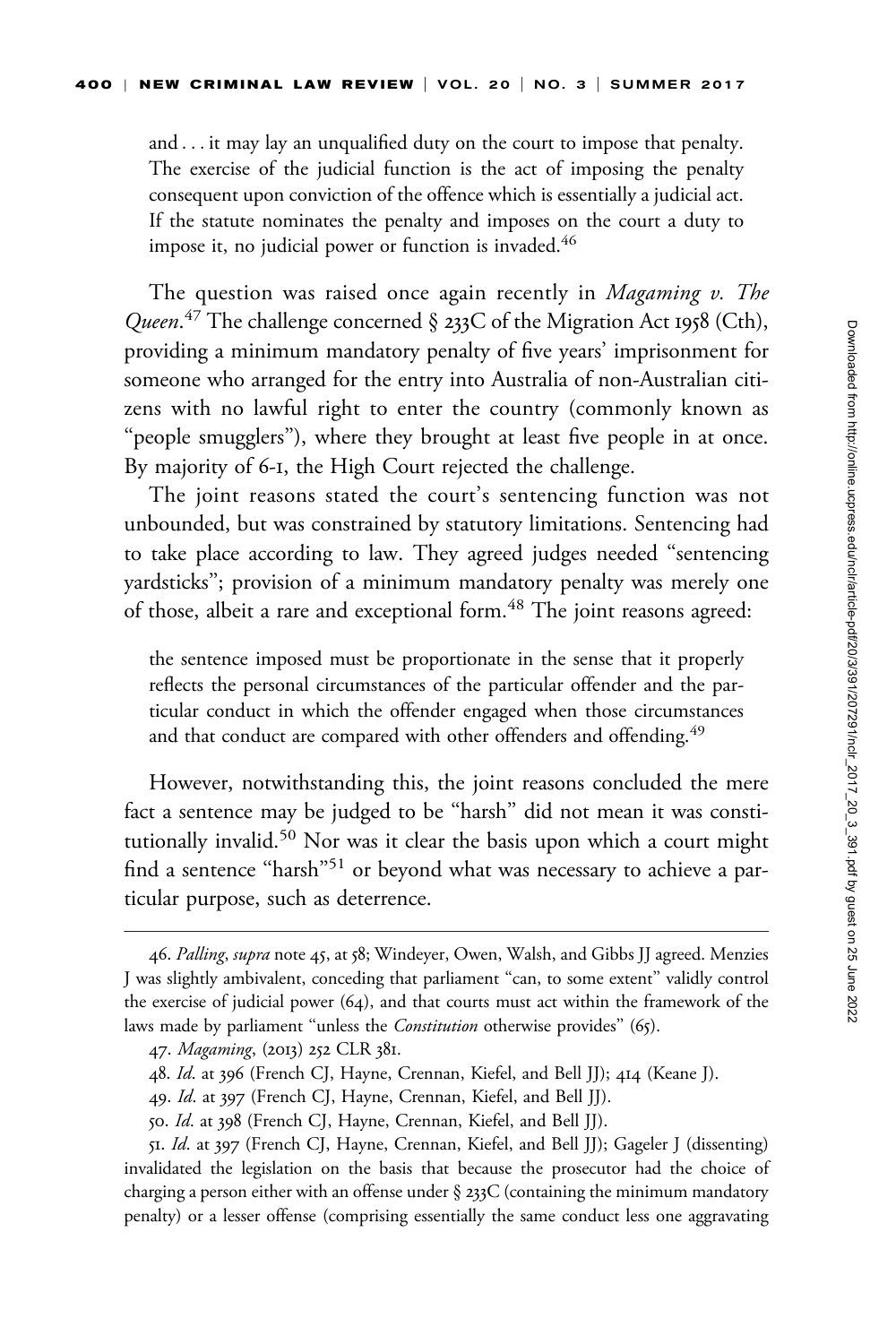## C. United States

Given the large number of American cases concerning the Eighth Amendment, the discussion following will focus on what are considered to have been the main developments in Eighth Amendment jurisprudence over the years, particularly having regard to the themes identified at the beginning of this Part of the article.

The United States Supreme Court established in the early twentieth century that the Eighth Amendment prohibition on ''cruel and unusual punishment,'' derived from the Bill of Rights Act 1689 (U.K.), could apply to length of imprisonment and condition of imprisonment, as well as to methods of punishment.<sup>52</sup> That case, Weems v. United States, involved imposition in the Philippines (with a provision identical to the Eighth Amendment, and which the court determined should be interpreted to mean the same as the Eighth Amendment) of a minimum 12 year jail term for fraud. The offender was to be chained, would be expected to participate in ''hard and painful labor,'' derive no assistance from friend or family, have no marital authority or parental rights, or rights of property. The Court established that a proportionality analysis should be applied to Eighth Amendment questions. The provision in Weems was unconstitutional because it was ''cruel in its excess of imprisonment'' and because of the "degree and kind" of punishment imposed.<sup>53</sup> In considering proportionality, the Court noted that degrees of homicide were punished less severely than the minimum mandatory punishments applicable to this case.<sup>54</sup>

factor), this choice to be made by a member of the executive infringed the system of separation of powers for which the *Constitution* provided. The State of Queensland has implemented a system of minimum mandatory sentencing with respect to offenses committed by participants in criminal associations. The minimum mandatory sentence is 15 years for specified offenses committed in the course of the association's activities, as well as any sentence for the actual wrongdoing, and a minimum 25 year jail term if the person who conducted the activities is an office bearer in the association (Vicious Lawless Association Disestablishment Act 2013 (Qld) (VLAD Act)). A constitutional challenge to the scheme of which these laws are a part was dismissed in Kuczborski v. Queensland [2014] HCA 46, although the case did not deal with the minimum mandatory sentencing aspects of the regime, because the High Court had decided that such schemes were constitutionally valid the year before in Magaming, even if the sentences in the VLAD Act are more severe than in Magaming.

52. Weems v. United States 217 U.S. 349 (1910).

53. Weems, 377 (McKenna J, for the Court).

54. Id. at 380 (McKenna J, for the Court).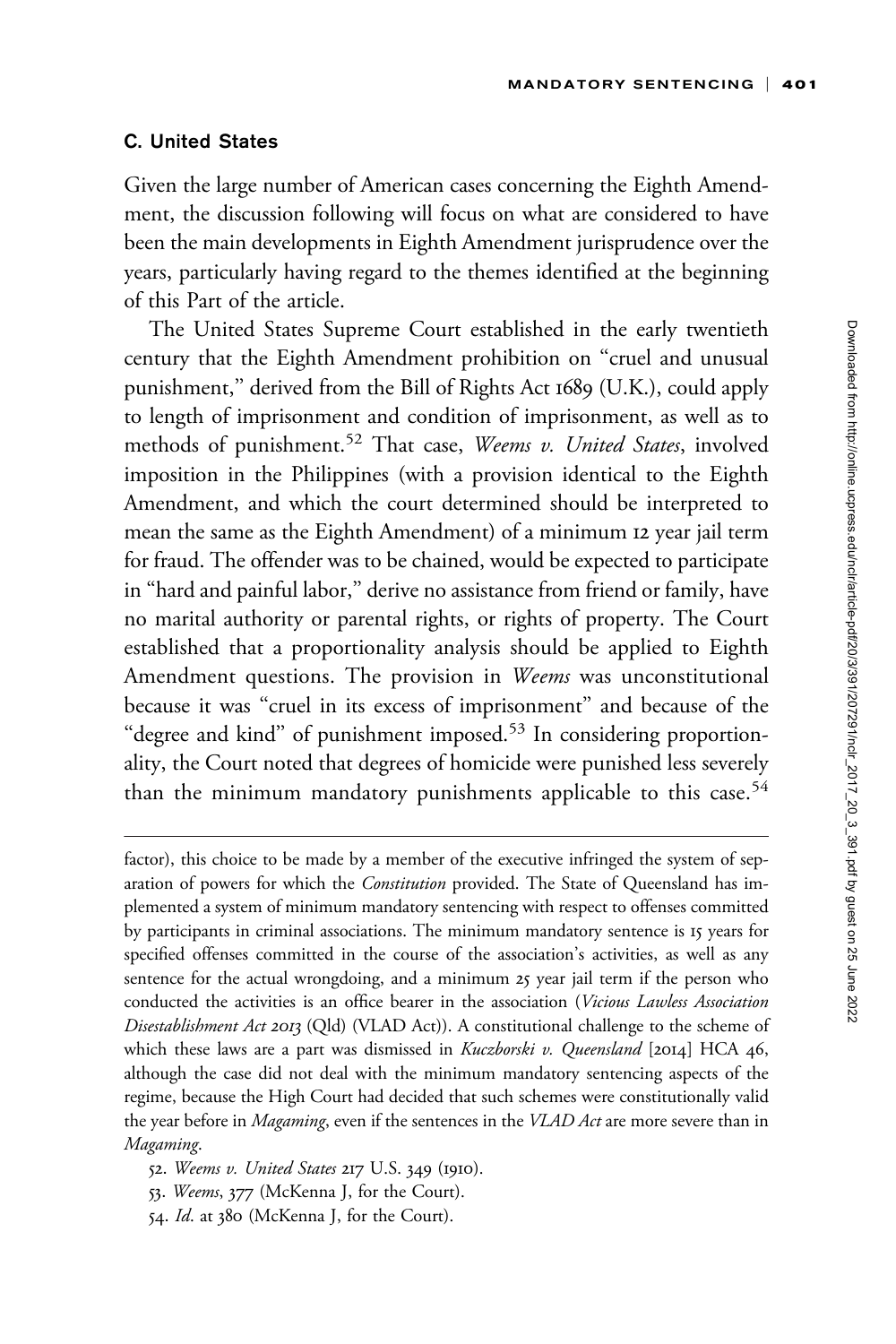There was also a brief indication that concepts of proportionality could or would be shaped by purposes of punishment,<sup>55</sup> a theme to which the Supreme Court would return in later cases.

In subsequent cases proportionality became entrenched in Eighth Amendment case law. Its meaning was substantially considered in Solem v. Helm,<sup>56</sup> where the Court referred to proportionality as "deeply-rooted" in common law jurisprudence, citing Magna Carta and its interpretation in British case law as incorporating proportionality analysis.<sup>57</sup> The Court laid out criteria for determining whether or not a sentence was proportionate, including the gravity of the offense, its magnitude, the harshness of the penalty, sentences imposed on other criminals in the same jurisdiction, and sentences imposed for the same crime in other jurisdictions.<sup>58</sup> If more serious crimes were subject to the same penalty, or less serious penalties, this could suggest excessive punishment.<sup>59</sup> Courts could competently judge the gravity of an offense, at least in relative terms,<sup>60</sup> and could compare different sentences in a meaningful way.<sup>61</sup> Intention, or lack thereof, was relevant.<sup>62</sup> The court found a sentence of life imprisonment without parole for a seventh felony was contrary to the Eighth Amendment. Helm's offense here was relatively trivial, that of passing a valueless check with a face value of \$100. Although Helm was a repeat offender, and a state was entitled to treat a repeat offender more harshly, his prior offending was all non-violent.<sup>63</sup>

63. Id. at 296–97 (Powell J, for Brennan, Marshall, Blackmun, and Stevens JJ). However, in that same year the Court validated a mandatory life sentence on a repeat property crime offender on the basis that such a penalty was not "grossly disproportionate": Rummel v. Estelle 445 U.S. 263 (1980) (Rehnquist J, for Burger CJ, Stewart, White, and Blackmun; Powell, Brennan, Marshall, and Stevens JJ dissenting). It is conceded that, in Rummel, the offender subjected to a life minimum mandatory sentence was required to have twice been imprisoned for felonies, and the possibility existed that he could be released after serving 12 years' imprisonment, unlike the situation in *Solum*. In *Rummel* the Court also acknowledged some

<sup>55.</sup> Id. at 381 (McKenna J, for the Court).

<sup>56.</sup> Solem, 463 U.S. 277 (1983).

<sup>57.</sup> Id. at 284–85 (Powell J, for Brennan, Marshall, Blackmun, and Stevens JJ).

<sup>58.</sup> Id. at 290 (Powell J, for Brennan, Marshall, Blackmun, and Stevens JJ; Burger CJ, White, Rehnquist, and O'Connor JJ dissenting).

<sup>59.</sup> Id. at 291 (Powell J, for Brennan, Marshall, Blackmun, and Stevens JJ).

<sup>60.</sup> Id. at 292 (Powell J, for Brennan, Marshall, Blackmun, and Stevens JJ).

<sup>61.</sup> Id. at 294 (Powell J, for Brennan, Marshall, Blackmun, and Stevens JJ).

<sup>62.</sup> Id. at 293 (Powell J, for Brennan, Marshall, Blackmun, and Stevens JJ; Burger CJ, White, Rehnquist, and O'Connor JJ dissenting).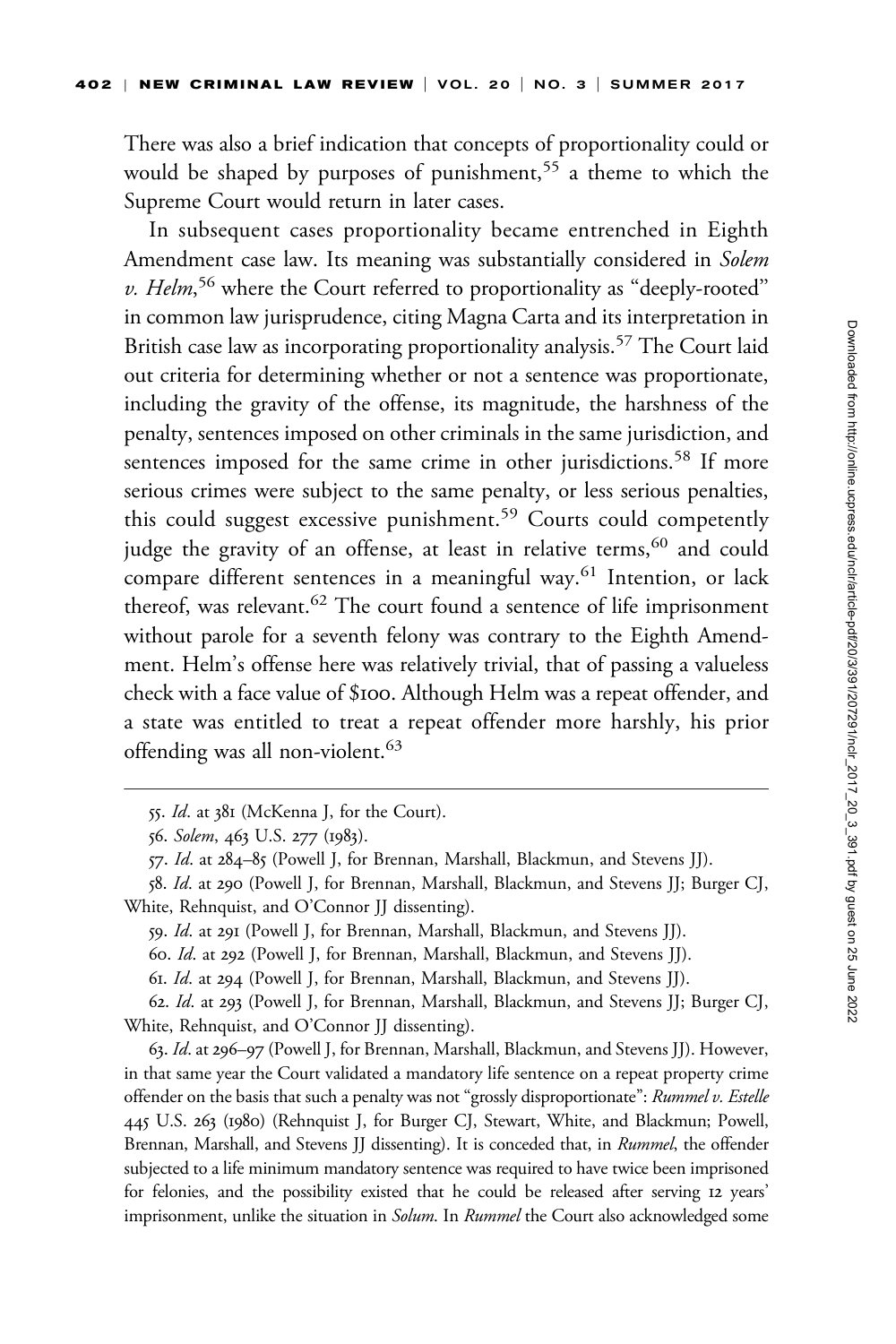An apparent attack on the principle of proportionality occurred in Harmelin v. Michigan, 64 where Scalia J, joined by Rehnquist CJ, denied proportionality, was a general principle of Eighth Amendment law,<sup>65</sup> and sought to confine the meaning of ''cruel and unusual punishment'' to methods of punishment,<sup>66</sup> with an exception in relation to the death penalty where proportionality could be used.<sup>67</sup> It was claimed the original framers intended that the clause would be confined to unprecedented or unauthorized methods of punishment,<sup>68</sup> and did not mean the prohibition of ''cruel and unusual punishment'' to apply to disproportionate sentences.<sup>69</sup> Notably, they declined to specifically prohibit ''disproportionate'' punishments.<sup>70</sup> Scalia J noted that the 1689 Bill of Rights Act, upon which American colonial provisions (and subsequently the Eighth Amendment) were based, did not expressly prohibit disproportionate punishments.<sup>71</sup> His reading of the history suggested the purpose of the relevant clause in the Bill of Rights Act 1689 was to prevent the infliction of punishments that were "beyond power" and arbitrary, in the sense that they were unprecedented and unauthorized.<sup>72</sup>

Scalia J found that his narrow interpretation of the Eighth Amendment was workable—there was clear historical evidence regarding the use of particular methods of punishment;<sup>73</sup> and in contrast, there were no objective measures of gravity by which a court could apply a principle of proportionality.<sup>74</sup> For this reason, he rejected the proportionality analysis

64. Harmelin, 501 U.S. 957 (1991). 65. Id. at 965. 66. Id. at 985. 67. Id. at 994. 68. Id. at 979. 69. Id. 70. Id. at 985. 71. Id. at 967. 72. Id. at 968. 73. Id. at 985. 74. Id. at 988.

of the practical difficulties involved in that part of proportionality analysis calling for comparison of penalties across states. Without declaring such analysis illegitimate, it referred to its complexities: ''absent a constitutionally imposed uniformity inimical to traditional notions of federalism, some State will always bear the distinction of treating particular offenders more severely than any other state'' (282). Of the judges who heard both cases, only Blackmun J validated one provision and invalidated the other.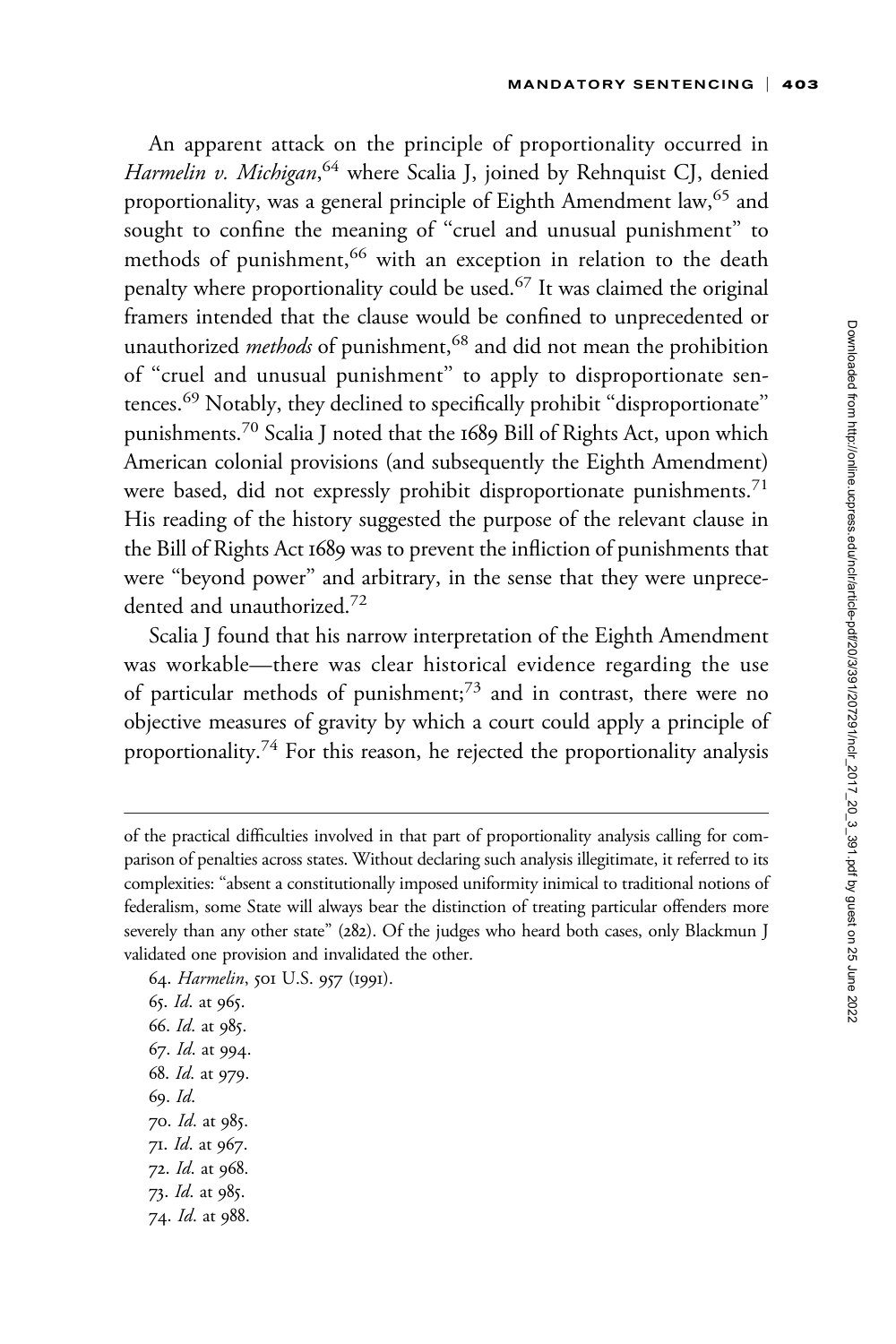described in Solum, involving a comparison of sentences in other jurisdictions for the same offense, or comparison with offenses regarded as of similar severity within the one jurisdiction.<sup>75</sup>

The other majority justices in the result emphasized the deference due to legislatures in their assessment of the gravity of particular offending, and that enforcement of minimum mandatory sentences by courts ought to be the general position, and the setting aside of such sentences on proportionality grounds very much the exceptional case.<sup>76</sup> Minimum sentencing provisions should not be set aside on the basis they were considered to be unwise. The Eighth Amendment did not mandate acceptance of any particular penological theory, and the principles underpinning systems of criminal justice, and their relative importance, change over time. One of the advantages of a federal system was that it permitted different states to pursue their own policies in this regard; this made interstate comparisons complicated.<sup>77</sup> Some judges suggested narrowing the use of comparative sentencing in other jurisdictions to confirming an initial impression that a sentence was grossly disproportionate, rather than deciding whether it was so.<sup>78</sup> And care must be taken, in applying the "gross disproportionality'' doctrine, that the court was not entering into a subjective analysis of the sentence it thought appropriate, rather than an objective assessment of the punishment chosen by the legislature.<sup>79</sup>

Applying these principles, a majority of the Court validated a mandatory life sentence without the possibility of parole on an offender in possession of a large quantity of cocaine (1.5 pounds). On the reasoning of Scalia and Rehnquist CJ, imprisonment was clearly not a "cruel and unusual" method of punishment. On the reasoning of Kennedy, Souter, and O'Connor JJ, the state was entitled to view large-scale drug possession seriously; drug offending was closely related to other types of offending.<sup>80</sup> The punishment was graded according to the quantum of drugs involved, and there was an "escape hatch" from the minimum mandatory sentences in exceptional cases.<sup>81</sup> Seven justices confirmed a principle of gross disproportionality

<sup>75.</sup> Id. at 988–89.

<sup>76.</sup> Id. (Kennedy J, for O'Connor and Souter JJ).

<sup>77.</sup> Id. at 999–1000 (Kennedy J, for O'Connor and Souter JJ).

<sup>78.</sup> Id. at 1005 (Kennedy J, for O'Connor and Souter JJ).

<sup>79.</sup> Id. at 1007 (Kennedy, O'Connor, and Souter JJ).

<sup>80.</sup> Id. at 1003 (Kennedy, O'Connor, and Souter JJ).

<sup>81.</sup> Id. at 1007 (Kennedy, O'Connor, and Souter JJ).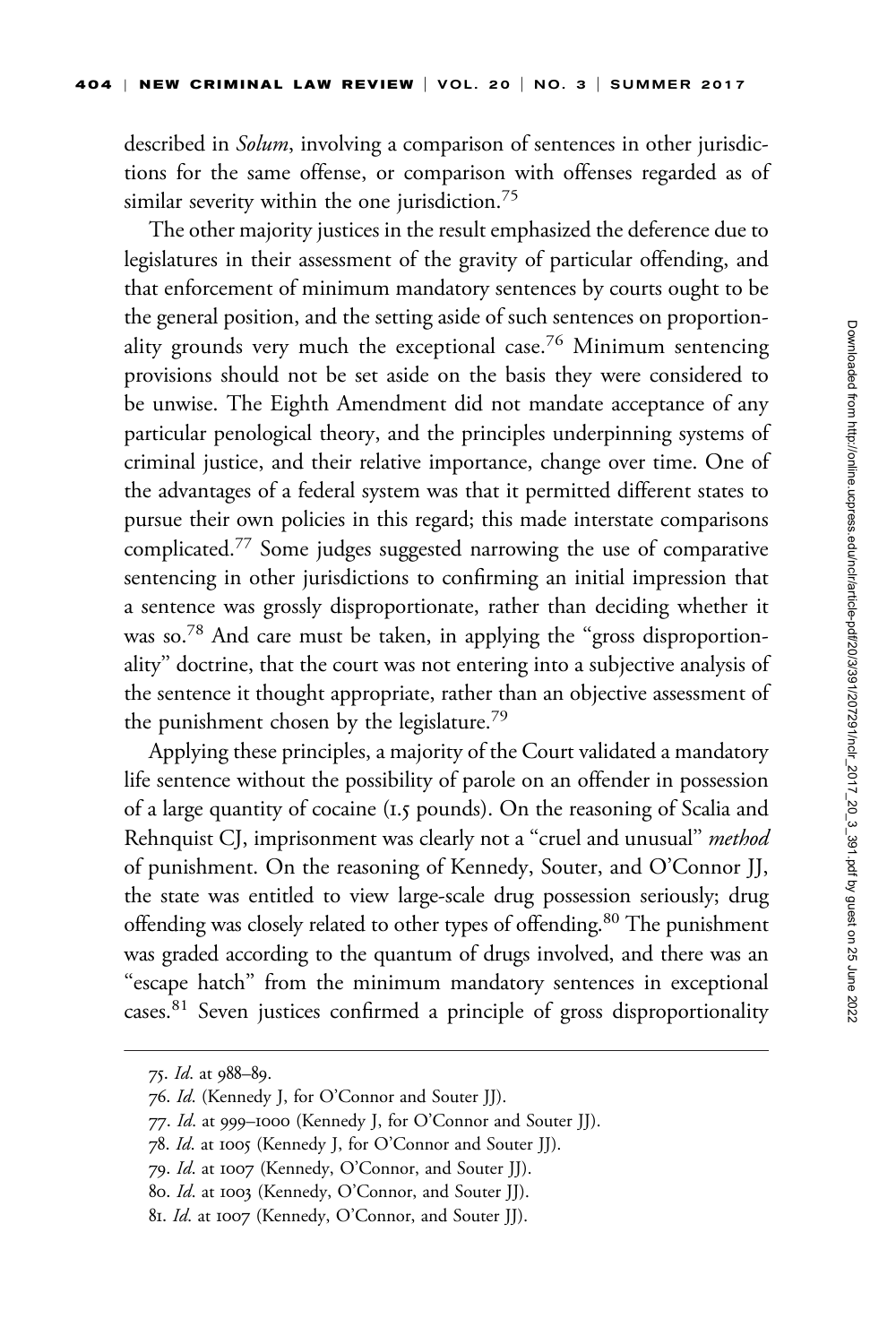should continue to apply to Eighth Amendment challenges, and not just in capital cases.<sup>82</sup> This remains the position.<sup>83</sup>

Many Eighth Amendment challenges have involved the death penalty. The Court has ruled that imposition of the death penalty does not necessarily breach the Eighth Amendment,  $84$  it having been a longstanding feature of English law, of American law at the time the Eighth Amendment was ratified, and being reflected in the text of the Fifth and Fourteenth Amendments.<sup>85</sup> However, a *mandatory* death penalty will be unconstitutional,<sup>86</sup> because it would not permit the consideration of any mitigating circumstances, and the Court has taken the position that, at least for capital cases, this is required.<sup>87</sup> Attempted imposition of the death penalty for a non-homicide offense is contrary to the Eighth Amendment, the Court accepting it was disproportionate given that most states did not impose it for non-homicide, and the fact juries were extremely unlikely to order such a penalty for a convicted rapist when they had the legal authority to do so, both being evidence of community standards and values, which are relevant to questions of gross disproportionality.<sup>88</sup>

The Eighth Amendment also precludes the imposition of the death penalty on a minor<sup>89</sup> or a person with a mental disability.<sup>90</sup> Evidence the

<sup>82.</sup> Id. at 996 (Kennedy, O'Connor, and Souter JJ) (concurring in the decision); 1018 (White, Blackmun, and Stevens JJ) and 1027 (Marshall J).

<sup>83.</sup> Lockyer v. Andrade 538 U.S. 63, 72 (O'Connor J, for Rehnquist CJ, Scalia, Kennedy, and Thomas JJ) (2003).

<sup>84.</sup> Gregg v. Georgia 428 U.S. 153, 169 (Stewart, Powell, and Stevens JJ; Burger CJ, Rehnquist, White, and Blackmun concurring) (1976).

<sup>85.</sup> Gregg, 176–77 (Stewart, Powell, and Stevens JJ; Burger CJ, Rehnquist, White, and Blackmun JJ concurring) (1976).

<sup>86.</sup> Roberts v. Louisiana 431 U.S. 633 (1977).

<sup>87.</sup> Lockett v. Ohio 438 U.S. 586 (1978).

<sup>88.</sup> Coker v. Georgia 433 U.S. 584, 593–95 (White J, for Stewart, Blackmun, and Stevens JJ) (1977).

<sup>89.</sup> Roper v. Simmons 543 U.S. 551 (2005), on the basis that a majority of states do not provide it for juveniles, and the number of states doing so is diminishing, the fact that a juvenile lacks maturity and may be prone to reckless behavior, subject to peer pressure and whose character may be incompletely formed (570), because international opinion is generally against it (578) and because it is not adequately justified by criminal justice objectives of deterrence or retribution (570–71) (Kennedy J, for Stevens, Souter, Ginsburg, and Breyer JJ).

<sup>90.</sup> Atkins v. Virginia 536 U.S. 304 (2002), because of the number of states that precluded it, and the trend was toward legislation precluding it, because of the majority in state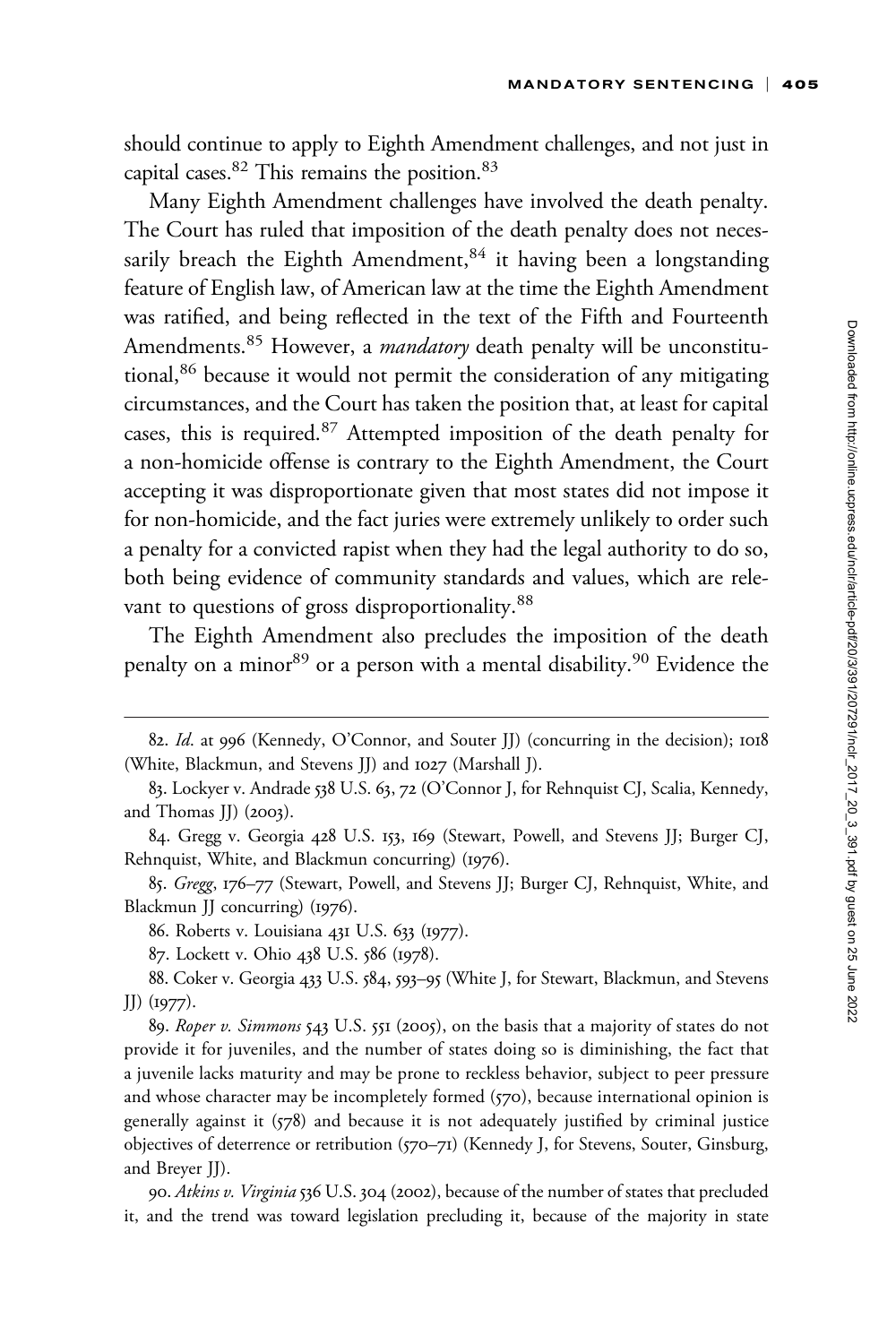penalty is being applied in a discriminatory or arbitrary fashion could suggest the law is unconstitutional,  $91$  as effecting "unusual" punishment. Similarly, the fact that a punishment is pointless,  $92$  that it is not serving a penological purpose more effectively than a lesser punishment,  $93$  can suggest a law that breaches the Eighth Amendment, even if the Court has not yet by majority decided that the death penalty is generally unconstitutional and offensive to the Eighth Amendment.

The "gross disproportionality" test in the Eighth Amendment has not prevented what were on any measure extremely harsh sentences on particular offenders. It did not prevent the imposition of an effective 40-year jail term on a person convicted of the supply and possession of nine ounces of marijuana worth \$200,<sup>94</sup> imposition of a 25-year-to-life jail term under a three-strikes law where the accused stole \$1200 in merchandise with prior property convictions,<sup>95</sup> or theft of video tapes worth \$200

92. Coker v. Georgia 433 U.S. 584, 592 (White J, for Stewart, Blackmun, and Stevens JJ) (1977); Graham v. Florida 560 U.S. 48, 67 (2010) (Kennedy J, for Stevens, Ginsburg, Breyer, and Sotomayor JJ).

93. Furman v. Georgia 408 U.S. 238, 279 (Brennan J), 312 (White J), and 359 (Marshall J)  $(1972).$ 

94. Hutto v. Davis 454 U.S. 370 (1982) (Burger CJ, White, Blackmun, Rehnquist, and O'Connor JJ (on the basis that a legislature's choice of penalty was entitled to deference (373), court intervention on the basis that a mandatory sentence was grossly disproportionate should be "exceedingly rare" (374), a court's decision that a prison sentence was excessive was inherently subjective in nature (373)), Powell J concurring in the judgment (considering gravity of offense, precedent such as Rummel, past convictions); Brennan, Marshall, and Stevens JJ dissenting on the basis the sentence represented a ''patent abuse of judicial power'' (388)).

95. Ewing v. California 538 U.S. 11 (2003) (O'Connor J, for Rehnquist CJ and Kennedy J (deference to legislature, Constitution does not prescribe any particular penological theory states have a valid interest in incapacitating and segregating habitual criminals  $(25)$  and high recidivism rates in state (26), offender's long criminal history (29), with whom Scalia and Thomas JJ concurred in the judgment; Stevens, Souter, Ginsburg, and Breyer JJ dissenting).

legislatures that had voted to preclude it (315–16), because those suffering a mental disability may also exhibit some of the characteristics of juveniles that make imposition of the death penalty on them inappropriate (such as impulsivity) (318), and this fact also makes it more difficult for the state to justify the death penalty on a person with a mental disability on the basis of either retribution or deterrence (319–20) (Stevens J, for O'Connor, Kennedy, Souter, Ginsburg, and Breyer JJ).

<sup>91.</sup> Furman v. Georgia 408 U.S. 238, 245 (Douglas J), 274 (Brennan J), 309–10 (Stewart J), and 364 (Marshall J) (1972).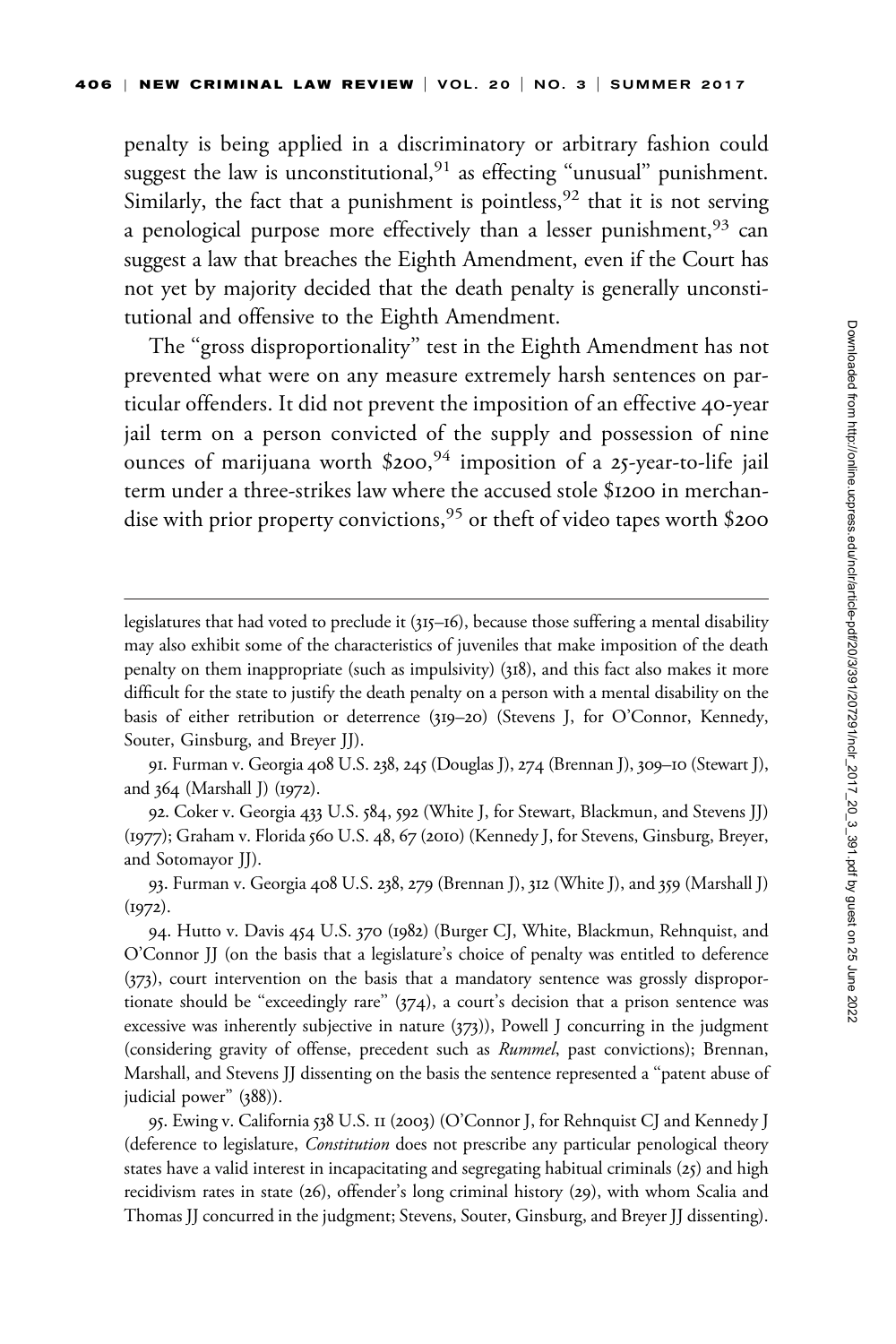in circumstances of prior property convictions, leading to imposition of a 50-year jail term.<sup>96</sup>

More generally, the Court has reflected that in earlier times, mandatory sentencing (often the death penalty) held sway; however the nineteenthcentury movement away from such sentencing ''marked an enlightened introduction of flexibility into the sentencing process. It recognized that individual culpability is not always measured by the category of crime committed. This change in sentencing practice was greeted by the Court as a humanizing development.''97 At the same time, the law moved away from a focus on retribution, in favor of reformation and rehabilitation.<sup>98</sup> Despite these sentiments, moves to create more standardized sentencing culminated in development of the Sentencing Guidelines providing a standard range of penalties for particular offenses, subject to exceptions. However, these were held to be merely advisory, rather than mandatory,<sup>99</sup> and departures from the guidelines subject to a broad reasonableness standard.<sup>100</sup>

The most recent Eighth Amendment cases suggest a slightly broader reading of the prohibition than previously evident. In Miller v. Alabama the Supreme Court found imposition of a mandatory life sentence on a juvenile violated the Eighth Amendment.<sup>101</sup> In so doing, it reiterated proportionality in sentencing was a "basic precept of justice."<sup>102</sup> This precluded mismatches between the culpability of a class of offenders and the severity of a penalty, and imposition of mandatory capital punishment that took no account of the individual's personal circumstances.<sup>103</sup> This finding

<sup>96.</sup> Lockyer v. Andrade 538 U.S. 63 (2003) (O'Connor, for Rehnquist CJ, Scalia, Kennedy, and Thomas JJ) (sentence not ''objectively unreasonable'' (76): Souter Stevens Ginsburg and Breyer JJ dissenting). The majority stated that the gross disproportionality principle applied to "only the extraordinary case" (77) (and the present case was not such a case); the minority stated that if this offender's sentence was not disproportionate, ''the principle has no meaning" (83).

<sup>97.</sup> Woodson v. North Carolina 428 U.S. 280, 298 (1976) (Stewart J, for Powell and Stevens JJ; Brennan and Marshall JJ concurred in the judgment).

<sup>98.</sup> Williams v. New York 337 U.S. 241, 248 (1949) (Black J, for Vinson, Reed, Frankfurter, Douglas, Jackson, and Burton JJ)

<sup>99.</sup> United States v. Booker, United States v. Fanfan 543 U.S. 220 (2005).

<sup>100.</sup> Kimbrough v. United States 552 U.S. 85 (2007).

<sup>101.</sup> Miller, 132 S.Ct 2455 (2012) (Kagan J, for Kennedy, Ginsburg, Breyer, and Sotomayor JJ; Roberts CJ, Scalia, Thomas, and Alito JJ dissented).

<sup>102.</sup> Id. at 2463 (Kagan J, for Kennedy, Ginsburg, Breyer, and Sotomayor JJ). 103. Id.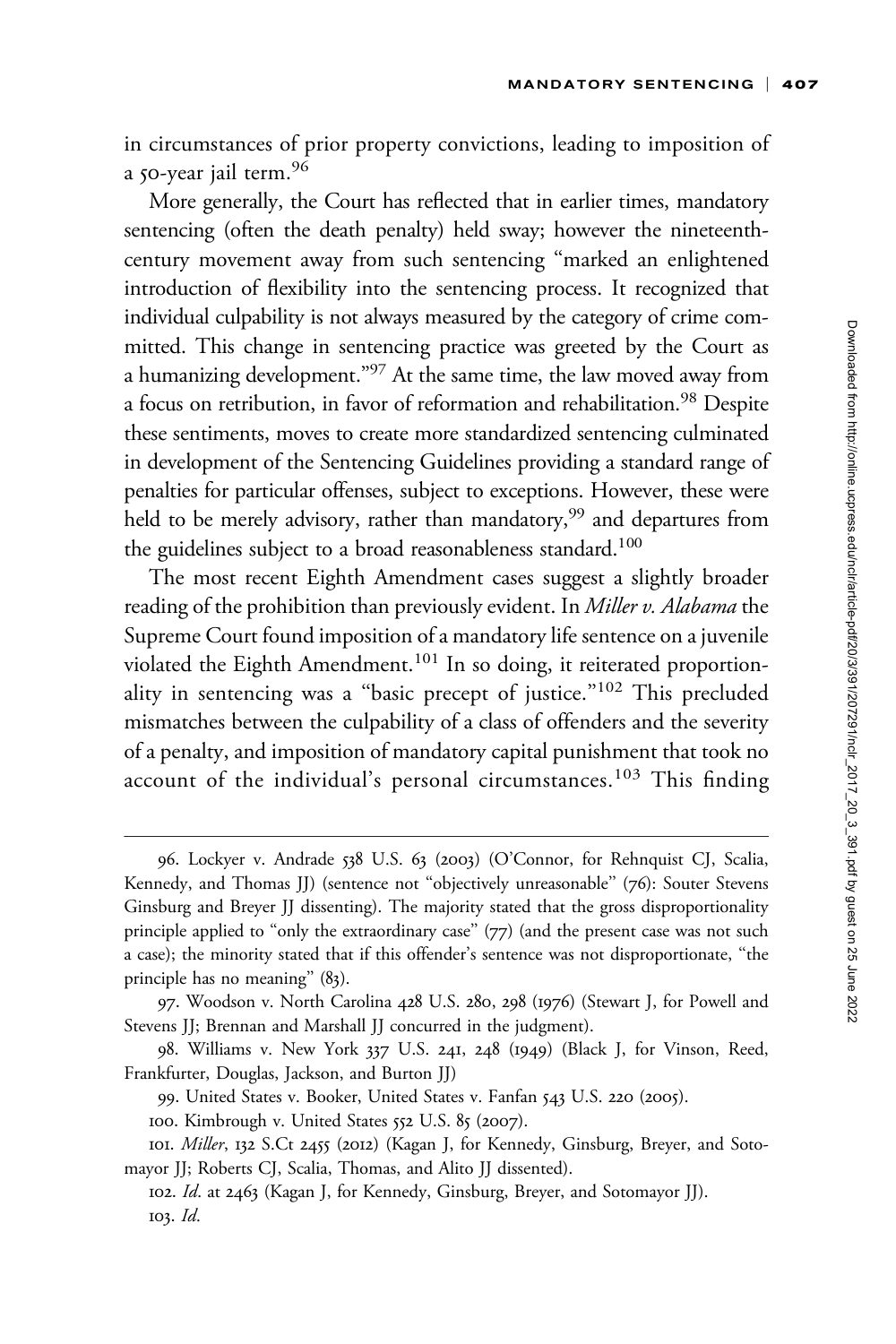extended the previous finding in *Roper* that mandatory imposition of the death penalty on a juvenile was offensive to the *Eighth Amendment* because of the peculiar aspects relating to juveniles, such as possible impulsiveness and recklessness, proneness to peer pressure, and the fact that character was still being formed.<sup>104</sup> By parity of reasoning, a mandatory life sentence on a juvenile was also disproportionate. Their prospects for rehabilitation were stronger than for an adult offender,  $105$  and other goals of criminal justice, such as retribution, deterrence, and incapacitation, had to be applied in a manner sensitive to the offender's age.<sup>106</sup>

The Court took a similar position in *Graham v. Florida*.<sup>107</sup> Reiterating the centrality of the principle of proportionality to the issue of cruel and unusual punishment,<sup>108</sup> the Court noted:

The judicial exercise of independent judgment requires consideration of the culpability of the offenders at issue in light of their crimes and characteristics, along with the severity of the punishment in question.<sup>109</sup>

The Court noted that, although thirty-seven states had legislated permitting life sentences without parole on juveniles, in practice such penalties were very rarely applied.<sup>110</sup> It reiterated that punishment that did not serve penological goals was vulnerable to Eighth Amendment challenge, and found that a sentence of life without parole on a juvenile non-homicide offender was not justified on any theory of criminal justice.<sup>111</sup> Inherently, concepts of retribution, deterrence, incapacitation, and rehabilitation had to be applied in a manner that was sensitive to the fact that the offender was

107. Graham, 560 U.S. 48 (2010), holding that a life imprisonment without parole sentence on a juvenile offender convicted of armed burglary with assault, and attempted robbery, was offensive to the Eighth Amendment.

108. Id. at 59 (Kennedy J, for Stevens, Ginsburg, Breyer, and Sotomayor JJ). 109. Id. at 67 (Kennedy J, for Stevens, Ginsburg, Breyer, and Sotomayor JJ). 110. Id. at 62 (Kennedy J, for Stevens, Ginsburg, Breyer, and Sotomayor JJ). 111. Id. at 71 (Kennedy J, for Stevens, Ginsburg, Breyer, and Sotomayor JJ).

<sup>104.</sup> Id. at 2464 (Kagan J, for Kennedy, Ginsburg, Breyer, and Sotomayor JJ).

<sup>105.</sup> Id. at 2465 (Kagan J, for Kennedy, Ginsburg, Breyer, and Sotomayor JJ).

<sup>106.</sup> Specifically, the majority noted that because retribution related to blameworthiness, the case for retribution was weaker in the case of a juvenile offender, and that because a juvenile offender may be more impulsive than an adult offender, the deterrent value of a jail sentence was also weaker, and in relation to incapacitation, it was more difficult to argue that a juvenile offender was "incorrigible":  $Id$ . at  $2465$  (Kagan J, for Kennedy, Ginsburg, Breyer, and Sotomayor JJ).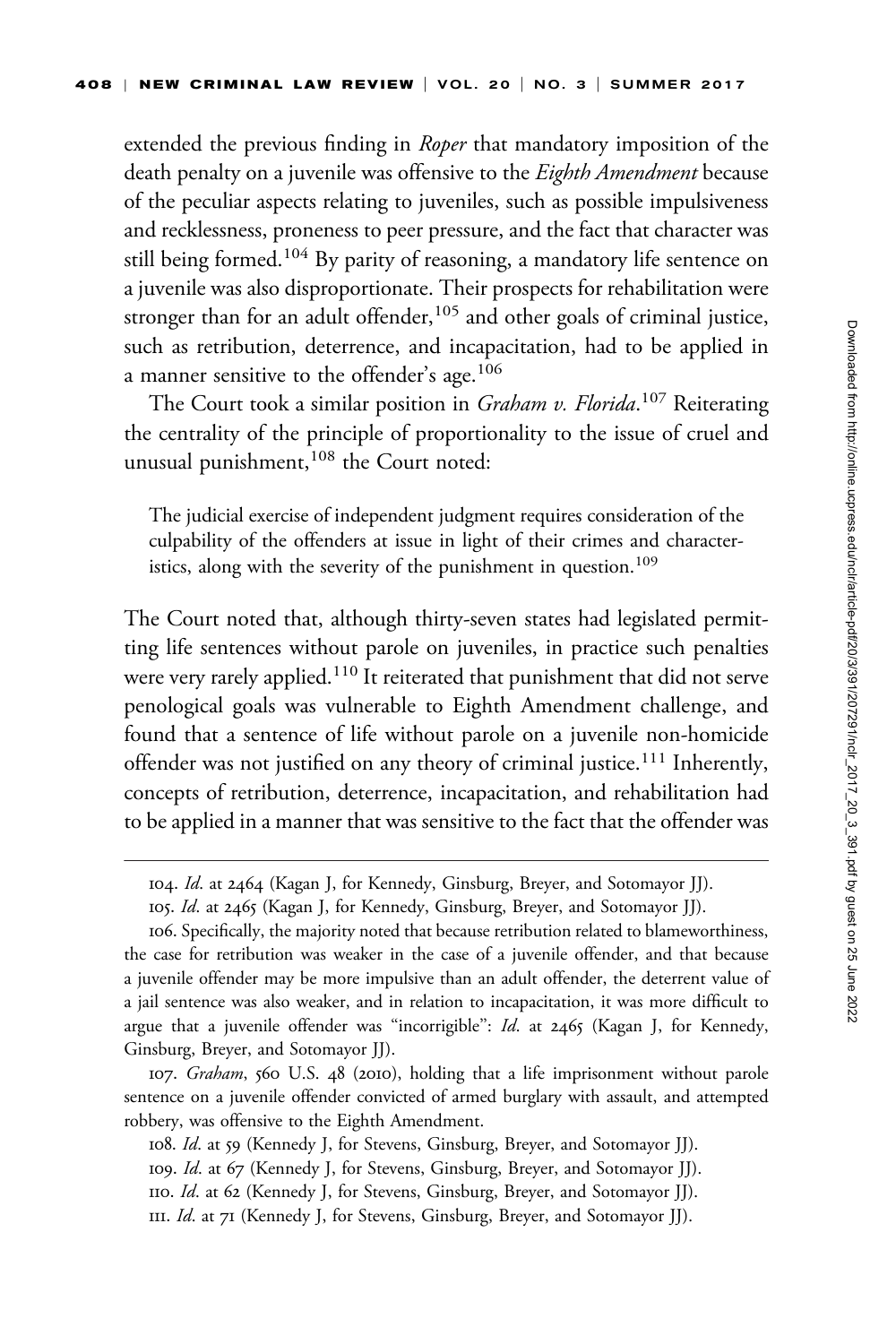a juvenile.<sup>112</sup> In reaching this conclusion, the Court also noted that the practice of sentencing a juvenile convicted of a non-homicide crime to life without parole had been "rejected the world over."<sup>113</sup>

It remains to be seen whether the recent decisions in Miller and Graham will be applied more broadly to Eighth Amendment jurisprudence, or will be confined to their factual contexts. There is much work for them to do outside the field of juvenile offenders; it was recently noted that 27 states currently have mandatory life-without-parole for at least one offense.<sup>114</sup> In principle, their reasoning—including strong re-assertion of proportionality principles, disfavor of punishment that is not justified by any theory of criminal justice, and disfavor of sentencing that takes no account of the individual circumstances of the offender—is considered applicable beyond cases involving the death penalty, and/or cases involving juveniles.

## D. United Kingdom and Internationally

England has long shown concern about harsh punishments. The Magna Carta refers to proportionality in how an individual is treated by the criminal justice system, at a time when fines were imposed for criminal activities.<sup>115</sup> There are references to proportionality in sentencing in the case law in the Middle Ages<sup>116</sup> and the seventeenth century, once the modern criminal justice system, including prisons, had been established.<sup>117</sup> Section 10 of the Bill of Rights Act 1689 (Eng.) forbids cruel and unusual punishments; shortly afterward the House of Lords found that a fine was "excessive and exorbitant [sic], against magna charta, the common right of the subject, and the law of the land.''118

<sup>112.</sup> Id. at 71–73 (Kennedy J, for Stevens, Ginsburg, Breyer, and Sotomayor JJ).

<sup>113.</sup> Id. at 80–82 (Kennedy J, for Stevens, Ginsburg, Breyer, and Sotomayor JJ).

<sup>114.</sup> Mirko Bagaric & Sandeep Gopalan, Saving the United States from Lurching to Another Sentencing Crisis: Taking Proportionality Seriously and Implementing Fair Fixed Penalties, 60 ST. LOUIS U. L.J. 169, 182 (2016).

<sup>115.</sup> ''A free man is not to be amerced for a small offence save in accordance with the manner of the offence, and for a major offence according to its magnitude...earls and barons are not to be amerced save by their peers and only in accordance with the manner of their offence'' (Clause 14).

<sup>116.</sup> Le Gras v. Bailiff of Bishop of Winchester, Y.B. Mich. 10, Edw. II, pl.4 (C.P., 1316). 117. Hodges v. Humkin 2 Bulst. 139, 140, 80 ER 1015, 1016 (K.B., 1615): ''imprisonment ought always to be according to the quality of the offence'' (1316).

<sup>118.</sup> Earl of Devon's Case, 11 State Tr. 133, 136 (1689).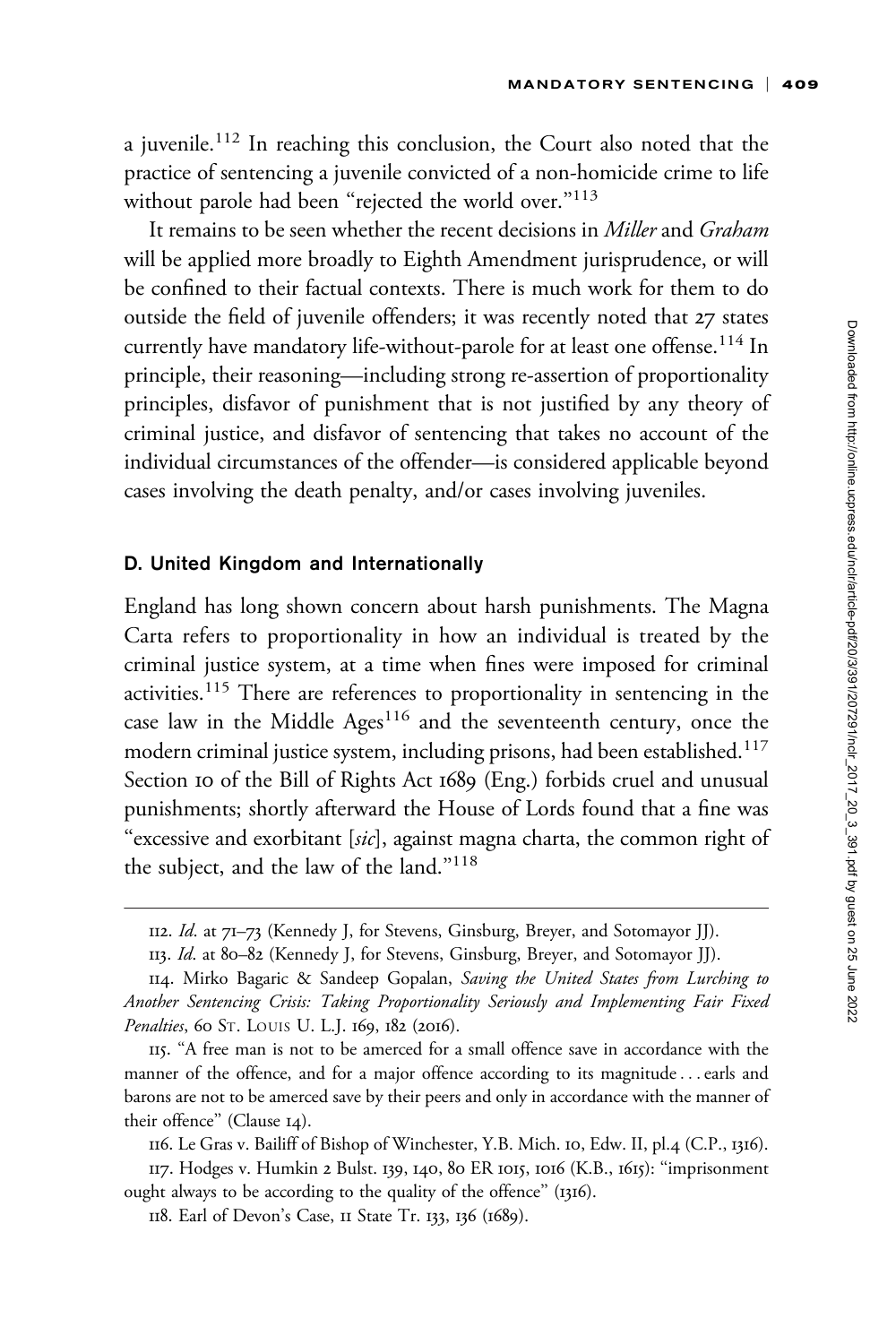The Privy Council found Ceylonese (Sri Lankan) legislation infringed the separation of powers principle enshrined in that country's Constitution. One noteworthy aspect of the impugned legislation was its imposition of a minimum mandatory jail term of 10 years' imprisonment on those involved in an aborted coup. In finding the legislation unconstitutional, the Court discussed this minimum mandatory sentencing aspect:

Their aim was to ensure that the judges in dealing with these particular persons on these particular charges were deprived of their normal discretion as regards appropriate sentences. They were compelled to sentence each offender on conviction to not less than ten years' imprisonment ...even though his part in the conspiracy might have been trivial ... if such Acts as these are valid the judicial power could be wholly absorbed by the legislature and taken out of the hands of the judges.<sup>119</sup>

In *Reyes v. The Queen*, the Privy Council interpreted a provision of the Belize Constitution preventing the imposition of inhuman or degrading punishment or other treatment to prohibit the mandatory imposition of the death penalty. The Council concluded that ''a non-judicial body cannot decide the appropriate measure of punishment to be visited on a defendant for a crime they have committed."<sup>120</sup>

Some challenges to minimum mandatory sentencing in the United Kingdom have involved articles of the European Convention on Human Rights, given the reflection of that Convention in the Human Rights Act 1998 (U.K.); specifically, Article 6, preserving the right to a fair hearing before an independent and impartial tribunal, and Article 3, prohibiting the use of torture, inhumane or degrading treatment or punishment.

An example of a successful challenge was  $R$  (Anderson) v. Home Secretary.<sup>121</sup> There the appellant had been sentenced to mandatory life jail terms

121. R (Anderson) [2003] I A.C. 837.

<sup>119.</sup> Liyanage v. The Queen [1967] A.C. 259, 291 (Lord Pearce, for the Council).

<sup>120.</sup> Reyes v. The Queen [2002] 2 A.C. 235, 258 (Lord Bingham, for the Council). In several cases the Inter-American Commission on Human Rights has indicated that imposition of a mandatory death penalty is inconsistent with the American Declaration of Human Rights: Edwards v. Bahamas, 4/4/2001, Report 48/01, Downer and Tracey v. Jamaica 4/13/ 2000, Report No 41/00); see also the Human Rights Committee with respect to the issue in Saint Vincent (Thompson v. Saint Vincent and the Grenadines (2000) UN Doc CCPR/C/70/ D/906/1998). The Privy Council found that a mandatory life sentence was manifestly disproportionate, arbitrary and unconstitutional in de Boucherville v. State of Mauritius [2008] UKPC 70.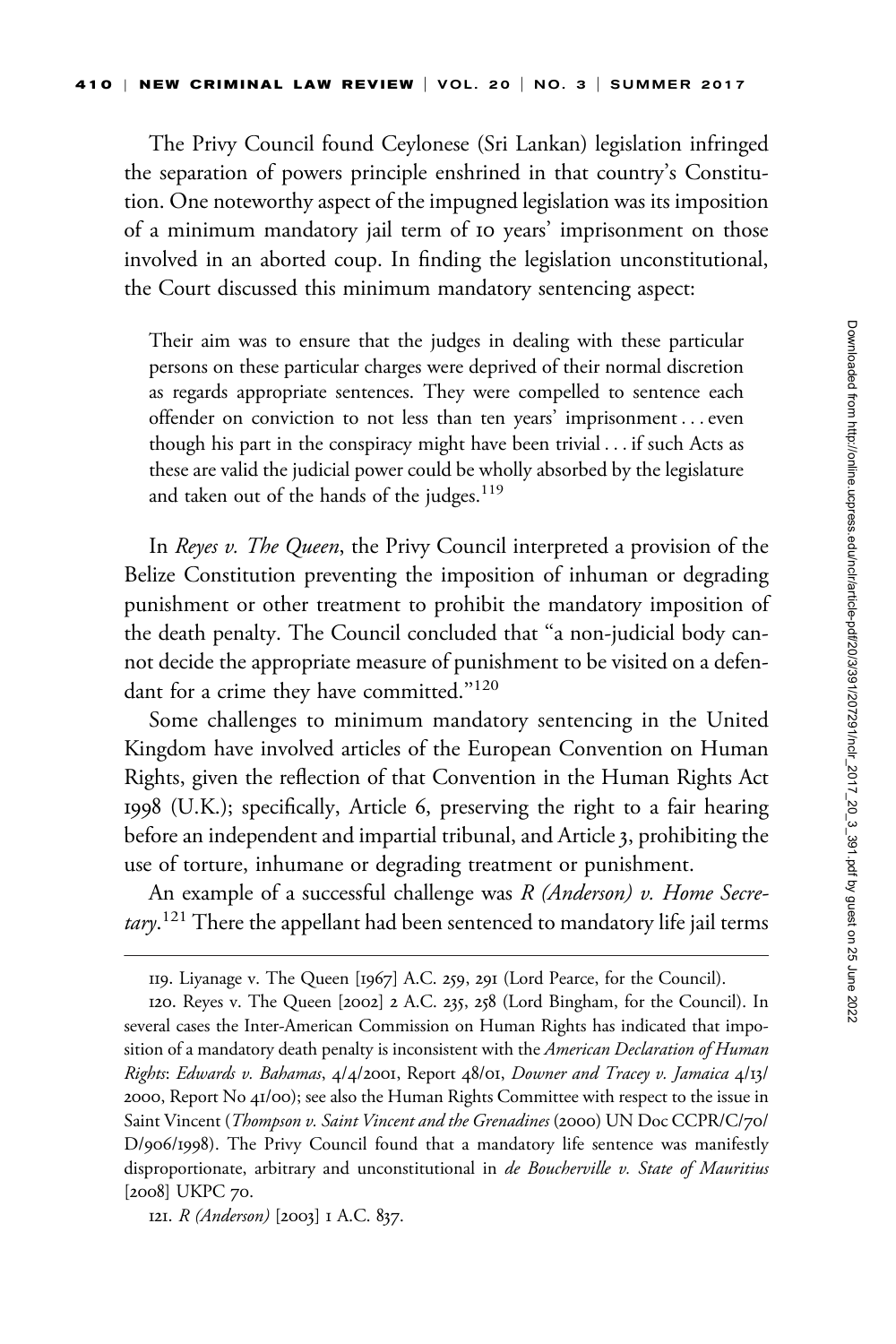for murder. The legislation permitted the Home Secretary to set a minimum time to be served by such offenders, known as the "tariff," in consultation with judges and departmental officials. The Home Secretary fixed a tariff period greater than that recommended to him, and the appellant challenged the consistency of the practice with the European Convention.

The House of Lords (as it then was) found in favor of the challenger. Lord Bingham held the practice in effect amounted to a member of the executive determining the minimum sentence that a particular prisoner should serve; this was a judicial task, and thus Article 6 had been breached.<sup>122</sup> Lord Steyn agreed only a court could determine the punishment of a convicted person, and this had been the position since at least 1688, and was required by the rule of law.<sup>123</sup> Lord Hutton said the Home Secretary's power was difficult to reconcile with separation of powers principles.<sup>124</sup>

The European Court has applied a "gross disproportionality" test to determine whether a sentence amounts to inhuman or degrading punishment contrary to Article 3.<sup>125</sup> Further, continued imprisonment may be problematic where it no longer effectively serves any legitimate penological purpose,<sup>126</sup> bearing in mind that rehabilitation is reflected in international norms and has become more important.<sup>127</sup> The Court has spoken negatively about mandatory sentencing regimes, acknowledging they deprive the defendant of placing mitigating or special circumstances before the court, $128$  and that for this reason, they are "much more likely" to be grossly disproportionate.<sup>129</sup> A life

<sup>122.</sup> Id. at 880 (with whom Lord Nicholls (883), Lord Hobhouse (901), Lord Scott (902) and Lord Rodger (902) agreed).

<sup>123.</sup> Id. at 890–91 (with whom Lord Nicholls (883), Lord Scott (902) and Lord Rodger (902) agreed).

<sup>124.</sup> Id. at 899 (with whom Lord Nicholls (883), Lord Hobhouse (901), Lord Scott (902) and Lord Rodger (902) agreed). In R v. Offen [2001] 1 W.L.R. 253, 276–77, the Court of Appeal indicated that a provision mandating the imposition of a life sentence on a repeat offender might offend Article 3 of the European Convention by being arbitrary and disproportionate.

<sup>125.</sup> Harkins and Edwards v. United Kingdom [2012] ECHR 45, [133]; Vinter v. United Kingdom [2013] ECHR 645, [102](Grand Chamber); Murray v. Netherlands [2016] ECHR 408, [99](Grand Chamber).

<sup>126.</sup> Harkins and Edwards, [2012] ECHR 45, [138]; Vinter, [2013] ECHR 645, [111]; Murray, [2016] ECHR 408, [100](Grand Chamber).

<sup>127.</sup> Murray, [2016] ECHR 408, [102](Grand Chamber).

<sup>128.</sup> Harkins and Edwards, [2012] ECHR 45, [138].

<sup>129.</sup> Id. at [2012] ECHR 45, [138].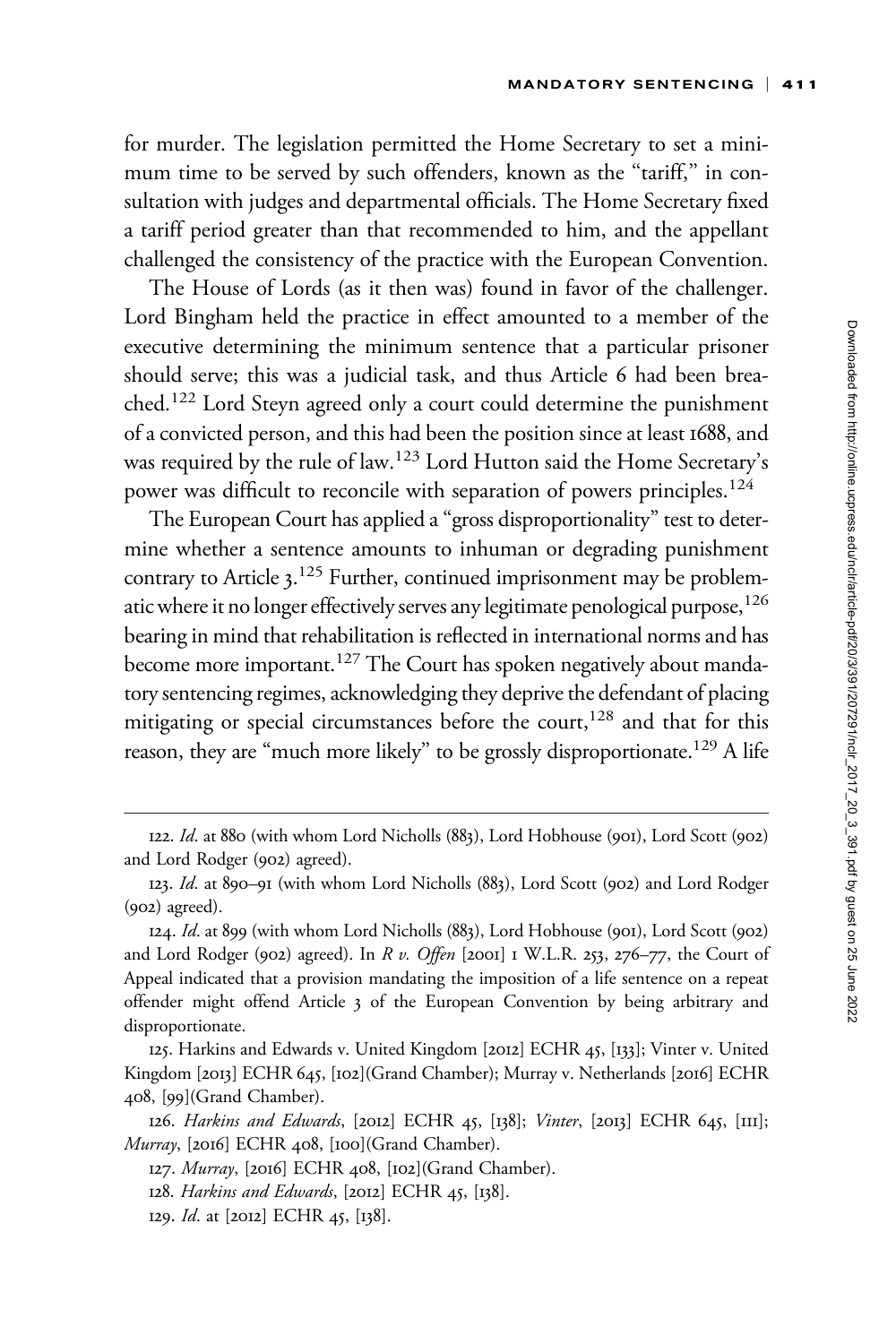sentence without the possibility of parole is likely to infringe Article 3 (and Article 5) of the European Convention as being arbitrary and disproportionate.130 If release from life imprisonment is based on evidence the person detained has been rehabilitated, the state must provide the treatment necessary for rehabilitation to take place; failure to do so breaches Article 3.  $^{131}$  It may be noted that the successful challenges to minimum mandatory sentencing laws under the European Convention have tended to target extreme laws involving life imprisonment without parole, in contrast to Canada, for instance, where laws providing for imprisonment of less than 10 years have been struck out on proportionality and arbitrariness grounds.

Courts have found minimum mandatory sentencing provisions to be unconstitutional in, for example, India,<sup>132</sup> Sri Lanka,<sup>133</sup> South Africa,<sup>134</sup> Mauritius.<sup>135</sup> and Papua New Guinea.<sup>136</sup>

130. R v. Lichniak [2003] 1 A.C. 903, 909 (Lord Bingham) (with whom Lord Nicholls (913), Lord Steyn (914), Lord Hobhouse (919), Lord Scott (919) and Lord Rodger (919) agreed); R (Wellington) v. Secretary of State for the Home Department [2009] 1 A.C. 335.

131. Murray, [2016] ECHR 408.

132. Mithu v. State of Punjab [1983] 2 SCR 690, "a provision of law which deprives the court of the use of its wise and beneficent discretion in a matter of life and death, without regard to the circumstances in which the offence was committed and, therefore, without regard to the gravity of the offence, cannot but be regarded as harsh, unjust and unfair'' (704) (Articles 14 and 21 of the Indian Constitution regarding equality of treatment and punishment according to law).

133. The court found that minimum mandatory punishment was cruel, inhuman, and degrading: Re Supreme Court Special Determination Nos 6 and 7 of 1998 [1999] 2 LRC 579.

134. S v. Makwanyane [1995](3) SA 391, 433: "proportionality is an ingredient to be taken into account in deciding whether a penalty is cruel, inhuman or degrading''; The State v. Thoms [1990](2) SA 802 (A), commenting that mandatory sentencing ''reduces the court's normal sentencing function to the level of a rubber stamp. It negates the ideal of individualization. The morally just and the morally reprehensible are treated alike. Extenuating and aggravating factors both count for nothing''; the country's highest court read down an indeterminate sentence given to a repeat offender from an indeterminate sentence to a 15 year maximum on the basis of disproportionality, in that a non-violent offender could otherwise be jailed for life.

135. State v. Philibert [2007] SCJ 274, where the Supreme Court of Mauritius found a mandatory 45-year jail term for murder was disproportionate and invalid.

136. In Papua New Guinea (Special Constitutional Reference Not of 1984: Re Minimum Penalties Legislation) [1985] LRC (Const) 984 PNGLR 314, three judges said such provisions amounted to cruel punishment and/or arbitrary decision making, contrary to the Constitution; minimum mandatory sentences have been found contrary to constitutional bars on cruel, inhuman, and degrading punishment in *The State v. Vries* [1997] 4 LRC 1 and *The* State v. Likuwa [2000] I LRC 600.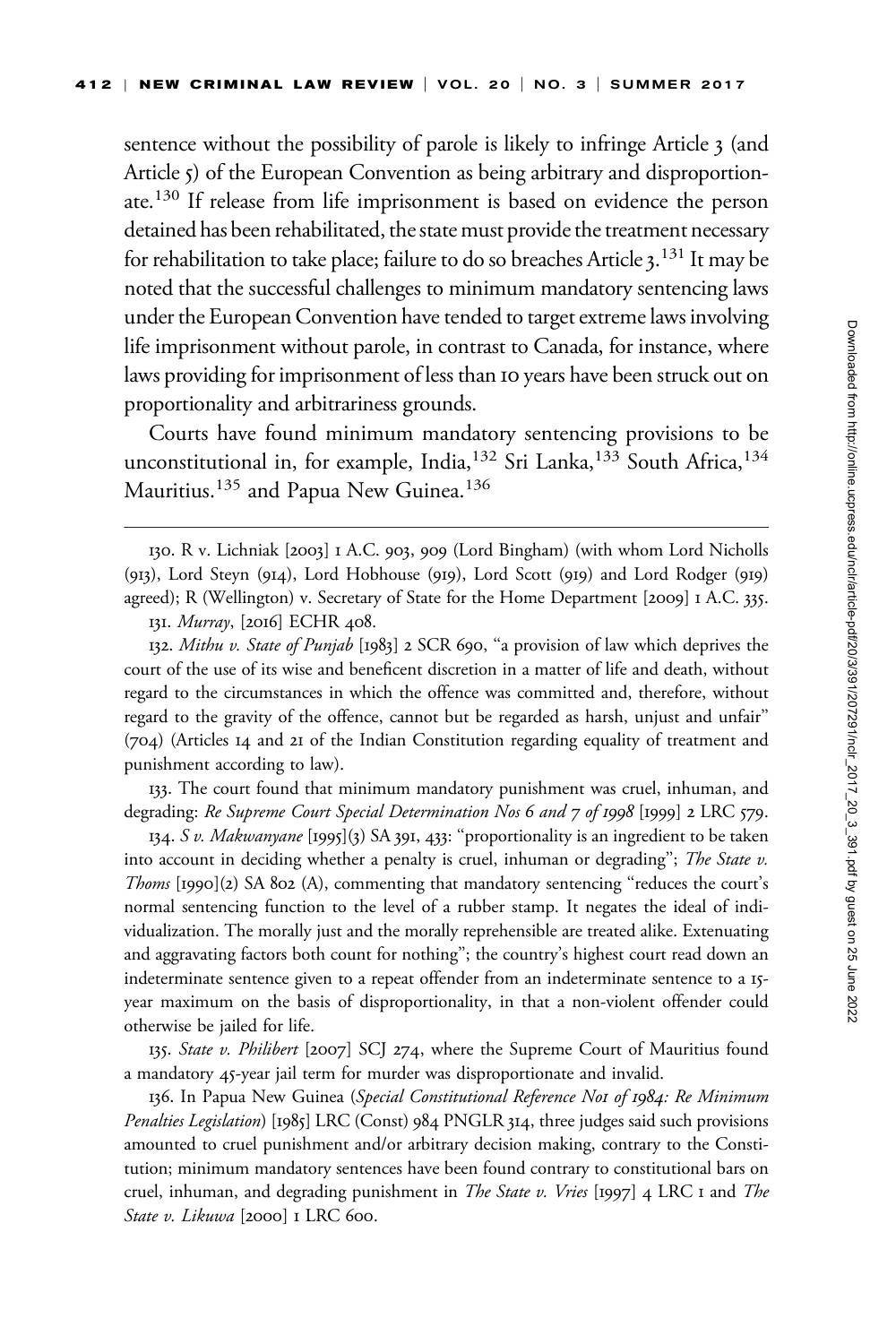## II: THEMES IN THE MANDATORY SENTENCING DEBATE

Several themes are relevant in the case law discussed above that has considered mandatory sentencing regimes. They include: questions regarding the status of arbitrariness in lawmaking and legal outcomes; questions regarding proportionality and gross disproportionality, including their meaning, indicia, and status in discussion of notions of what is ''cruel and unusual''; the relevance of the goals of the criminal justice system in determining the validity of minimum mandatory sentencing provisions; and the interplay between such regimes and constitutional doctrines like the separation of powers principle. These themes are now considered in more depth below.

## A. Arbitrariness versus Rule of Law

Law and society have long struggled with exercise of power characterized by arbitrariness. English monarchs could unilaterally suspend the operation of a law, or exempt an individual from it. This tended to give discretion a bad name.<sup>137</sup> According to some legal historians, at least, it was the arbitrariness of the purported (ab)use of power (by both the monarch and the judiciary) in the late seventeenth-century in England<sup>138</sup> that led to the admonition against cruel and unusual punishment (together with abolition of the monarch's dispensation power) in the Bill of Rights Act 1689 (Eng.), and led to its adoption in United States colonies, the United States Bill of Rights, and subsequently in human rights instruments around the world in later centuries. Arbitrary use of monarchical power underpinned the Glorious Revolution of 1688. The rule of law, together with the separation of powers principles, was one of the supposed antidotes to dangers or arbitrariness in the exercise of power. Arbitrary exercise of power is usually proscribed in international human rights provisions.<sup>139</sup>

It has been something of a paradox that dissatisfaction has grown with the exercise by judges of discretionary sentencing powers. Inevitably, the

<sup>137.</sup> ''Abuse of the royal dispensing or suspending power made the idea of dispensation as a means of individualised application of law odious in the English-speaking world'': Roscoe Pound, Discretion, Dispensation and Mitigation: The Problem of the Individual Special Case, 35 N.Y.U. L. REV. 925, 930 (1960).

<sup>138.</sup> WILLIAM BLACKSTONE 4 COMMENTARIES ON THE LAWS OF ENGLAND 448  $(1765 - 1769)$ .

<sup>139.</sup> For example, Article 9(1) International Covenant on Civil and Political Rights, and Article 9 Universal Declaration of Human Rights.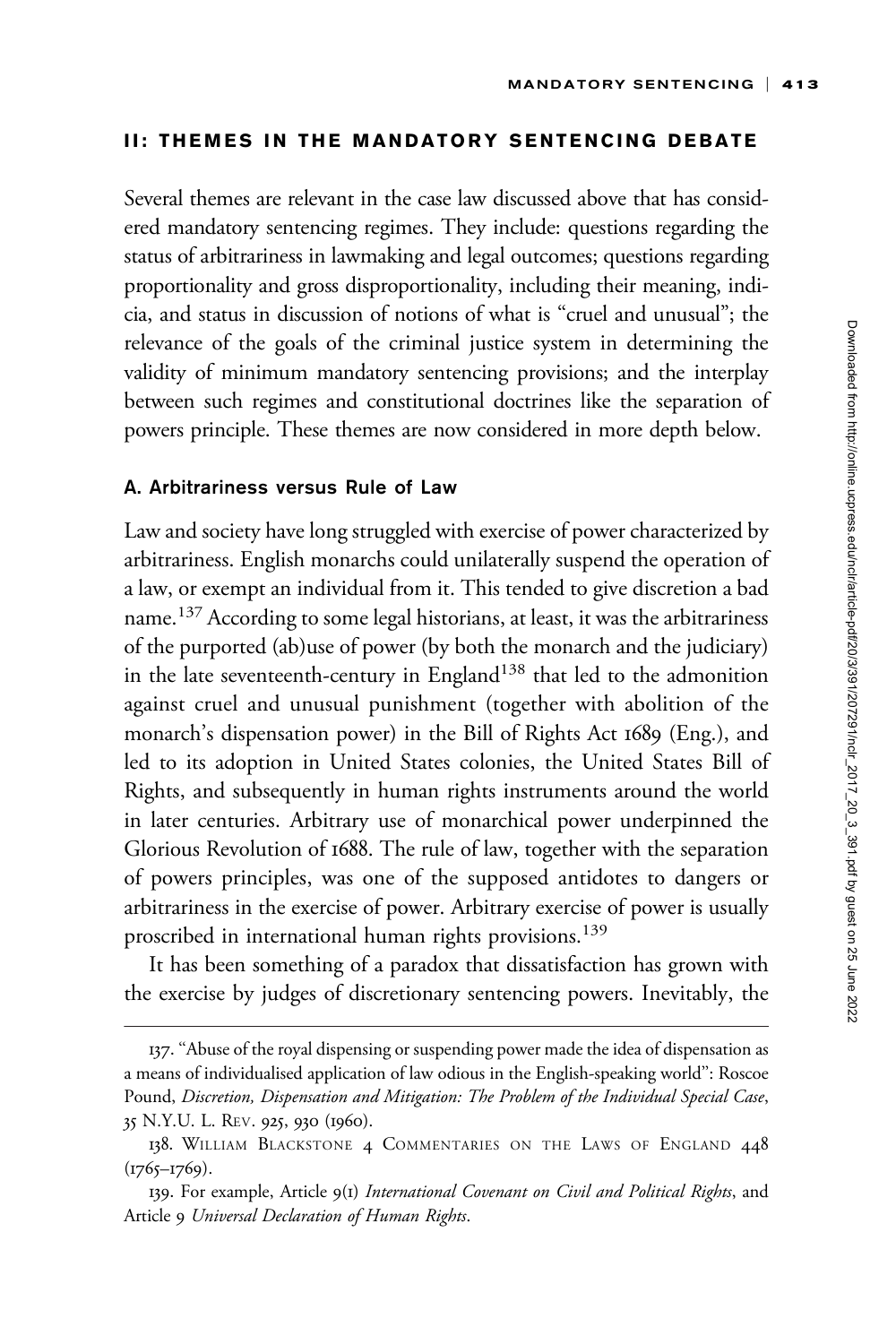criticism has been that judges have been ''too soft'' on offenders, or that they had "too much" power.<sup>140</sup> Another common criticism is that there is wild inconsistency and unpredictability in sentencing.<sup>141</sup> This led to calls for greater uniformity in sentencing, including the development of the Sentencing Guidelines in the United States, and increased use of mandatory sentencing legislation in the United States and elsewhere around the world. The inevitable result has been massive increases in prison population numbers, and the associated economic and social cost.<sup>142</sup>

The problem is that these developments have not removed the characteristic of arbitrariness in sentencing. Even if the Sentencing Guidelines (though interpreted eventually as merely advisory)<sup>143</sup> did produce greater uniformity in sentencing, and even if mandatory sentencing did the same, both of which are highly contestable claims, they have simply had the effect of shifting the arbitrariness in the decision making from the judiciary to the legislature.<sup>144</sup> Legislation containing mandatory penalties for particular behavior is, by definition, arbitrary, because it cannot take into account the particular circumstances in which a particular offense has been committed, and the existence of mitigating or aggravating factors, explanations, or nuance in the circumstances.<sup>145</sup> Prosecutors often have broad discretion

142. Mary Price, Mill(er)ing Mandatory Minimums: What Federal Lawmakers Should Take from Miller v. Alabama, 78 MO. L. REV. 1147 (2013), notes the number of defendants subject to mandatory minimums has increased from 6681 in 1990 to 19,896 in 2010. Using an average per annum cost to detain a prisoner of approximately \$28,000, and an average minimum mandatory sentence length of almost 12 years, she estimates that all prisoners subject to a minimum mandatory sentence cost \$5,627,416,473.60 to house; see also Nathan James, Congressional Research Service, R42937, The Federal Prison Population Buildup: Overview, Policy Changes, Issues and Options (2013). Recently Congress has moved to reduce some mandatory minimum sentences: Smarter Sentencing Act 2015.

143. Booker v. United States 543 U.S. 220 (2005).

144. William Stuntz, The Pathological Politics of Criminal Law, 100 MICH. L. REV. 505, 586 (2002): "the *Guidelines* are arbitrary; morally similar cases yield very different sentences."

145. ''The life of today is too complex and its circumstances are too varied and too variable to make possible, in practice, reduction to rules of everything with which the regime of justice according to law must deal": Pound, *supra* note 137, at 927; Stephen Schulhofer, Rethinking Mandatory Minimums, 28 WAKE FOREST L. REV. 199, 221 (1993): "uniformity backfires because true mandatoriness produces pervasive inequity.''

<sup>140.</sup> Rachel Barkow, Recharging the Jury: The Criminal Jury's Constitutional Role in an Era of Mandatory Sentencing, 152 U. PA. L. REV. 33, 84, 88 (2004).

<sup>141.</sup> Id. at 88; U.S. SENT'G COMMISSION, REPORT TO CONGRESS: MANDATORY MINIMUMS IN THE FEDERAL CRIMINAL JUSTICE SYSTEM 85 (2011).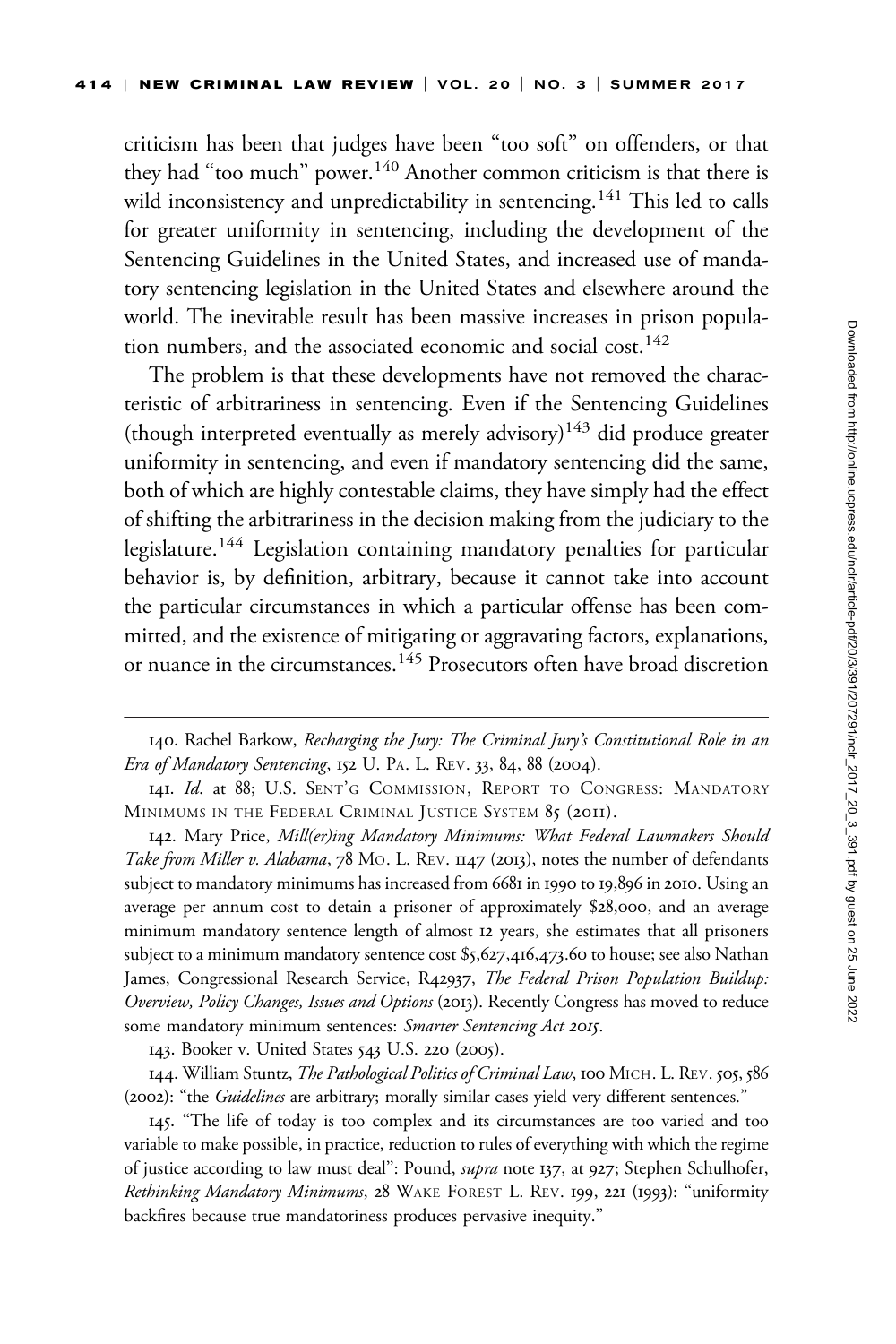regarding who will be charged with offenses attracting the mandatory minimum sentence, and use this as a bargaining chip in plea bargain negotiations.<sup>146</sup> This prosecutorial discretion inevitably leads to arbitrary outcomes.<sup>147</sup> Racial minorities and the economically or socially disadvantaged may be particularly unfairly impacted.<sup>148</sup>

History should have taught us the illusion of uniformity promised by supposedly mandatory, inflexible rules.<sup>149</sup> Langbein noted, of a time when English law provided every felony offender shall be hanged, that ''no feature of English criminal law became more notorious, or aroused more indignation, than the nominally capital character of small thefts."<sup>150</sup>

Development of the jury system in England in the fourteenth century provided flexibility in the application of the law. History shows us that during the time when the United Kingdom had a large number of offenses attracting a mandatory death penalty, jurors found ways to acquit the accused, even if they believed them to be guilty—the so-called ''pious perjurer'' jurors, to avoid what they considered unfair, disproportionate penalties.<sup>151</sup> The common law developed the ''benefit of clergy'' doctrine, again softening the offender's punishment from what it otherwise might have been.<sup>152</sup> Judges continue to note that a consequence of minimum mandatory sentence provisions is juror reluctance to convict.<sup>153</sup> The sometimes harsh outcomes of strict application of common law rules were obviated by courts of equity, providing discretionary remedies and

150. John Langbein, Shaping the Eighteenth-Century Criminal Trial: A View from the Ryder Sources, 50 U. CHI. L. REV. 1, 36 (1983).

151. Michael Tonry, *The Mostly Unintended Effects of Mandatory Penalties: Two Centuries* of Consistent Findings, 38 CRIME & JUST. 65, 72 (2009). There are also suggestions this practice was followed at a time when the Sentencing Guidelines were considered mandatory, jurors on occasion refusing to convict because they believed the sentence that would apply if they found the accused guilty to be unjust: Barkow, *supra* note 140, at 80.

152. Langbein, *supra* note 150, at 38; Manderson & Sharp, *supra* note 41, at 619-20. 153. R v. Smith [1987] 1 S.C.R. 1045, 1081 (Dickson CJ and Lamer J).

<sup>146.</sup> This was noted by Dickson CJ and Lamer in  $R v$ . Smith [1987] 1 S.C.R. 1045, 1083; and by McLachlin CJ, Le Bel, Abella, Cromwell, Karakatsanis, and Gascon JJ in R v. Nur [2015] 1 S.C.R. 774, 820.

<sup>147.</sup> Gary Lowenthal, Mandatory Sentencing Laws: Undermining the Effectiveness of Determinate Sentencing Reform, 81 CALIF. L. REV. 61, 107-10 (1993); U.S. SENT'G COM-MISSION, *supra* note 141, at 96.

<sup>148.</sup> U.S. SENT'G COMMISSION, *supra* note 141, at 101.

<sup>149.</sup> ''All legal systems which have endured have had to develop, by experience, principles of exercise of discretion'': Pound, supra note 137, at 927.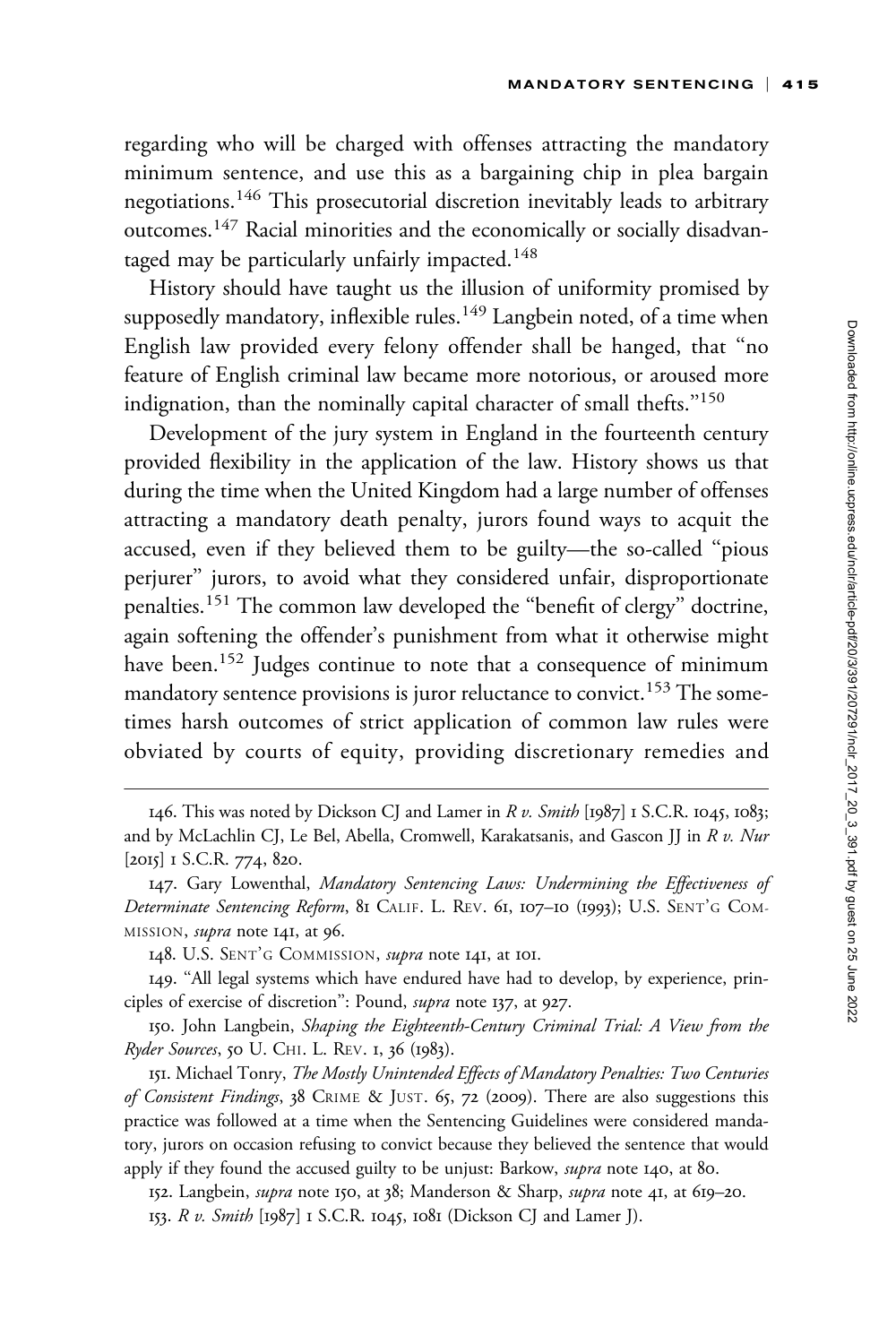permitting courts to "do justice." If the definition of insanity is doing the same thing over and over and expecting a different result, it is regrettable that our lawmakers have not learned the lesson of history that it is illadvised to seek to achieve certain legal outcomes by imposing mandatory, inflexible rules. Either other pieces in the system will work to subvert this plan,<sup>154</sup> or gross injustice will result,<sup>155</sup> or both.

In terms of the separation of powers principles as applied to the criminal justice system (to be discussed later in this article), this doctrine is designed to operate so as to avoid arbitrary exercise of power. This is why bills of attainder are prohibited. Legislatures can create certain crimes, and provide guidelines about what appropriate sentences might be for those who commit such crimes. The executive, in the form of the police, enforces these laws. But it is the judicial arm that determines whether or not a person is guilty, whether the person has been accorded procedural fairness, and the punishment that the offender should receive for committing the crime. This separation of functions serves to reduce the risk of an arbitrary exercise of power by any of the arms of government, providing needed checks and balances.<sup>156</sup> We interfere with this delicate system of criminal justice at our peril.

#### B. Disproportionality and Gross Disproportionality

The idea that the punishment should fit the crime is as old as Western civilization.<sup>157</sup>

The concept of proportionality as applied to sentencing is axiomatic.<sup>158</sup> It appears in the Code of Hammurabi, traced to 1760 BC.<sup>159</sup> It has Biblical

<sup>154.</sup> For example, by the use of judicial discretion. For instance, the United States Sentencing Commission concluded that existing minimum mandatory provisions regarding child pornography offenses "may be excessively severe and as a result (emphasis added) are being applied inconsistently": U.S. SENT'G COMMISSION, *supra* note 141, at 365.

<sup>155.</sup> ''Unbending rules rigidly administered may not merely fail to do justice, they may do positive injustice": Pound, *supra* note 137, at 928.

<sup>156.</sup> Elizabeth Magill, The Real Separation in Separation of Powers Law, 86 VA. L. REV. 1127 (2000).

<sup>157.</sup> John Stinneford, Rethinking Proportionality Under the Cruel and Unusual Punishments Clause, 97 VA. L. REV. 899, 927 (2011).

<sup>158.</sup> Weems v. United States 217 U.S. 349, 367 (1910) (McKenna J, for the Court); the Australian High Court referred to it as a "basic principle" of sentencing law: Hoare v. The Queen (1989) 167 CLR 348, 354 (Mason CJ, Deane, Dawson, Toohey, and McHugh JJ).

<sup>159.</sup> Morris Fish, Proportionality as a Moral Principle of Punishment, 28 OXFORD J. LEGAL STUD. 57 (2008).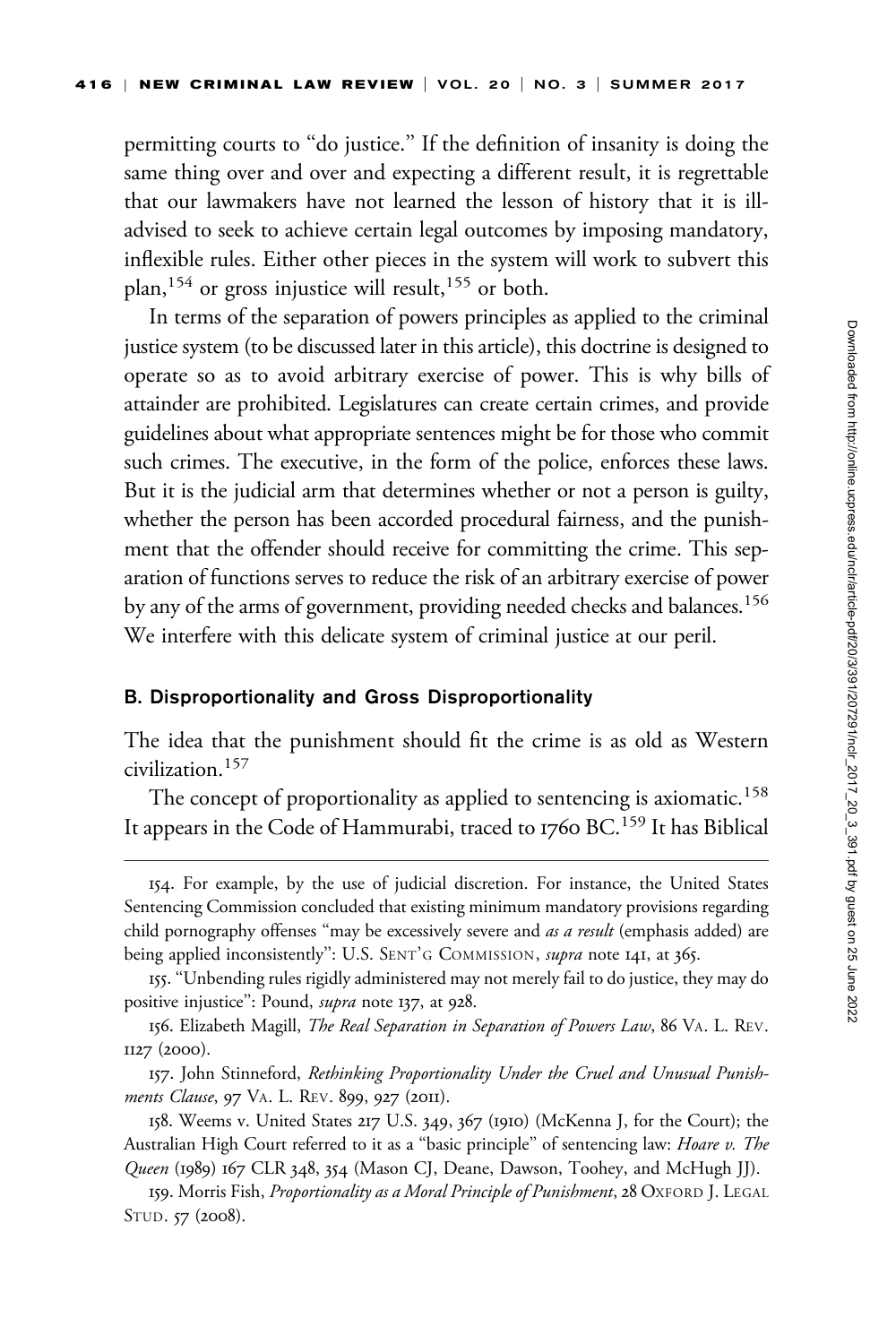roots in the book of *Exodus*<sup>160</sup> and *Leviticus*.<sup>161</sup> Aristotle viewed inequality as a synonym for injustice.<sup>162</sup> Notions of proportionality in punishment are evident during the reign of Edward the Confessor (1042–1066) in England.<sup>163</sup> It appears in Magna Carta after the king had abandoned well-established proportionality principles in a pragmatic revenue-raising exercise. The writ de moderata misericordia was used in the thirteenth and fourteenth centuries to successfully challenge harsh penalties.<sup>164</sup> A preface to a 1553 statute reflects proportionality principles,<sup>165</sup> and an early seventeenthcentury English case includes statements on proportionality.<sup>166</sup> At least one of the targets of the ''cruel and unusual punishment'' prohibition in the 1689 Bill of Rights was disproportionate penalties.<sup>167</sup> The doctrine finds impressive intellectual support in the eighteenth century.<sup>168</sup> Notwithstanding this, in the eighteenth century English criminal law contained a large number of

161. Leviticus 24:20: ''fracture for fracture, eye for eye, tooth for tooth.''

162. ''What the judge aims at doing is to make the parts equal by the penalty ... impose(d)'': ETHICS 148–49 (Penguin Classics ed., 1955).

163. ''We do forbid that a person shall be condemned to death for a trifling offence. But for the correction of the multitude, extreme punishment shall be inflicted according to the nature and extent of the offence'': BOYD C. BARRINGTON, THE MAGNA CARTA AND OTHER GREAT CHARTERS OF ENGLAND 181, 199 (1900).

164. 3 MATTHEW PARIS, ENGLISH HISTORY FROM THE YEAR 1235 TO 1273, 444 (J.A. Giles trans., 1854); Le Gras v. Bailiff of Bishop of Winchester, Y.B 10 Edw. 2, pl 4 (C.P., 1316), reprinted in 20 SELDEN SOCIETY 3 (1934); Stinneford, supra note 157, at 929-30.

165. ''And Laws also justly made for the preservation of the Commonwealth, without extreme punishment or great Penalty, are more often for the most part obeyed and kept'': 1 Mary 1, c.1 (1553).

166. "Imprisonment ought always to be according to the quality of the offense": *Hodges v.* Humkin 2 Bulst. 139, 140, 80 ER 1015 (K.B., 1615) (Croke J). I am grateful to the work of Anthony Granucci for bringing these primary sources to my attention: "Nor Cruel and Unusual Punishments Inflicted:" The Original Meaning, 57 CALIF. L. REV. 839, 846–47 (1969). 167. Granucci, id. at 860.

168. For example, Cesare Beccaria, On Crimes and Punishment 43-44 (W. Paolucci ed., 1963) referred to the ''essential proportion'' between the crime and the punishment; Montesquieu similarly recognized the essentiality of proportionality (The Spirit of the Laws 87 (1748)), as did Sir William Blackstone (supra note 138, at 3), ''the wise legislator will mark the principle divisions, and not assign penalties of the first degree to offenses of an inferior rank" (12); see also generally Deborah Schwartz and Jay Wishingrad, The Eighth Amendment, Beccaria, and the Enlightenment: An Historical Justification for the Weems v. United States Excessive Punishment Doctrine, 24 BUFF. L. REV. 783 (1975); see also Immanuel Kant, The Philosophy of Law: An Exposition of the Fundamental Principles of Jurisprudence as the

<sup>160.</sup> Exodus 20:23–25: ''you are to take life for life, eye for eye, tooth for tooth, hand for hand, foot for foot, burn for burn, wound for wound, bruise for bruise.''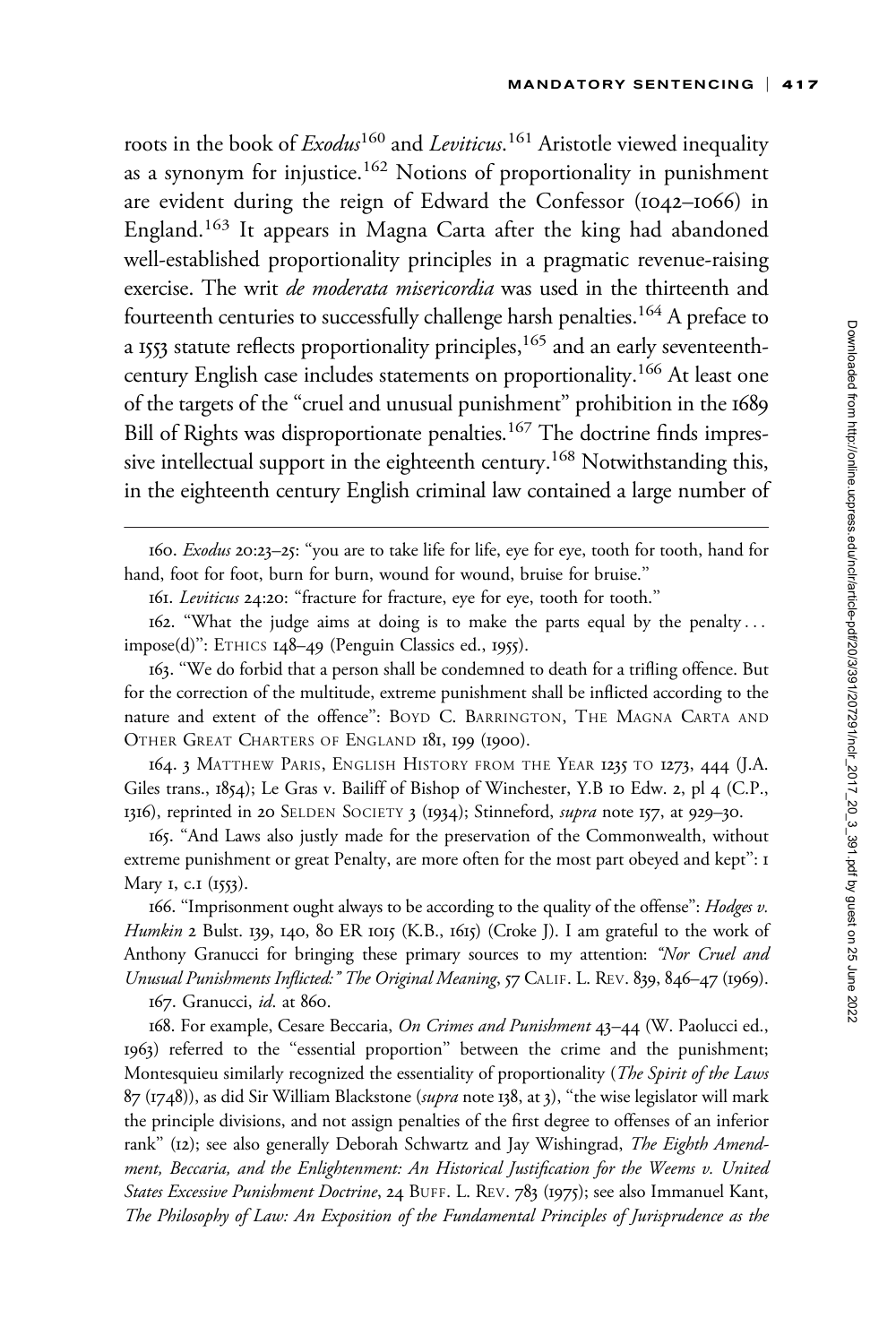offenses that carried mandatory penalties, including death, although as noted above, in practice this was ameliorated through a combination of the jury system, actions by the judiciary, and doctrines such as the ''benefit of clergy.''

Of course, there is a link between the risk of disproportional sentences and minimum mandatory sentences.<sup>169</sup> As Stuntz put it, "it seems hardly surprising that sentencing rules devised in the abstract lead to 'tougher' sentencing practices. The abstraction means those devising the rules need not look hard at the individuals they are sentencing to prison.''170 The United States Sentencing Commission criticized the existing minimum mandatory system on the basis that aspects of it ''apply too broadly, are set too high, or both, to warrant the prescribed minimum penalty for the full range of offenders who could be prosecuted."<sup>171</sup>

Judges should, and must, be prepared to apply a robust doctrine of disproportionality in assessing whether particular sentences breach the requirement. It is hardly necessary to justify the fact that punishments and sentences must be proportional to the crimes with which they deal. It makes intuitive sense; it appeals to an ordinary person's sense of fair play. Not surprisingly, it is a doctrine of ancient vintage in our civil and political society. Of course, a judicial system delivering results that do not accord with society's sense of fair play is vulnerable to losing the support and confidence of the people, which imperils even more important objectives than justice to a particular individual. A justice system not generally respected and supported by the people is fatally undermined.<sup>172</sup>

170. Stuntz, *supra* note 144, at 587.

171. U.S. SENT'G COMMISSION, supra note 141, at 345.

Science of Right 198 (W. Hastie transl., 1887/1974): "a sentence can be pronounced over all criminals proportionate to their internal wickedness.''

<sup>169.</sup> This was noted by the Judicial Conference of the United States. It commented that the effect of minimum mandatory sentences was that ''a severe penalty that might be appropriate for the most egregious of offenders will likewise be required for the least culpable violator... the ramification for this less culpable offender can be quite stark, as such an offender will often be serving a sentence that is greatly disproportionate to his or her conduct'': U.S. SENT'G COMMISSION, supra note 141, at 92. The Report refers to a Department of Justice submission acknowledging ''significant excesses'' in the system of minimum mandatory penalties (93).

<sup>172.</sup> The Law Council of Australia's Policy Discussion Paper on Mandatory Sentencing (2014) criticizes the use of such sentencing practice for many reasons, including that it ''wrongly undermines the community's confidence in the judiciary and the criminal justice system as a whole" (4).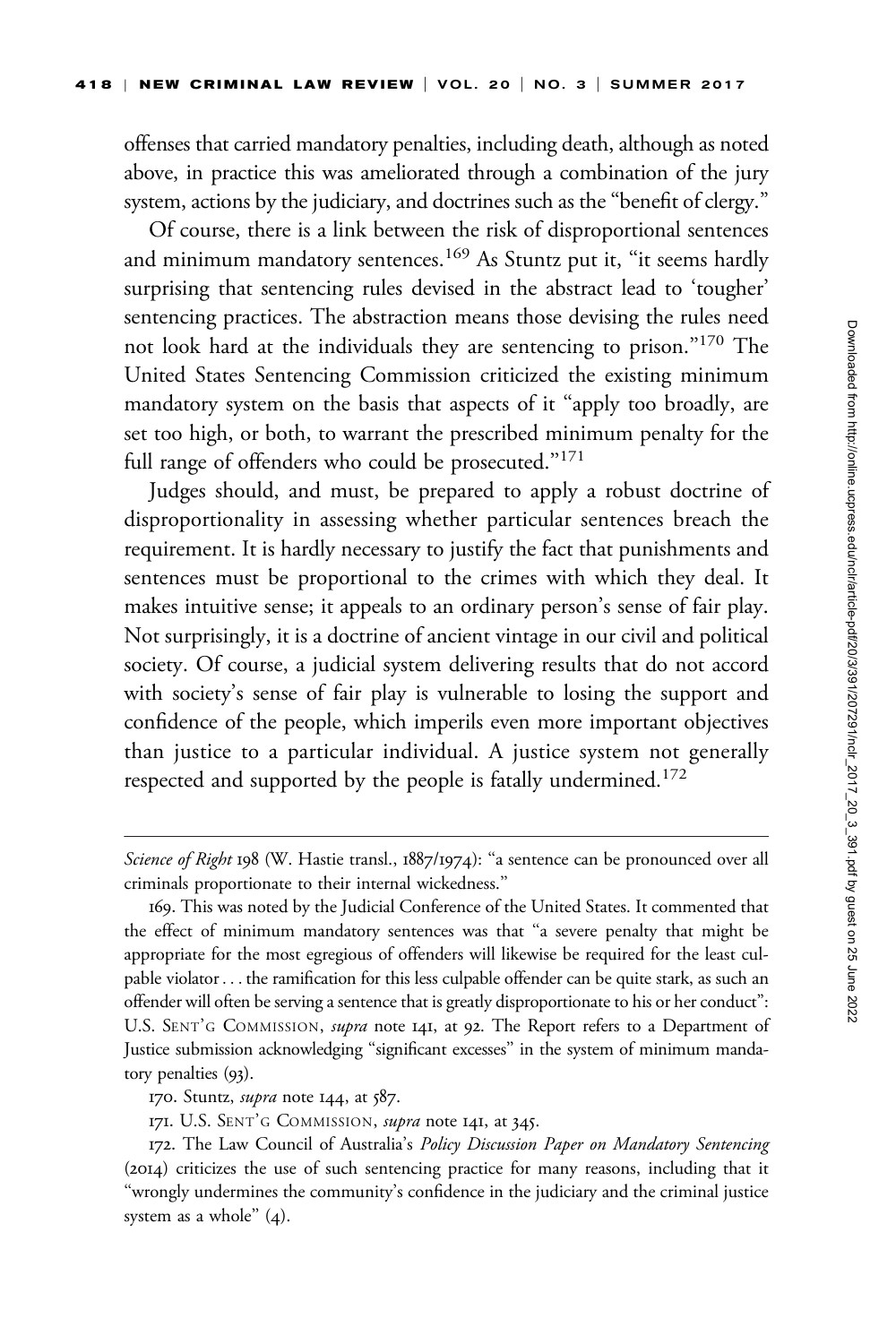Although it is appropriate that the judiciary defers to legislative judgment to some extent in the field of criminal justice, they have a constitutional duty (in some jurisdictions) and are bound by human rights instruments elsewhere to avoid cruel and unusual punishments. There is strong historical evidence that such admonition was not confined to methods of punishment,<sup>173</sup> and included considerations of proportionality in sentencing.<sup>174</sup>

It has been seen in Part I that each of the jurisdictions studied applies a principle of proportionality, to a greater or lesser extent, in assessing the constitutional validity of sentences. In Canada, R v. Nur provides a recent example of the Court striking down a minimum mandatory sentencing law on the basis of disproportionality through its § 1 analysis, as has occurred in the United States in *Graham* and *Miller* in the context of the Eighth Amendment. In the author's view, a sensible application of the concept of ''gross proportionality'' or ''proportionality,'' taking into account relevant factors like the gravity of the offense, circumstances of the offender and the offense, comparable sentences elsewhere, and purposes of imprisonment, would mean that sentences of mandatory life for small-time, though repeated, property crime, $175$  a 40-year jail term for possession and sale of drugs,<sup>176</sup> mandatory life without parole for drug possession,<sup>177</sup> a 25year jail term under a three-strikes law for theft of \$1200 worth of golf clubs (with circumstances of past property crime convictions),  $178$  and a total 50year jail term under a three-strikes law for theft of \$200 worth of videotapes (with circumstances of past property crime convictions)<sup>179</sup> would be unconstitutional. Frankly, it is difficult to accept that some jurists would find such sentences not grossly disproportionate to the crime. It certainly suggests the practical impossibility of meeting the standard in the context of non-capital crimes.<sup>180</sup> It is difficult to identify what penological purpose

180. Carol Steiker and Jordan Steiker refer to the ''insurmountable hurdle for Eighth Amendment challenges to long prison terms'': Opening a Window or Building a Wall? The

<sup>173.</sup> Cf Harmelin v. Michigan 501 U.S. 957. 979 (Scalia J, with whom Rehnquist CJ agreed) (1991).

<sup>174.</sup> Earl of Devon's Case, 11 State Tr. 133, 136 (1689).

<sup>175.</sup> Rummel v. Estelle 445 U.S. 263 (1980).

<sup>176.</sup> Hutto v. Davis 454 U.S. 370 (1982).

<sup>177.</sup> Harmelin, 501 U.S. 957(1991).

<sup>178.</sup> Ewing v. California 538 U.S. 11 (2003).

<sup>179.</sup> Lockyer v. Andrade 538 U.S. 63 (2003).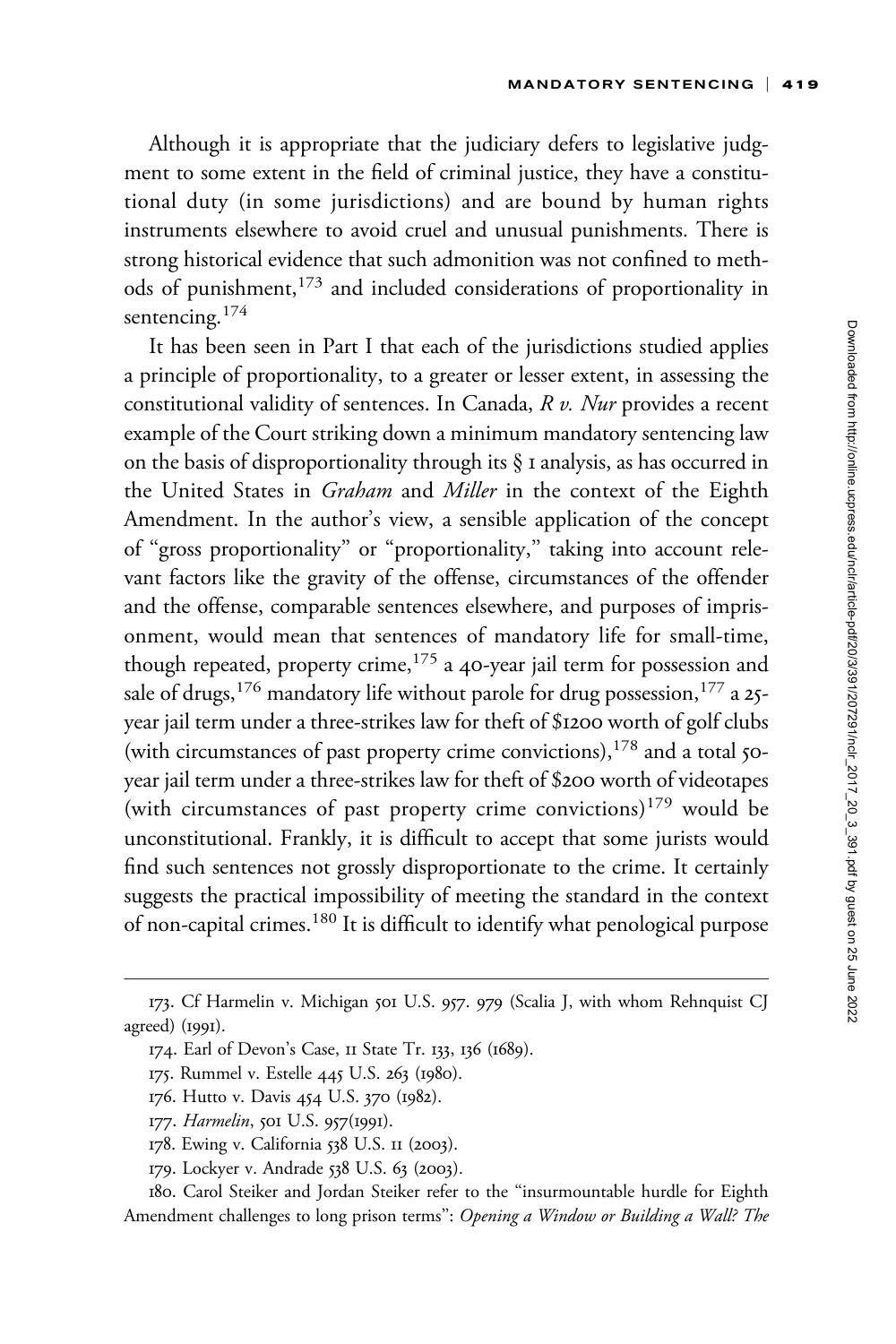is served with such sentences. As has been discussed above, in a range of jurisdictions this conclusion is typically an indicator that the sentence breaches constitutional and human rights norms.

Clearly, the United States Supreme Court has been much more prepared to uphold Eighth Amendment challenges in capital cases, compared with non-capital cases. The strongly bifurcated attitude of the United States Supreme Court to Eighth Amendment challenges, according to whether a capital punishment or non-capital punishment is imposed, is very difficult to support. Pithy statements that ''death is different'' do not make the argument. Clearly, nothing in the text of the Eighth Amendment justifies such a different approach to capital and non-capital cases. The Court says that it is applying the same test of gross disproportionality, and is concerned with arbitrariness, and with punishment that does not reflect any penological theory. Reasoning applied to argue that imposition of the death penalty in a particular case would be offensive to the Eighth Amendment is equally applicable, but strangely ignored, in the context of the imposition of an extremely daunting custodial sentence.<sup>181</sup> Criticism of this strictly bifurcated approach to Eighth Amendment case law is already widespread,<sup>182</sup> so will not be elaborated upon here.

To the extent that comparative sentence consideration is relevant when considering proportionality, there is evidence that the Australian minimum mandatory sentences applied to ''people-smugglers'' is highly disproportional. As noted above, this regime imposes a minimum mandatory sentence of three-to-five-year jail terms. In contrast, of 515 individuals convicted of people smuggling prior to the introduction of the legislation, just 39 were sentenced at or above the now-prescribed mandatory level of

Effect of Eighth Amendment Death Penalty Law and Advocacy on Criminal Justice More Broadly, II U. PA. J. CONST. L. 155, 186 (2009).

<sup>181.</sup> Michael O'Hear, Just Kid Stuff? Extending Graham and Miller to Adults, 78 Mo. L. REV. 1087 (2013).

<sup>182.</sup> Rachel Barkow, The Court of Life and Death: The Two Tracks of Constitutional Sentencing Law and the Case for Uniformity, 117 MICH. L. REV. 1145, 1146 (2009): "in noncapital cases ... the Court has done virtually nothing to ensure that the sentence is appropriate. Mandatory punishments proliferate with no attention to an individual's particular culpability, sentences are frequently disproportionate given the actual conduct and culpability of the offender, and arbitrariness abounds''; Steiker and Steiker lament the ''jarring contrast" in the application of the Eighth Amendment to capital and non-capital cases: supra note 180, at 188.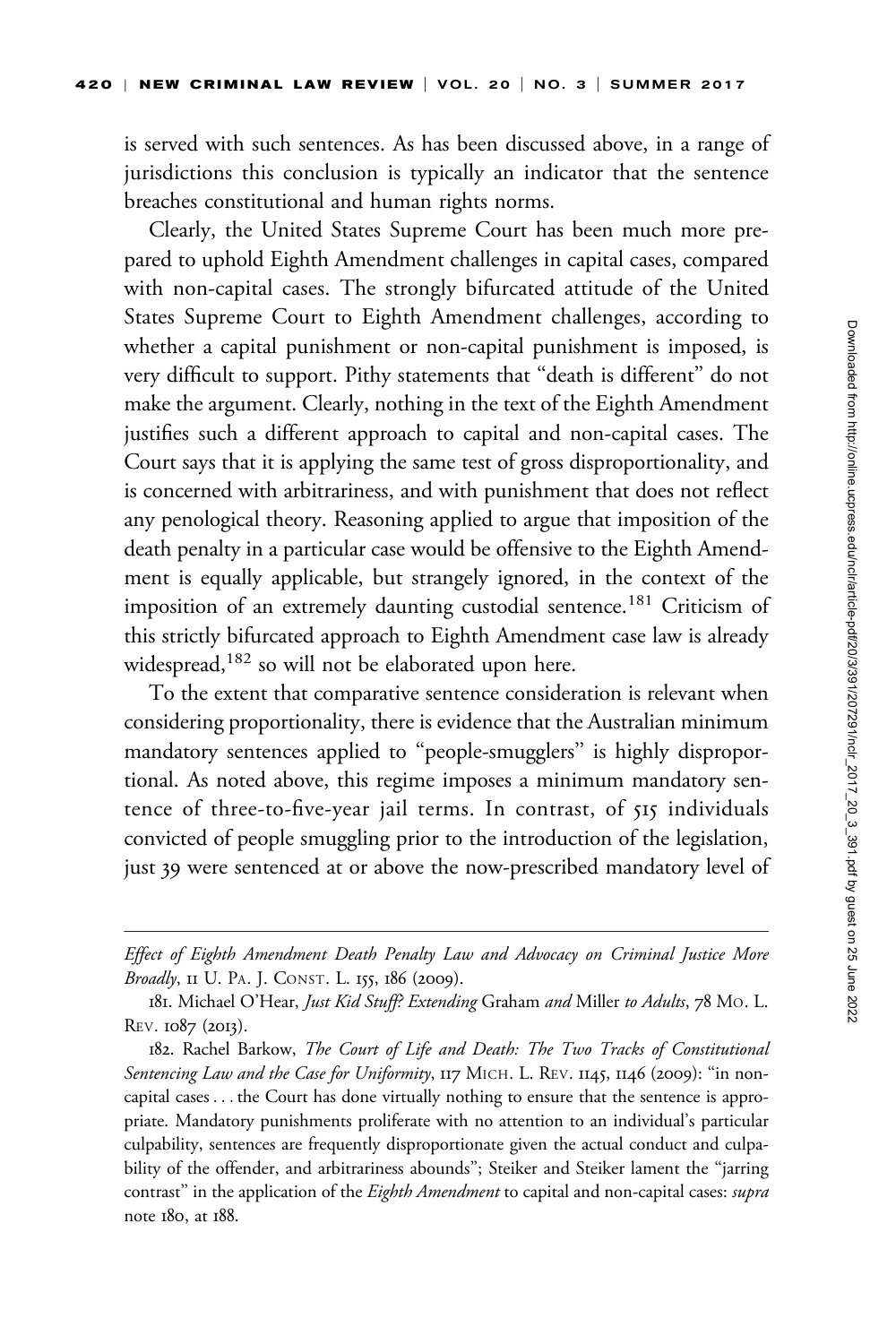imprisonment.<sup>183</sup> Yet in the very same case where the Australian High Court recognizes that "the sentence imposed must be *proportionate*,"<sup>184</sup> it then proceeds to validate legislative regime applying to people smuggling that clearly, according to the statistics, results in *disproportionate* sentencing.

## C. What Purpose Lengthy Minimum Jail Terms?

Deprivation of a person against their will is one of the most serious steps that a state can take against an individual. Clearly, it is highly invasive of that person's liberty in a state that generally accepts freedom of will, freedom of association, and so on. As a result, clear and careful justification must be provided for the fact of, conditions of, and length of such incarceration. In criminal justice circles, typical rationales for state responses such as incarceration have included deterrence, retribution, incapacitation, and rehabilitation. So while, and to the extent that, one or more of these goals justifies incarceration, little concern is raised. However, as the cases, particularly in the United States,<sup>185</sup> Canada,<sup>186</sup> and Europe,<sup>187</sup> have reflected, difficulties arise when incarceration cannot, or can no longer, be justified on any of these grounds. It is at this point that serious questions are asked regarding whether such incarceration is cruel and unusual, arbitrary, or otherwise contrary to human rights norms.

Applying these considerations to minimum mandatory sentencing regimes, researchers have noted that reducing prison terms does not necessarily relate to an increase in recidivism.<sup>188</sup> There is also abundant evidence to suggest that the imposition of minimum mandatory jail terms does not deter criminal behavior.<sup>189</sup> Proportionality is again relevant here, it being noted that:

<sup>183.</sup> Andrew Trotter & Matt Garozzo, Mandatory Sentencing for People Smuggling: Issues of Law and Policy, 36 MELBOURNE U. L. REV. 553, 564 (2012).

<sup>184.</sup> Magaming v. The Queen (2013) 252 CLR 381, 397 (French CJ, Hayne, Crennan, Kiefel, and Bell JJ) (emphasis added).

<sup>185.</sup> Graham v. Florida 560 U.S. 48, 71 (2010).

<sup>186.</sup> R v. Nur [2015] 1 S.C.R. 773, 823.

<sup>187.</sup> Harkins and Edwards v. UK [2012] ECHR 45, [138].

<sup>188.</sup> Todd Clear & James Austin, Reducing Mass Incarceration: Implications of the Iron Law of Prison Populations, 3 HARV. L. & POL'Y REV. 307, 309-311 (2009).

<sup>189.</sup> Schulhofer, supra note 145; Stephen Schulhofer & Ilene Nagel, Negotiating Pleas Under the Federal Sentencing Guidelines: The First Fifteen Months 27 AM. CRIM. L. REV. 231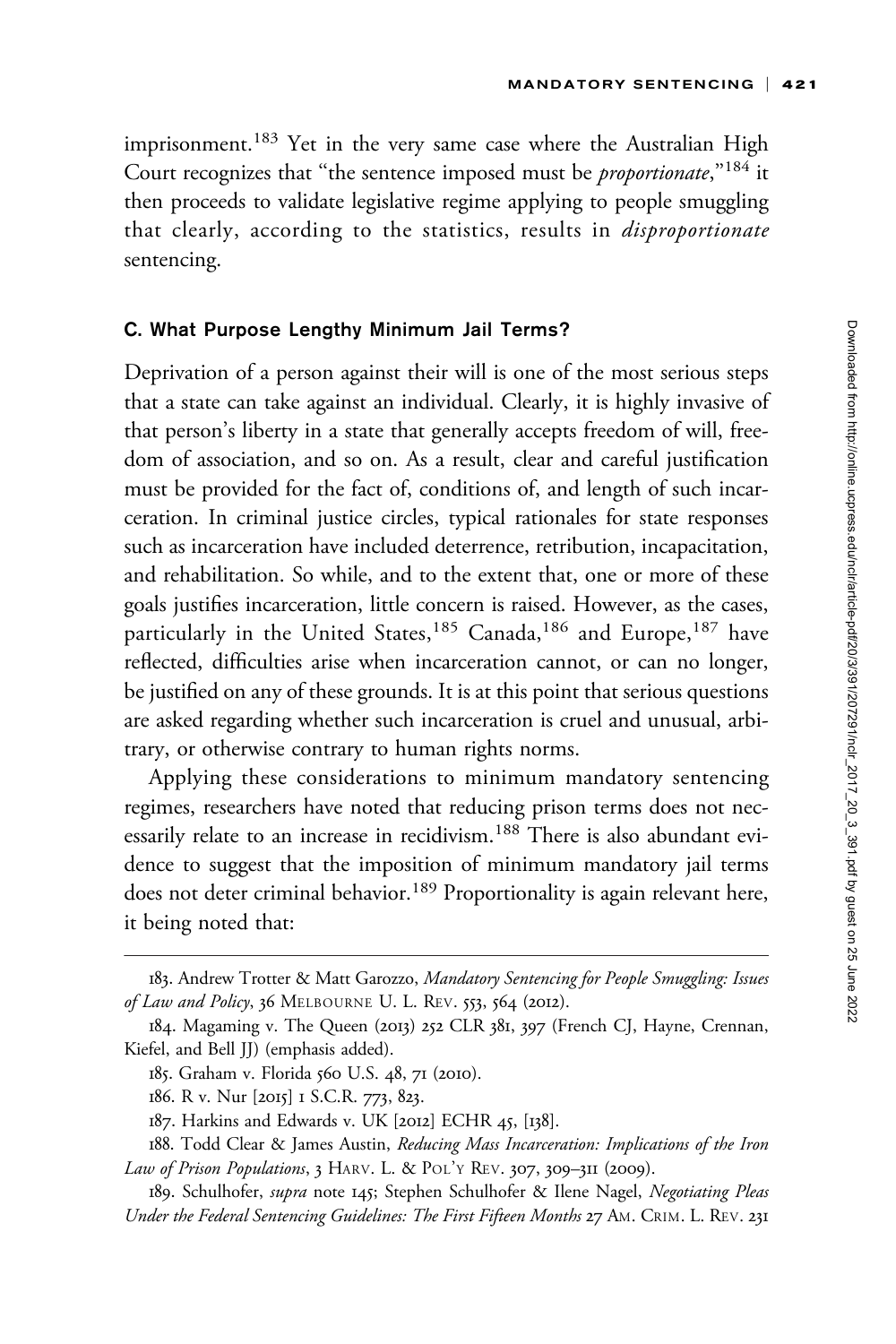Punishments may now be rendered self-defeating through disproportionality. The goal of deterrence, which is as critical to the project of incarceration today as it was in the 1820s, cannot adequately be achieved if there is no relationship whatsoever between offenses and the lengths of prison sentences.<sup>190</sup>

As has been pointed out elsewhere, there are highly questionable assumptions involved in any thesis linking reductions in crime rates with tougher and/or mandatory sentences, including that would-be criminals are rational actors who calmly weigh the expected benefits of their criminal behavior with the risk of being caught, and that they are actually aware of the likely sentence they will receive if proven guilty.<sup>191</sup> And it is most unlikely that a system of long minimum mandatory sentences claims rehabilitation to be one of its goals.<sup>192</sup>

Recent research on the minimum mandatory sentencing provisions applicable to so-called people smugglers, often ferrying asylum seekers to Australia by boat via Indonesia, suggests most of those affected by the legislation and subject to minimum three-to-five-year jail terms are uneducated, poor, and illiterate Indonesians, often pressured into committing

190. Note: The Eighth Amendment, Proportionality and the Changing Meaning of "Punishments," 122 HARV. L. REV. 960, 978 (2009); Sir Leon Radzionwicz & Roger Hood, Judicial Discretion and Sentencing Standards: Victorian Attempts to Solve a Perennial Problem, 127 U. PA. L. REV. 1288, 1294 (1979), noted the classic penological view that ''deterrence, in order to be effective, must be related as closely as possible to degrees and shades of guilt.''

<sup>(</sup>1989); Paul Cassell, Too Severe? A Defense of the Federal Sentencing Guidelines and a Critique of Federal Mandatory Minimums, 56 STAN. L. REV. 1017 (2004); Ian Weinstein, Fifteen Years After the Federal Sentencing Revolution: How Mandatory Minimums Have Undermined Effective and Just Narcotics Sentencing, 40 AM. CRIM. L. REV. 87 (2003); VALERIE WRIGHT, DETERRENCE IN CRIMINAL JUSTICE: EVALUATING CERTAINTY VERSUS SEVERITY OF PUNISHMENT (2010) (Sentencing Project); N. Morgan, Mandatory Sentences in Australia: Where Have we Been and Where are we Going?, 24 CRIM. L.J. 164 (2004); Anthony Doob & Carla Cesaroni, The Political Attractiveness of Mandatory Minimum Sentences, 39 OSGOOD HALL L.J. 287 (2001); OLIVER ROEDER ET AL., WHAT CAUSED THE CRIME DECLINE? (Brennan Centre for Justice, 2015): ''since 2000, the effect on the crime rate of increasing incarceration ... has been essentially zero'' (4).

<sup>191.</sup> Sara Taylor, Unlocking the Gates of Desolation Row, 59 UCLA L. REV. 1810, 1852–53 (2012).

<sup>192.</sup> ''Determinate sentencing's principal goal has been the elimination of unwarranted disparity ...accordingly, most jurisdictions have abandoned rehabilitation, once the central purpose of the indeterminate sentence, as a principal end of punishment": Lowenthal, supra note 147, at 63.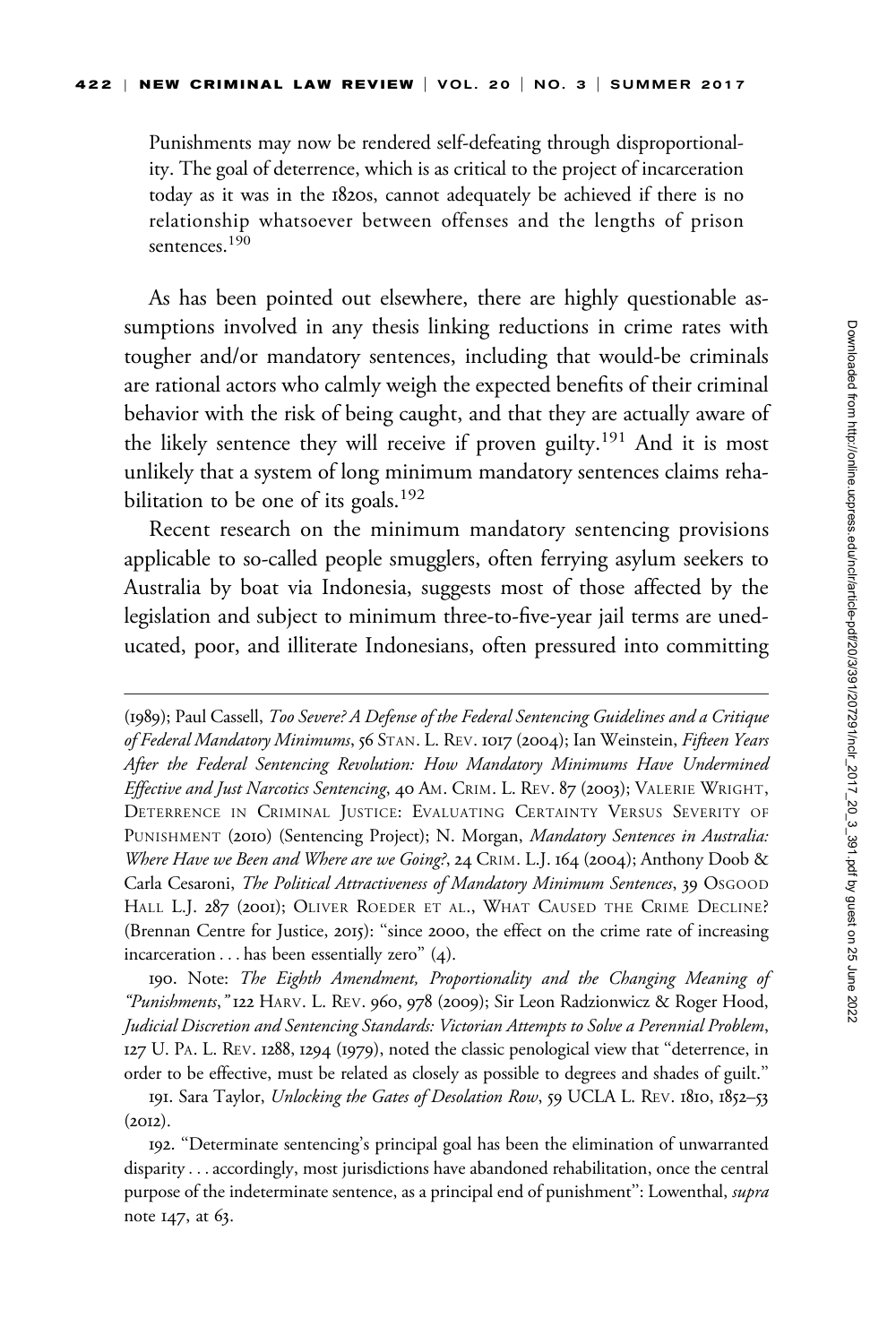a crime, or unaware of the purposes for which their services are sought, then being taken out to sea and told what they will be doing, where they might feel unable to refuse. They are typically not aware of the minimum mandatory penalties their stewardship of the vessel will attract.<sup>193</sup> And, though the flow of boats travelling to Australia has indeed stopped, this is because of new government policies, contentious in themselves, to the effect that no one who arrives in Australia irregularly by boat will be settled in the country, regardless of whether they can show they are a refugee or not, and because of a government policy of towing back boats with refugee seekers to the country of origin (subject to a non-refoulement obligation). The introduction of minimum mandatory penalties has not caused the boats to stop, and adherents of minimum mandatory penalties cannot use this example to assert that such penalties deter undesired behavior.

And this meets the objections that appear in some of the American case law,<sup>194</sup> and in the High Court of Australia,<sup>195</sup> that there is no objective basis upon which a court can determine whether or not a particular punishment is harsh, unjust, cruel, or disproportionate. Judges sometimes express concern that, in the guise of applying notions of ''proportionality,'' some courts will, because such a concept has no inherent firm meaning, use this doctrine essentially to impose whatever penalties they see fit, regardless of what the legislature has prescribed.

The answer is that a sentence is "cruel and unusual" and/or disproportionate where it cannot be seriously argued that detention for that length of time, or continued detention, meets any legitimate penological objective. So a 40- or 50-year jail term for a non-violent, though repeat, offender may not serve any legitimate objective. If the offender is ''deterrable,'' a much shorter jail term would likely have achieved the goal. It does not take 40 to 50 years to rehabilitate a wrongdoer (assuming that the criminal justice system makes a serious attempt to do so). And it is hard to justify such

<sup>193.</sup> Trotter & Garozzo, *supra* note 183; "there is ... no evidence to suggest that the prosecution of people smugglers in Australia has had any measurable deterrent effect on those most commonly engaging in or likely to engage in smuggling activities'': Andreas Schloenhardt & Colin Craig, Prosecutions of People-Smugglers in Australia 2011-2014, 38 SYDNEY L. REV. 49, 82 (2016).

<sup>194.</sup> Harmelin v. Michigan 501 U.S. 957, 988 (1991) (Scalia J, with whom Rehnquist CJ agreed).

<sup>195.</sup> Magaming v. The Queen (2013) 252 CLR 381, 397 (French CJ, Hayne, Crennan, Kiefel, and Bell JJ); 414 (Keane J).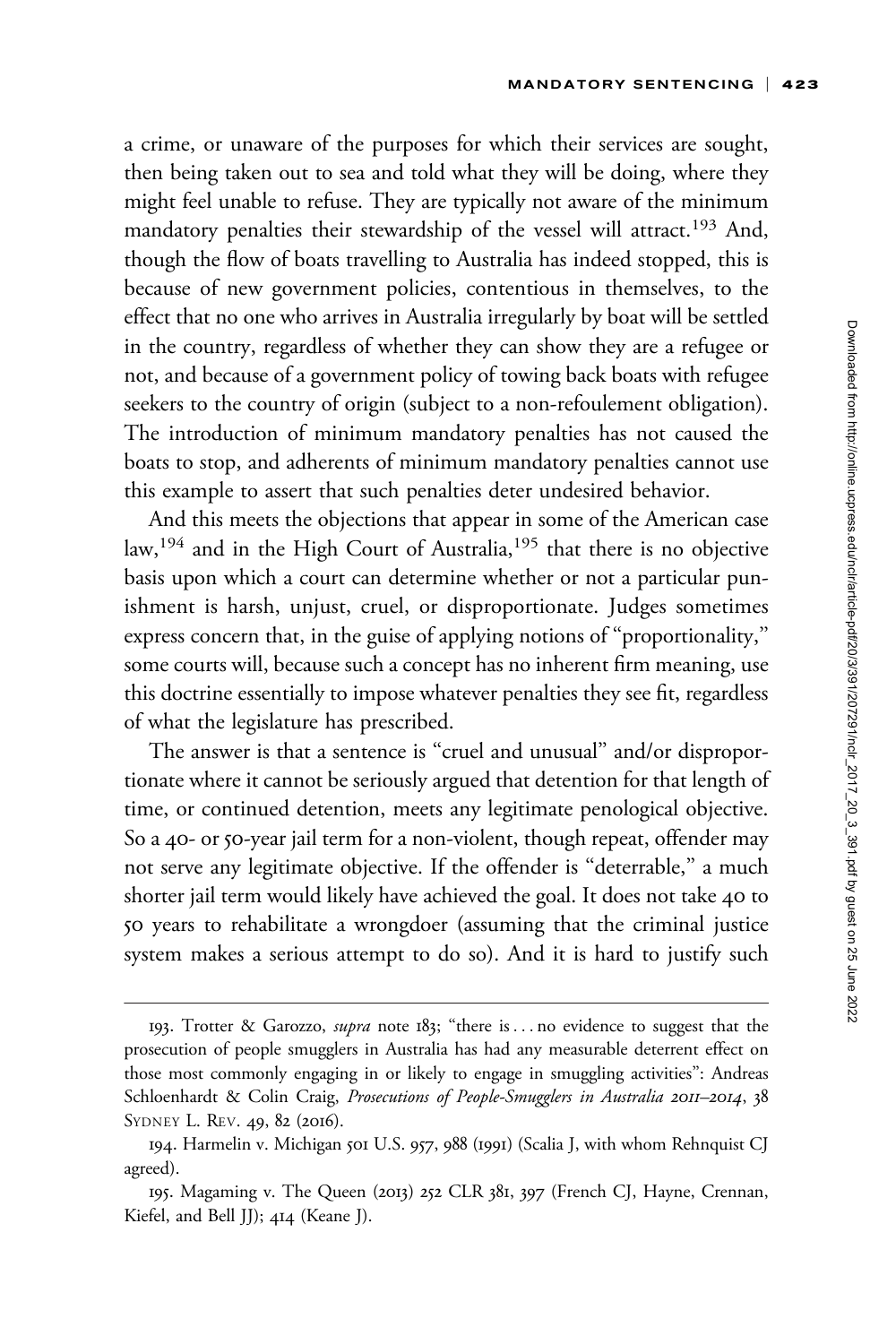a lengthy jail term as truly legitimate "punishment" for non-violent crime. Clearly, incarceration is one of the most invasive interferences with an individual's liberty, and it must be closely and comprehensively justified. Again, the Canadian Court has been most willing to apply this theory to set aside minimum mandatory sentencing laws. In Europe, the argument has (to date) only been accepted in relation to life sentences, whereas it might equally be applied to sentences of shorter duration.

# D. Arguments in Favor of the Constitutional Validity of Minimum Mandatory Sentencing Regimes

It should be conceded that legislatures are entitled to deference in relation to decisions they make regarding the criminal law. Legislatures are accountable to the people, and the community is entitled to ask its representatives to enact policy prescriptions that will make society as safe as possible and to minimize criminal behavior. Legislators are charged with the complex task of weighing a multitude of interests and values in determining the content of their jurisdiction's criminal laws. Legislators are entitled to make decisions regarding whether they value punishment more highly than rehabilitation, whether they believe tougher sentences will reduce crime, whether, and to what extent, repeat offenders should be treated more harshly than first-time offenders. Their choices are entitled to judicial respect and deference. Criminologists and sociologists, and non-experts, will have their views on the best policy prescriptions to deal with criminal behavior, and people will legitimately disagree on what works and what does not.

As the United States Supreme Court has noted, the Constitution does not reflect any particular theory of criminal justice, and legislators are prima facie free to pursue particular theories and policies in this regard. The same may be said of the Canadian Charter, the Australian Constitution, and the European Convention on Human Rights. This freedom will be more easily observable in jurisdictions that embrace a federal structure, including the United States, Australia, and Europe, with state legislatures<sup>196</sup> pursuing

<sup>196.</sup> However, note that § 91 of the Canadian Constitution 1867 gives the federal government of that country constitutional power with respect to criminal law; this is in contrast with the United States and Australia, where criminal law is primarily a state constitutional responsibility. In Europe, member countries generally have the power to legislate their own criminal laws.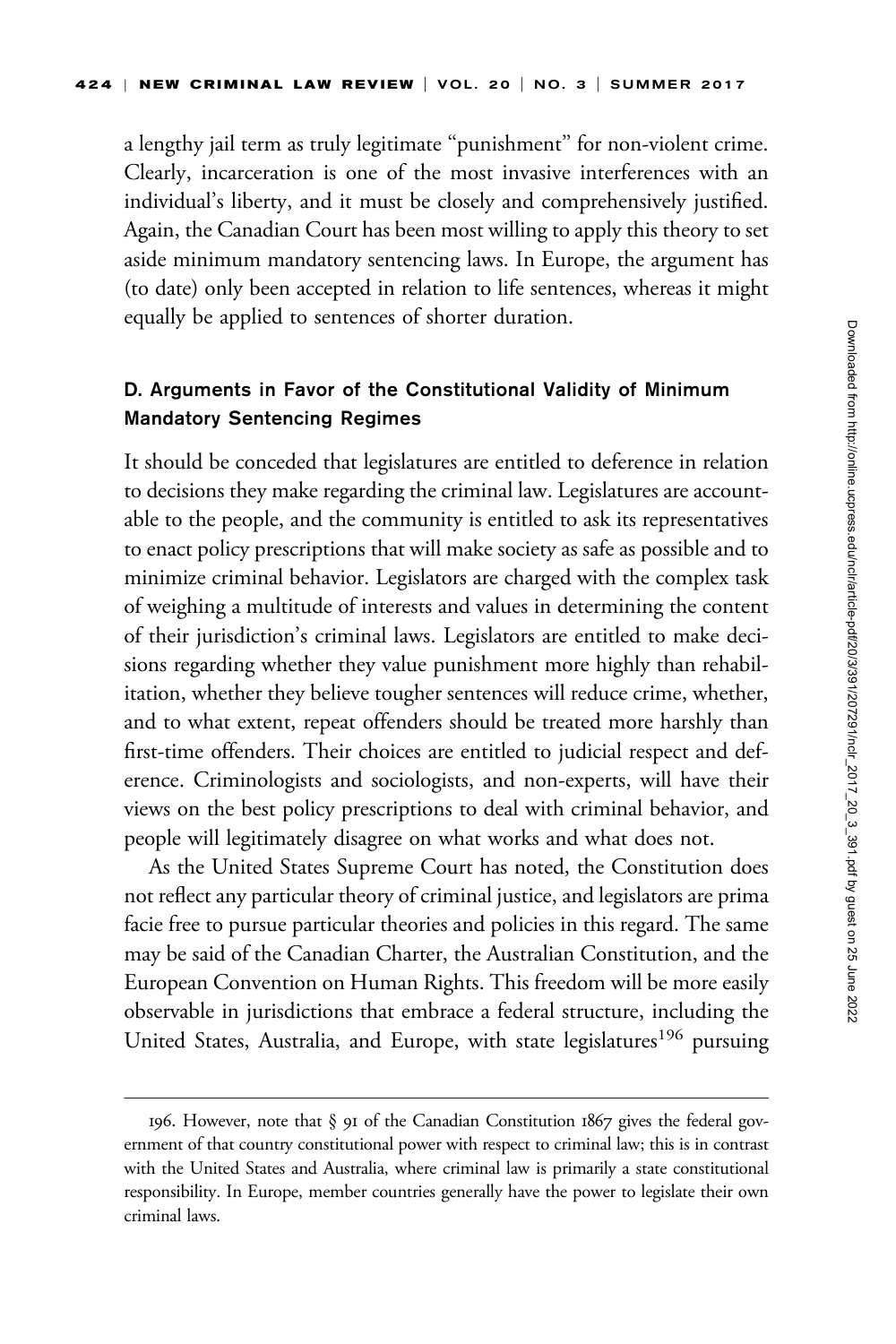a range of policy prescriptions in the criminal justice space, placing different weight on different theories of punishment.

It should be conceded that members of society are often fearful of levels of criminal activity, and legislators will face pressure to "get tough" on criminal offending. One of the ways in which they might do so is to introduce high minimum mandatory jail terms, often on the basis of a perception that judges are ''too soft'' on offenders. Of course, this perception is inherently subjective in itself, and may or may not be based on knowledge of all of the facts of particular cases, knowledge of the costs (financial and otherwise) of incarceration, and/or an understanding of the limitations of incarceration as a criminal justice tool, and so on. And it should be admitted that, on occasion, judges impose sentences that many people think is ''too soft'' and that do not reflect community values. It is accepted that legislators sometimes face real pressure to respond to community concern about perceived high crime levels, and that judges should commence with a position of deference to the criminal justice policy options that particular legislators may have chosen within a jurisdiction.

Further, one of the reasons why legislators may be pushed to consider the introduction of minimum mandatory sentences is that some may believe that the sentencing process is something of a lottery, with wide disparity in sentencing outcomes for different offenders, dependent on the judge or court involved. This may have been exacerbated by the fact that it has sometimes been extremely difficult to practically appeal sentences thought to be contrary to past relevant precedents. No attorney or legal scholar would want a system where the outcome of sentencing discretion was unpredictable and idiosyncratic. In that light, a policy of minimum mandatory sentencing has understandable appeal, even if it is a false solution, because the minimum mandatory sentencing regime does not remove the discretion and uncertainty in the system; it simply transfers it elsewhere, to a place that may be less visible.

Further, it might be argued that some judges have pushed the Eighth Amendment jurisdiction too far, setting aside sentences on the basis that they disagree with the sentence imposed, rather than, in truth, on acceptable constitutional grounds around "cruel and unusual." And some might criticize use of the ''proportionality'' test in Eighth Amendment cases on the basis it gives reviewing judges too much discretion to do just that, in effect, given that the test may be said to be inherently uncertain in meaning and subject to a wide degree of interpretation. Some may argue that, for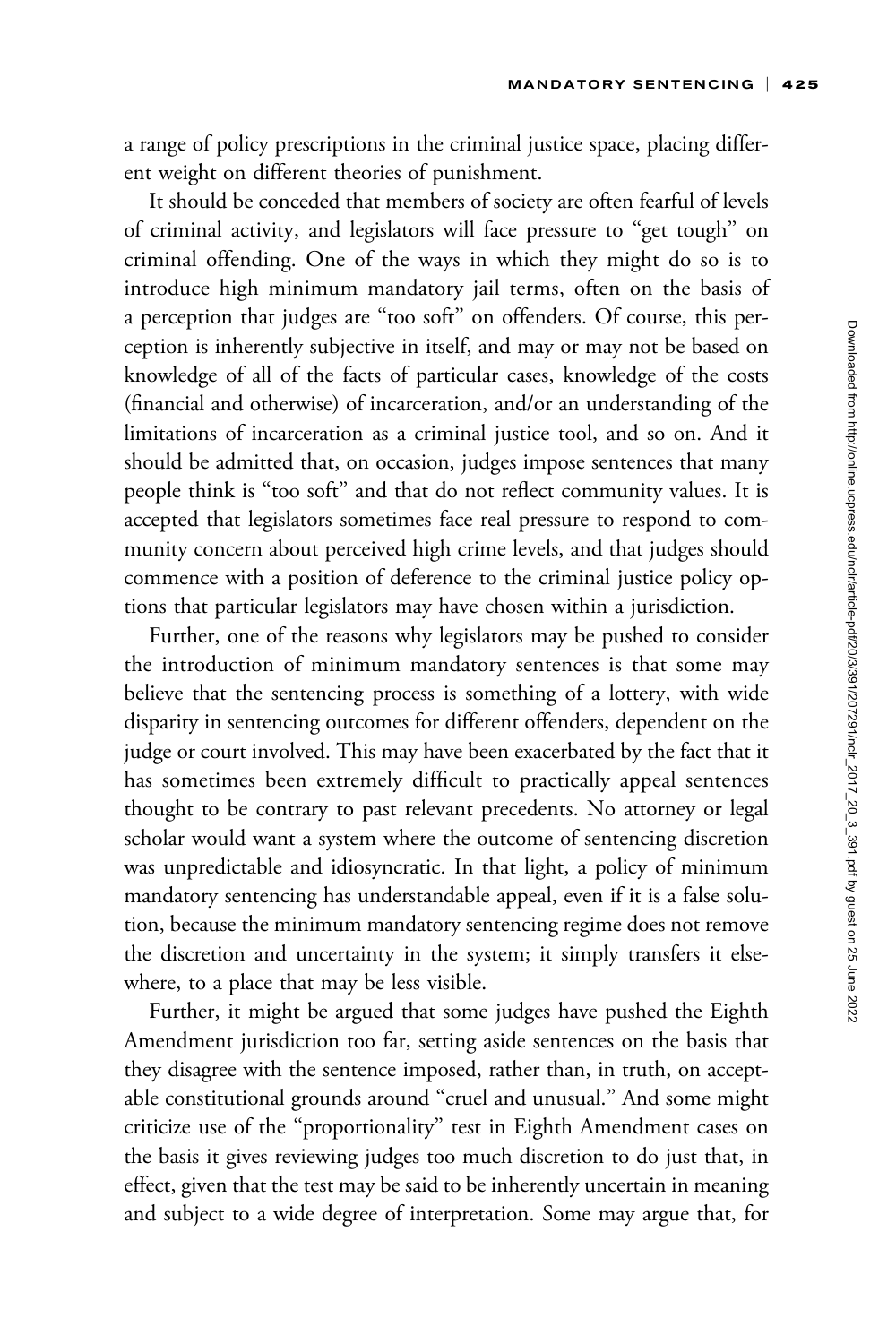this reason, Eighth Amendment review should be limited to methods of punishment only; obviously, if this were the position, harsh minimum terms of imprisonment could not be the subject of a successful constitutional challenge. Alternatively, they may interpret the test of ''gross disproportionality'' so narrowly that effectively no custodial sentence meets it. Again, if this were the position, harsh minimum terms of imprisonment could not be successfully constitutionally challenged. This would at least create greater certainty in the application of the Eighth Amendment, would effectively take any suggestion of subjectivity out of Eighth Amendment jurisprudence, and would reflect very strong deference to the policy choices of the democratically elected legislature.

On the other hand, community clamor for strong action against those perceived as wrongdoers is not new. The genius of those who designed the Bill of Rights and other international human rights instruments was to recognize, and to get enough others to agree, that all societies were vulnerable to such outcry, but that there were some principles that stood, or that should stand, above the fray. They were not negotiable. Anyone accused of wrongdoing would have the right to due process, regardless of how bad the wrong they were alleged to have committed.<sup>197</sup> And, it is submitted, anyone actually convicted of a crime, and liable to punishment, has a right not to be subject to cruel and unusual punishment, even when convicted in circumstances of aggravation, such as a serious crime or a repeat offender.

There is a balance of competing roles. On the one hand, there is the right of a legislator to define what is criminal and to legislate for punishment for those found guilty of the defined crime. On the other, the courts must apply and uphold the Constitution and fundamental human rights standards, including the right not to be punished disproportionately. Legal systems have sought to ward against the imposition of disproportionate sentences for centuries. Of course, scholars and judges will have different views as to the extent of deference owed to the legislature, and the robustness with which constitutional and human rights standards should be enforced. However, the court stands between the legislator, which might be tempted to subvert due process or to mandate draconian penalties for

<sup>197.</sup> Hamdi v. Rumseld 543 U.S. 507, 532 (2004): ''it is during our most challenging and uncertain moments that our Nation's commitment to due process is most severely tested'' (O'Connor J, for Rehnquist CJ, Kennedy, and Breyer JJ).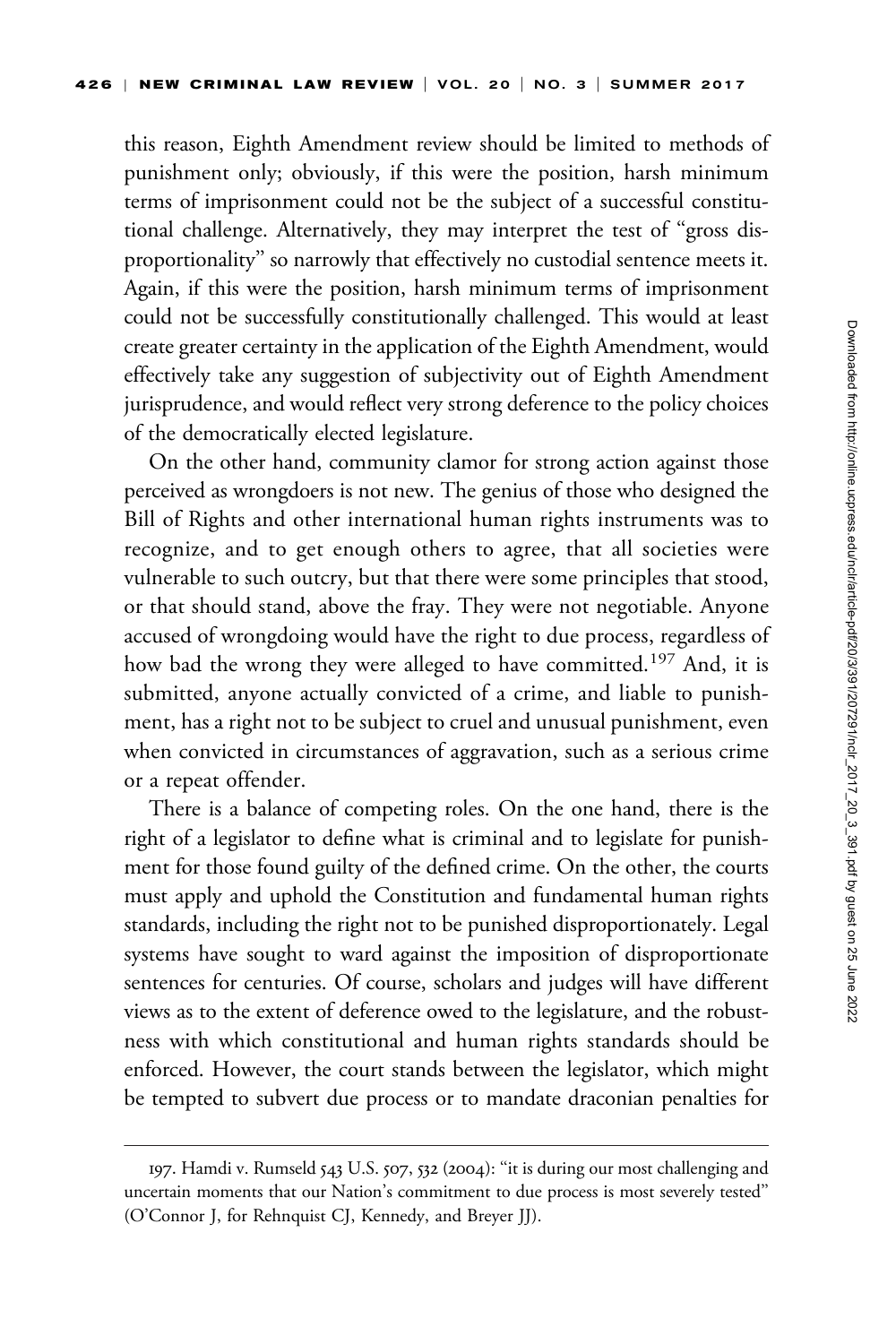populist ends, and the individual. It is a court's constitutional duty to prevent legislative overreach, however popular that overreach might be. Sometimes, as the drafters of the Bill of Rights knew, the will of the majority does not reflect what is right.

# E. Mandatory Minimum Sentences Infringe the Principle of Separation of Powers

It is axiomatic that sentencing is an exclusively judicial function.<sup>198</sup> This creates a potential constitutional argument against minimum mandatory sentencing regimes in jurisdictions that recognize the principle of a separation of powers between the legislature, executive, and judiciary.<sup>199</sup> It can be argued that a legislature that mandates to the judiciary what the punishment must be for a person convicted of a particular crime infringes the separation of powers, because it purports in effect to exercise what is a judicial function, namely that of sentencing.

It is argued that such regimes reduce the judge to the status of an officeholder applying a rubber stamp to a result pre-ordained by the legislature, once a finding of guilt has been made. This undermines a key plank of the constitutional structure, that of checks and balances between different arms of government. A judiciary that is, in effect, directed as to what sentence to impose does not act as a check and balance on legislative overreach. Just as legislators cannot arrogate to themselves the function of determining an individual's guilt, so too they cannot arrogate to themselves the function of determining an individual's punishment. Acceptance of either proposition would obviate the need for courts. Both offend the principle of separation of powers. A court is not simply there to rubber-stamp a legislative or executive determination of guilt; nor is it there to rubber-stamp a legislative or executive determination of punishment. Courts have a substantive, not decorative, role in the constitutional design.

The argument made here has not featured in much of the American writing on minimum mandatory penalties. Understandably, most of that writing has focused on interpretation of the Eighth Amendment. However,

<sup>198.</sup> Chu Kheng Lim v. Commonwealth (1992) 176 CLR 1, 27 (Brennan Deane and Dawson JJ, with whom Mason CJ agreed (10)); R v. Nur [2015] 1 S.C.R 773, 816 (McLachlin CJ, Le Bel, Abella, Cromwell, Karakatsanis, and Gascon JJ).

<sup>199.</sup> For example, the United States, Australia, India, Sri Lanka, and South Africa.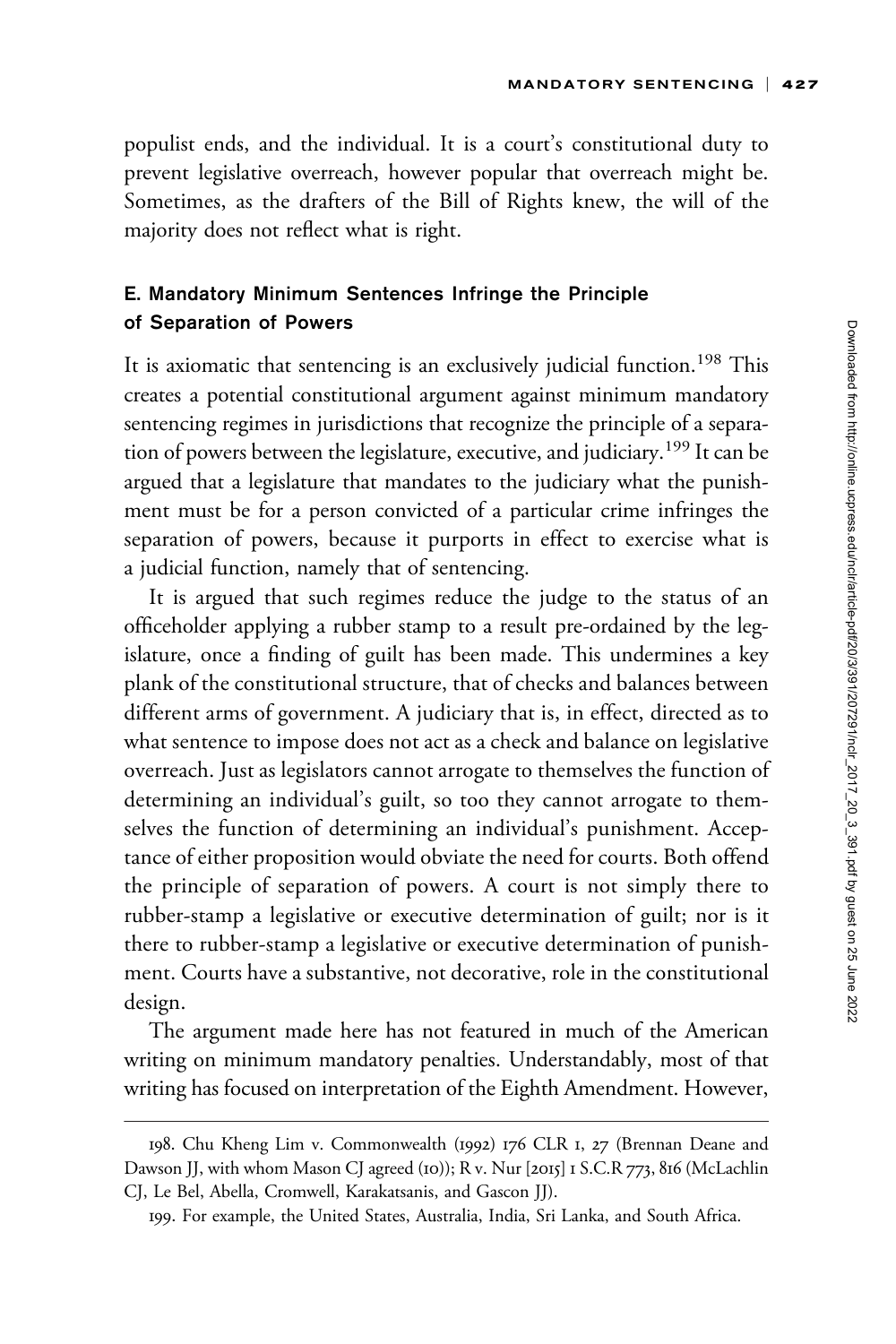some scholars have made the argument.<sup>200</sup> Perhaps the strongest example of judicial support for such an argument appears in the judgment of the Privy Council in *Liyanage v. The Queen*.<sup>201</sup> As indicated above, the Council invalidated a Ceylonese law providing for a minimum mandatory jail term of 10 years for particular offenders, because of the disproportionality in sentencing that resulted. The Court found the provision was invalid because it infringed the separation of powers principle enshrined in the Ceylonese Constitution. It did so by imposing a ''legislative judgment'': rather than the sentence being determined by the judiciary, it was determined by the legislature. If such laws were permitted, judicial power could be ''wholly absorbed by the legislature and taken out of the hands of judges."<sup>202</sup> The separation of powers arguments against minimum mandatory provisions were also accepted and applied by the United Kingdom courts in *Reyes v. The Queen*<sup>203</sup> and in *R (Anderson) v. Home Secretary.*<sup>204</sup>

Some support for this is taken from *United States v. Booker*,<sup>205</sup> wherein the Court ruled the Sentencing Guidelines were literally that, rather than mandatory rules. However, it must be conceded that in the decision, the Court could have strongly based its decision on separation of powers principles, but it did not, and the case has not been considered subsequently to constitutionally preclude systems of minimum mandatory sentencing on separation of powers grounds.<sup>206</sup>

Articulation of the separation of powers argument against minimum mandatory sentencing appears elsewhere. The Judicial Council of Australia, an umbrella organization of Australian judges, made a submission to a Senate Standing Committee suggesting the unconstitutionality of minimum mandatory regimes, on this:

- 205. Booker, 543 U.S. 220 (2005).
- 206. Riley, supra note 200, at 294.

<sup>200.</sup> Kieren Riley, Trial by Legislature: Why Statutory Mandatory Minimum Sentences Violate the Separation of Powers Doctrine, 19 B.U. PUB. INTEREST L.J. 285, 302 and 310 (2010): ''these laws deprive the judiciary of its basic constitutional function, which is weighing facts in each case to ensure a just outcome for each criminal defendant. This violates the constitutional doctrine of separation of powers''; Rachel Barkow, Separation of Powers and the Criminal Law, 58 STANFORD L. REV. 989 (2006).

<sup>201.</sup> Liyanage, [1967] A.C. 259.

<sup>202.</sup> Id. at 290–91 (Lord Pearce, for the Council).

<sup>203.</sup> Reyes, [2002] 2 A.C. 235, 258 (Lord Bingham, for the Privy Council).

<sup>204.</sup> R (Anderson), [2003] 1 A.C. 837.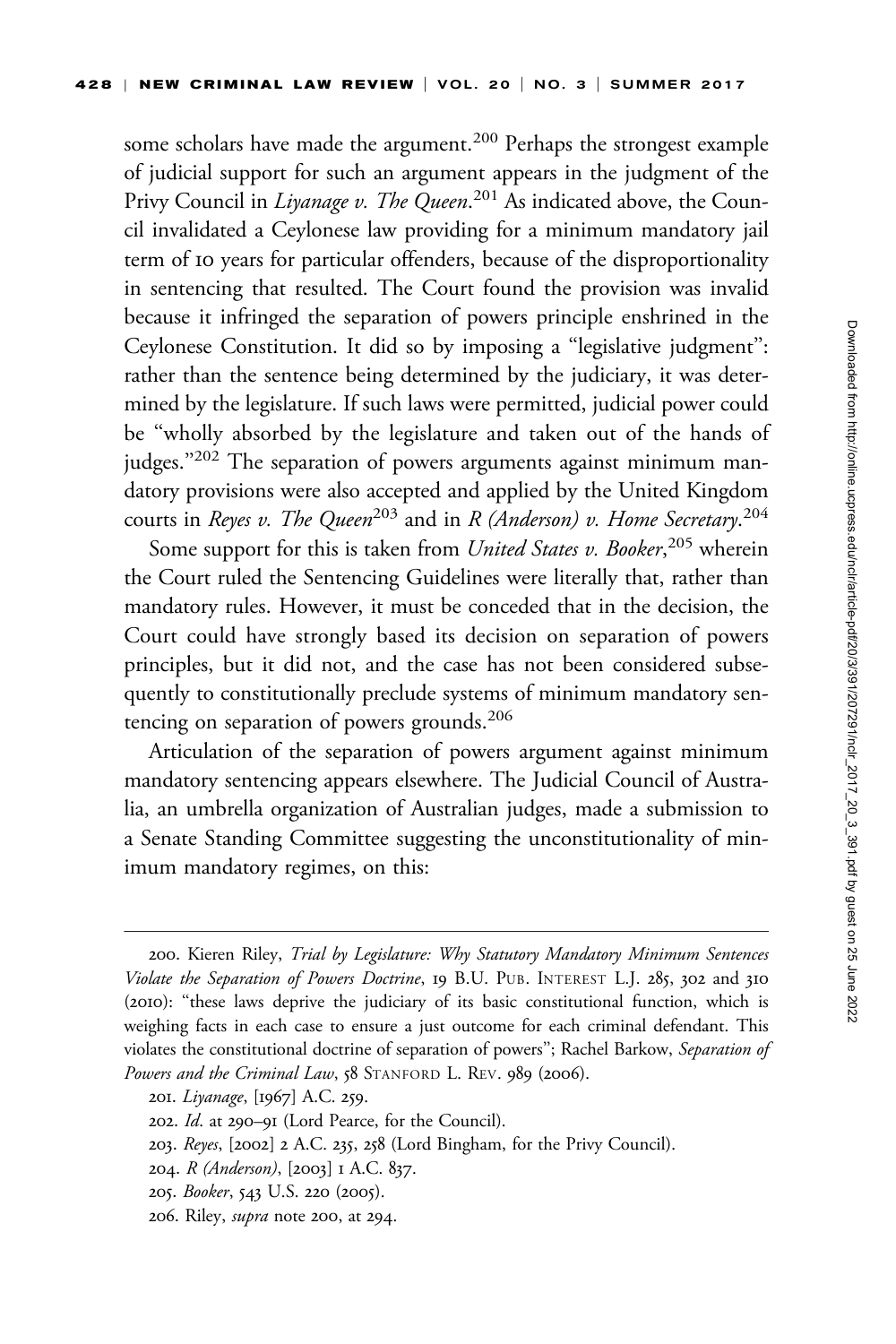Mandatory minimum sentences impact upon the separation of powers between the legislative and judicial arms of government, and upon the quality of justice dispensed by the courts ... mandatory minimum sentences sometimes require the sentencing judge... to impose a sentence which ... is disproportionate to the circumstances of the offence... the administration of justice...can be compromised by a mandatory minimum term ... there is the practical inevitability of arbitrary punishment as offenders with quite different levels of culpability receive the same penalty.<sup>207</sup>

Manderson and Sharp reach a similar conclusion. They argue that mandatory sentencing

is a process which cannot be described as judicial, since it lacks any form of justification, which it is the purpose of the judicial involvement to bestow. It is not retribution. It is not deterrence. It is not rehabilitation. It bears no relationship to any sentencing principles outlined by the courts. But it is not parliament which is thus being required to behave in an arbitrary manner. It is the courts. And the courts' hard-won legitimacy and authority are therefore jeopardized by legislative fiat.<sup>208</sup>

Thus, several arguments are being made in relation to minimum mandatory sentencing and the separation of powers principle. Firstly, that sentencing is an exclusively judicial function, so that when legislators start telling judges what sentence must be imposed, this is offensive to the constitutional design. It undermines the fundamental idea that the best way of limiting government power against an individual is to separate it in different arms, each acting as a check and balance on the others. The courts cannot fulfil their constitutional role as a check and balance on the legislature if they are required to rubber-stamp a pre-ordained decision by the legislature regarding penalty. And secondly, that courts, by being required to apply this rubber stamp, are not acting as judges typically do. Power is legitimate partly because of the way in which it is exercised, and the power to incarcerate someone is one of the most significant powers that exists. It must only be exercised when justified according to traditional concepts of criminal justice. It is not justified simply by being mandated

<sup>207.</sup> Submission to the Senate Standing Committee on Legal and Constitutional Affairs Inquiry Into the Migration Amendment (Removal of Mandatory Minimum Penalties) Bill 2012; Trotter & Matt, *supra* note 183, at 589-601; LAW COUNCIL OF AUSTRALIA, POLICY DISCUSSION PAPER ON MANDATORY SENTENCING (2014).

<sup>208.</sup> Manderson & Sharp, supra note 41, at 612.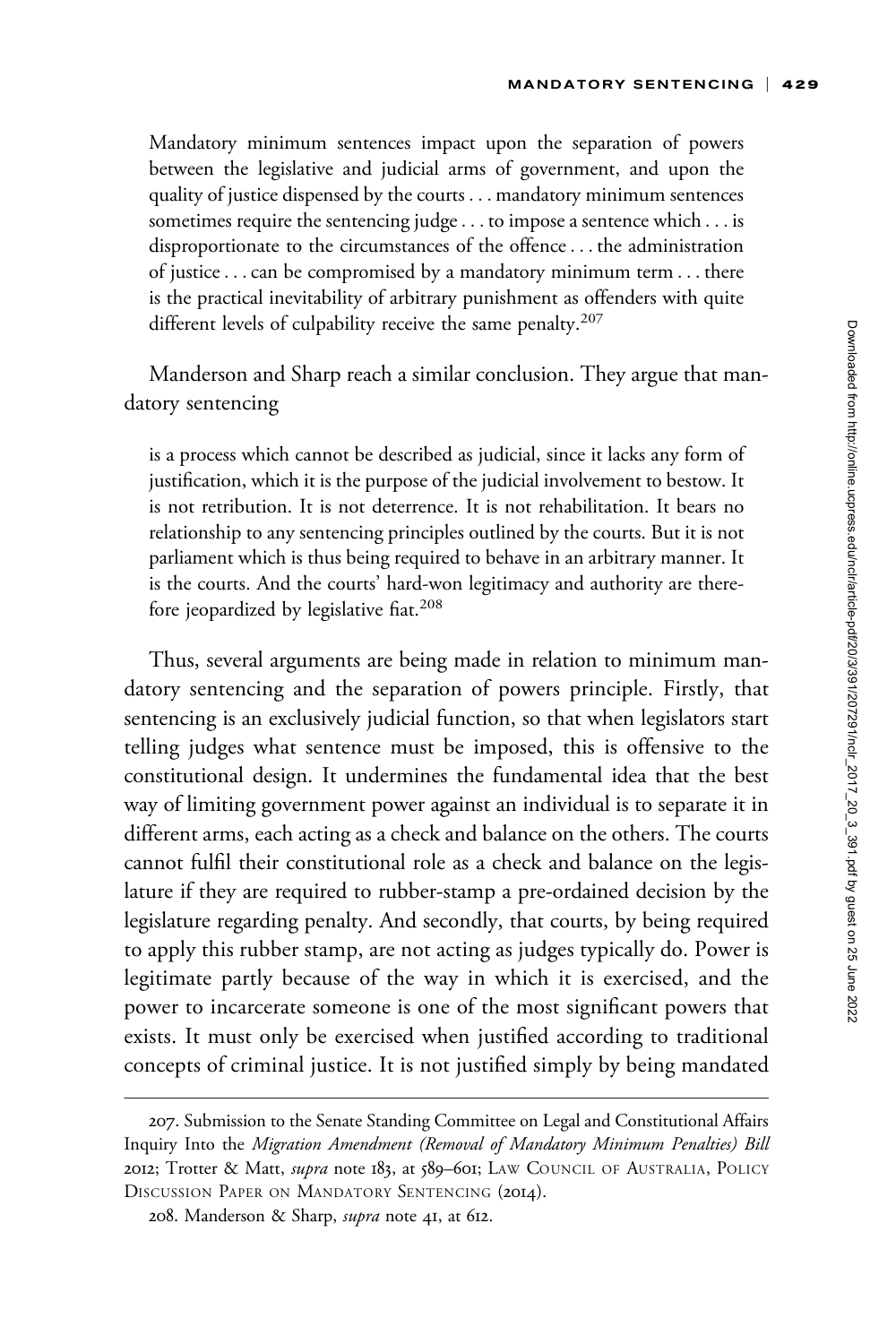by legislative fiat. Again, this undermines the role of the court in the carefully crafted constitutional design. The legitimacy of judicial proceedings is compromised.

Acceptance of the argument that minimum mandatory sentencing is contrary to the separation of powers principles enshrined in the Constitution, and thus unconstitutional, is most pressing in the Australian context, given the absence of any express constitutional provision forbidding cruel and unusual punishment. In the United States, it is less so given the presence of the Eighth Amendment, and the constitutional ''solution'' to minimum mandatory sentencing in the United States is primarily considered to reside in a more expansive view of that Amendment. However, if the Court were not minded to re-interpret this provision in a more expansive way, given the precedents that have now been created, an alternative would be for the Court to find that minimum mandatory regimes generally offend the principle of separation of powers. This is because of the way in which they remove judicial discretion, and amount to a purported exercise by the legislature of power that is, in essence, judicial in nature, and because of the gutted role that a court is then expected to play, a role hard to recognize as being in substance judicial in nature. This compromises the court's legitimacy and integrity. Although the mandatory nature of the Sentencing Guidelines has been "read out" in *Booker*, as noted above, the majority of the states in the United States still have at least one offense on their books that attracts a minimum sentence of life without parole. There is thus significant scope for this doctrine to be applied.

## CONCLUSION

This article has reached several conclusions in relation to minimum mandatory sentencing. It has noted that despite the existence of numerous international and domestic human rights instruments proscribing cruel and unusual, harsh, unfair, and/or arbitrary punishment, minimum mandatory sentencing continues to feature in United States and Australian law, in particular. The Canadian courts, and courts in other countries, have more strongly protected individuals from the perils of minimum mandatory sentencing through the robust use of the proportionality principle, requiring that imprisonment demonstrably meet penological objectives and not be arbitrary in nature. Cases where the European Court of Human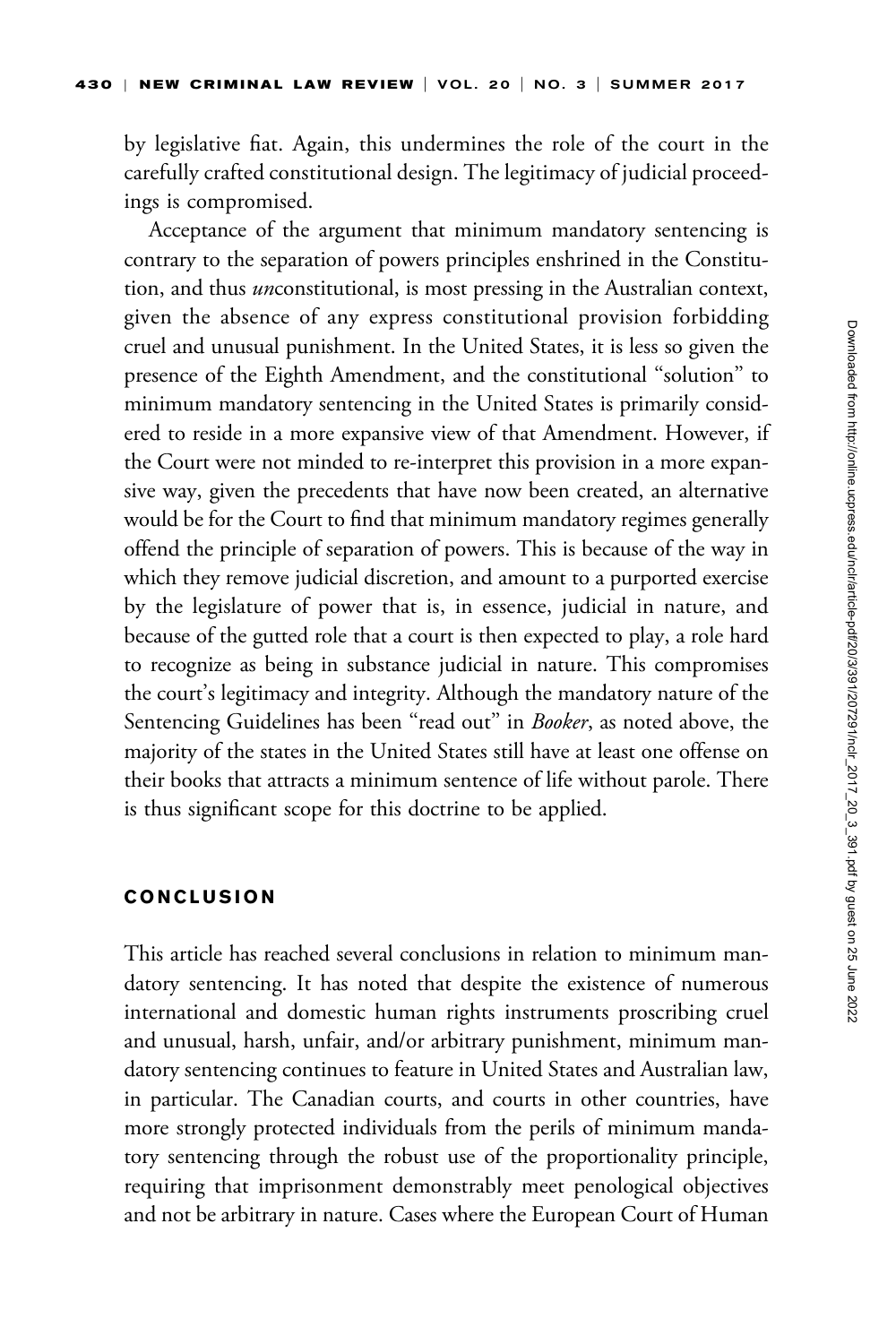Rights has raised human rights objections to minimum mandatory sentencing have tended to be at the extreme end involving life imprisonment without the possibility of parole. Persistence of extremely long sentences for relatively minor (but repeated) criminal activity is a lamentable feature of the American case law, and surprising in the context of an express constitutional prohibition on cruel and unusual punishment (which unarguably involves a proportionality element).

This article has argued that some of the legislation studied, in particular that from Australia and the United States, demonstrates a refusal to learn the lessons of history, in particular the dangers of arbitrary exercise of power. It is somewhat ironic that, in the name of reducing what is said to have been the arbitrary exercise of judicial discretion, the result has been the arbitrary exercise of power by the legislature, deeming specific penalties without the benefit of the knowledge of the particular circumstances in which a particular crime was committed by a particular offender. Not surprisingly, the consequence has been skyrocketing prison populations, and skyrocketing costs associated with building and maintaining prisons, for highly questionable returns.

Courts in Australia and the United States must be much more prepared to apply a robust doctrine of proportionality in assessing the validity of a minimum mandatory sentencing regime, albeit through different paths: an Australian court through the doctrine of the separation of powers, and an American court through the Eighth Amendment. The role of a judge in the criminal justice system is critical; it cannot and must not be reduced to that of a rubber stamp approving whatever punishments populist legislatures dream up. Judges are not automatons; they should not accede to extremely lengthy jail terms for relatively minor, non-homicide, nonviolent offenses, even when repeatedly committed. It is perfectly acceptable for a legislature to punish repeat offending more severely, but there are limits; 40- to 50-year jail terms for this kind of offending surely exceeds them on any reasonable measure. The Supreme Court has robustly applied proportionality analysis in death penalty cases; there is no principled basis upon which it should not do so in non-capital cases.

Advocacy of this position does not mean that judges have or should have absolute *carte blanche* in determining penalties. The response to arbitrary legislative penalty setting should not be a race to the other extreme of arbitrary judicial discretion. Judges must not overturn sentencing decisions simply because they themselves would have imposed a different penalty, or